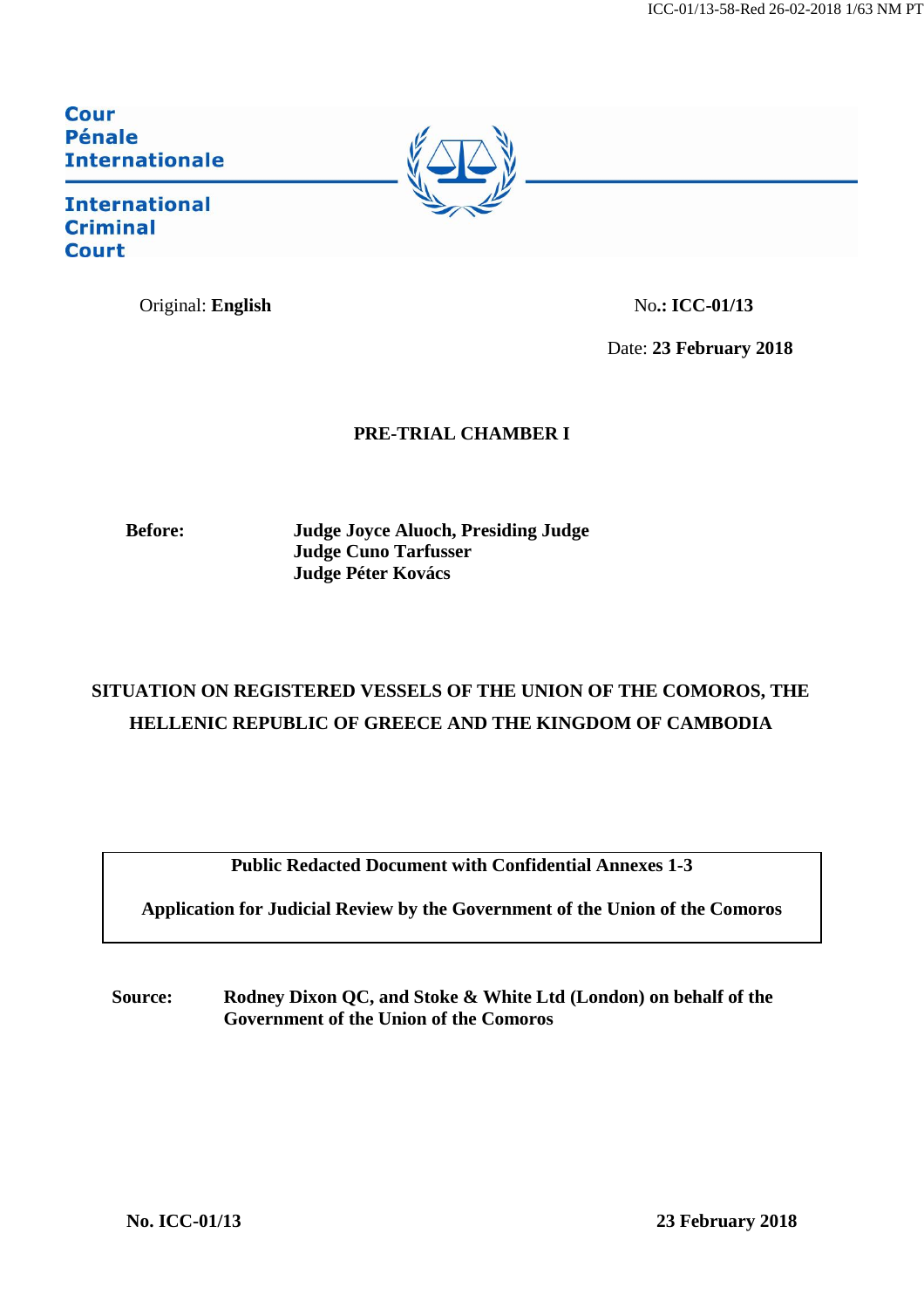**Document to be notified in accordance with regulation 31 of the** *Regulations of the Court*  **to:**

| The Office of the Prosecutor<br>Ms. Fatou Bensouda, Prosecutor   | <b>Counsel for the Defence</b>                                         |
|------------------------------------------------------------------|------------------------------------------------------------------------|
| <b>Legal Representatives of Victims</b><br>Mr. Rodney Dixon QC   | <b>Legal Representatives of the Applicant</b>                          |
| <b>Unrepresented Victims</b>                                     | <b>Unrepresented Applicants for</b><br><b>Participation/Reparation</b> |
| The Office of Public Counsel for Victims<br>Ms. Paolina Massidda | The Office of Public Counsel for the<br><b>Defence</b>                 |
| <b>States Representatives</b><br>Rodney Dixon QC                 | <b>Amicus Curiae</b>                                                   |

# **REGISTRY**

| <b>Registrar</b><br>Mr. Herman von Hebel                | <b>Defence Support Section</b> |
|---------------------------------------------------------|--------------------------------|
| <b>Victims and Witnesses Unit</b>                       | <b>Detention Section</b>       |
| <b>Victims Participation and Reparations</b><br>Section | <b>Other</b>                   |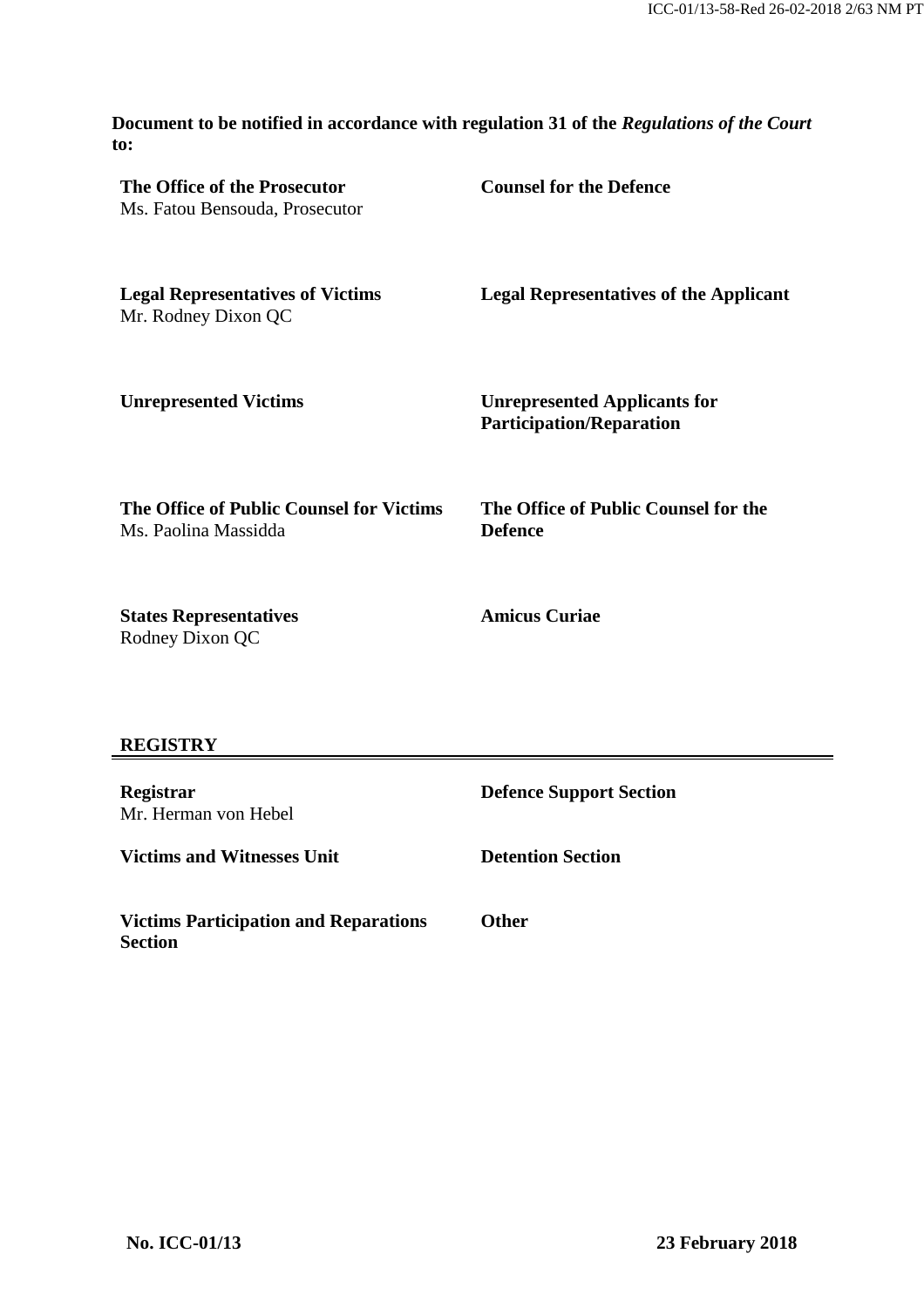# **Table of Contents**

| I.               |                                                                                                                                                                        |  |
|------------------|------------------------------------------------------------------------------------------------------------------------------------------------------------------------|--|
| II.              |                                                                                                                                                                        |  |
| III.             | THE COMOROS AS A STATE PARTY HAS THE RIGHT TO REQUEST THE<br>REVIEW OF THE TWO OTP DECISIONS ON THE BASIS OF THE ERRORS                                                |  |
| 1.               | A referring State Party may request that the Pre-Trial Chamber review the Prosecution's                                                                                |  |
| 2.               | The Comoros as a referring State Party has the right to request the Pre-Trial Chamber to                                                                               |  |
| IV.              | GROUNDS OF REVIEW FOR THE OTP RECONSIDERATION DECISION  19                                                                                                             |  |
| 1.               | The Prosecutor erred in law in finding that the OTP does not have to follow the Pre-Trial                                                                              |  |
| 2.               | The Prosecutor erred in not applying the correct legal standard for determining whether to                                                                             |  |
| 3.               | The Prosecutor erred in her consideration of those who bear the greatest responsibility for the                                                                        |  |
| 4.               |                                                                                                                                                                        |  |
| 5.               |                                                                                                                                                                        |  |
| 6.               |                                                                                                                                                                        |  |
| i.<br>ii.<br>iv. | Unnecessarily cruel treatment of passengers during the taking of the Mavi Marmara<br>iii.                                                                              |  |
| 7.               |                                                                                                                                                                        |  |
| V.               | GROUNDS OF REVIEW FOR THE OTP DECISION ON NEW EVIDENCE  45                                                                                                             |  |
| 1                | The Prosecutor erred in her considerations of the potential perpetrators of the                                                                                        |  |
| 2.               |                                                                                                                                                                        |  |
| 3.               |                                                                                                                                                                        |  |
| 4.               |                                                                                                                                                                        |  |
| i.<br>ii.        | The use of live fire by the IDF prior to boarding (from helicopters and zodiacs)  52<br>Cruel and abusive treatment of detained passengers in Israel 56<br>iii.<br>iv. |  |
| 5.               |                                                                                                                                                                        |  |
| VI.              |                                                                                                                                                                        |  |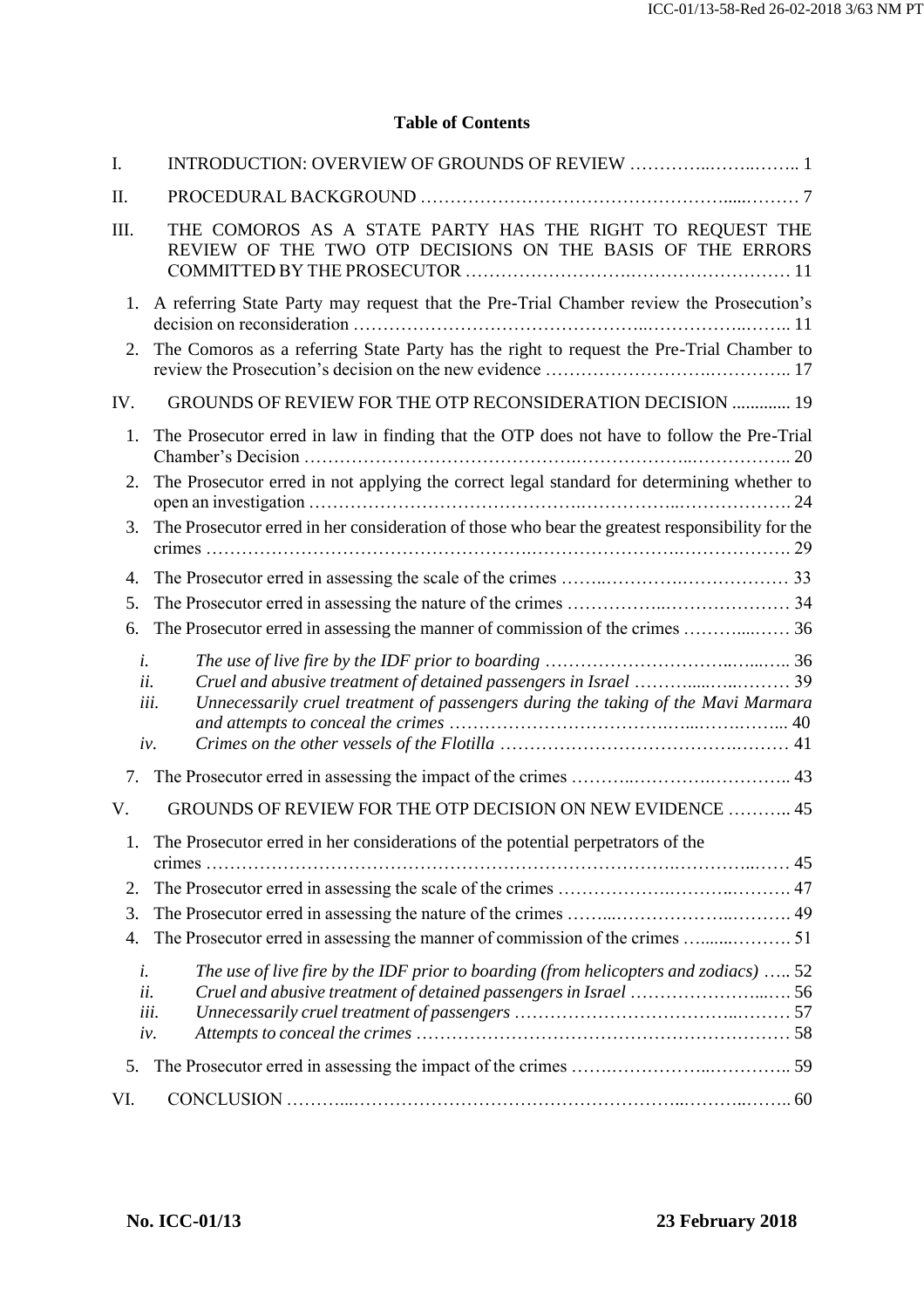### **I. INTRODUCTION: OVERVIEW OF GROUNDS OF REVIEW**

- 1. Counsel for the Government of the Union of the Comoros ('the Comoros') submits this Application for judicial review to Pre-Trial Chamber I pursuant to Article 53(3)(a) and Rules 107-108 in respect of the two Decisions that the Prosecutor rendered on 29 November 2017 in which she declined in both to open an investigation in the present Situation,<sup>1</sup> namely (i) the Prosecutor's Reconsideration Decision issued at the direction of the Pre-Trial Chamber I in its Decision of 16 July 2015 in accordance with Articles 17(1), 53(1) and 53(3)(a), and Rule 108(3) ('OTP Reconsideration Decision');<sup>2</sup> and, (ii) the Prosecutor's Decision on new facts and information received in accordance with Articles 17(1), 53(1) and Article 53(4) ('OTP Decision on New Evidence').<sup>3</sup> The Prosecutor has made clear that the OTP has handed down each of these separate decisions, and has accordingly set them out in two distinct sections in the OTP's filing: Parts I and II for the OTP Reconsideration Decision and Part III for the OTP Decision on New Evidence.
- 2. Pre-Trial Chamber I requested<sup>4</sup> the Prosecutor to reconsider her first decision not to open an investigation of 6 November 2014 ('First OTP Decision')<sup>5</sup> because of the errors committed by the Prosecutor in her assessment of the gravity of the alleged war crimes that the Prosecutor found there was a reasonable basis to believe had been perpetrated by the Israeli Defense Force (IDF) against civilians. The Chamber found in its Decision, by a majority, that the Prosecutor's reasoning and findings in respect of the relevant factors under Article  $17(1)(d)$  for determining whether the case is grave enough to warrant investigation were erroneous as a matter of law, and were irrational and unreasonable under applicable and well-established principles of judicial review ('Chamber's Decision to Reconsider'). $6$  As a result the Prosecutor was required to address and rectify these particular errors.

<sup>&</sup>lt;sup>1</sup> Notice of Prosecutor's Final Decision under Rule 108(3), Annex 1, ICC-01/13-57-Anx1, 30 November 2017.

<sup>2</sup> Notice of Prosecutor's Final Decision under Rule 108(3), Annex 1, ICC-01/13-57-Anx1, 30 November 2017, paras. 1-170 (hereinafter "OTP Reconsideration Decision").

 $3$  Notice of Prosecutor's Final Decision under Rule 108(3), Annex 1, ICC-01/13-57-Anx1, 30 November 2017, paras. 171-331 (hereinafter "OTP Decision on New Evidence").

<sup>&</sup>lt;sup>4</sup> Decision on the request of the Union of the Comoros to review the Prosecutor's decision not to initiate an investigation, ICC-01/13-34, 16 July 2015 (hereinafter "Chamber's Decision to Reconsider").

<sup>5</sup> Notice of filing the report prepared by the Office of the Prosecutor pursuant to article 53(1) of the Rome Statute, Annex A - Article 53(1) Report, ICC-01/13-6-AnxA, 6 November 2014 (hereinafter "First OTP Decision").

<sup>6</sup> The Comoros submits that the composition of Pre-Trial Chamber I should remain as presently constituted in full to consider and decide the present Application, and not be changed in any way, given that the present Chamber has considered the Prosecutor's first Decision and the relevant evidence, and has directed reconsideration on the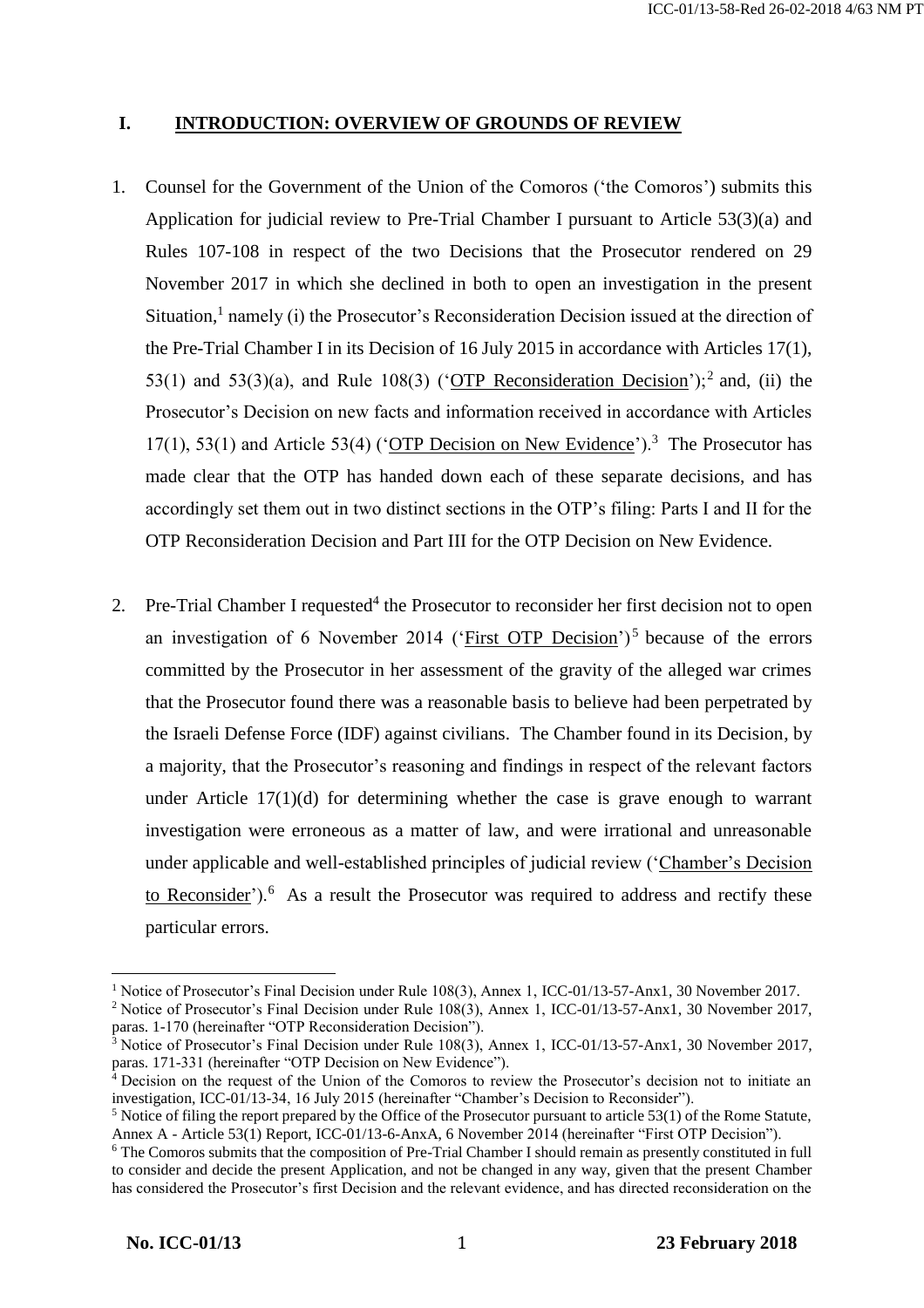- 3. In both OTP Decisions of 29 November 2017, the sole issue that is again relied on by the Prosecutor to refuse to open an investigation into the war crimes that the Chamber confirmed were committed by the IDF is that of *gravity*. The Prosecutor in both Decisions found that it has not been established that the crimes are sufficiently serious to warrant further investigation by the ICC, and that they could instead be investigated by domestic courts. There is no evidence, and none cited by the Prosecutor, that these same crimes are in fact being investigated by the Israeli national authorities. The perpetrators of the crimes are thus not subject to any criminal investigation and there is realistically no prospect of them ever being investigated for the same crimes as those before the ICC.
- 4. It is for this reason that the Comoros referred the matter as a State Party to the ICC Prosecutor for investigation. As the Pre-Trial Chamber noted in its Decision to Reconsider, the attack by the IDF on the Mavi Marmara, a civilian vessel with only civilian passengers, was an international controversy of great significance and concern which threatened diplomatic relations and peace in the Middle East, and thus which engaged the UN at the most senior level including through two particularly high-level inquiries and reports.<sup>7</sup> There has understandably been a reasonable expectation that the world's criminal court would at least conduct further investigations into this matter when the Israeli national jurisdiction has completely failed to act, and instead exonerated the alleged perpetrators.
- 5. The sole test for the Pre-Trial Chamber is whether the OTP has committed errors in the new Decisions that are reviewable by the Chamber. It is certainly irrelevant whether the

basis of the specific errors *it* found to have been committed. It would not be appropriate for any newly constituted Chamber to assess whether these particular errors have now been rectified by the Prosecutor, and whether any new related errors have been committed. It would not be open to any newly constituted Chamber to adjudicate whether the Decision of the Majority of Pre-Trial Chamber I as presently constituted, and the errors identified therein, were wrongly decided. That would be a matter solely for the Appeals Chamber, if the Decision had been appealed. The Prosecutor has also leveled particular accusations against the present Chamber and claims that it has made patently incorrect and unjustified rulings that she can disregard. It is thus only appropriate that the Chamber as constituted can consider and respond to the criticisms of its ruling. For all these reasons, the necessary arrangements should be made by the Court to ensure that the Chamber as presently constituted in full can decide this Application. This is a unique situation that is particular and limited to judicial review proceedings in respect of a referral by a State Party (that would not necessarily arise in other contexts) in which *continuity* is essential for the interests of justice, and for justice to be seen to be done.

<sup>7</sup> Report of the international fact-finding mission to investigate violations of international law, including international humanitarian and human rights law, resulting from the Israeli attacks on the flotilla of ships carrying humanitarian assistance, UN Human Rights Council, A/HRC/15/21, 27 September 2010, paras. 38, 54 (hereinafter "UNHRC Report"); Report of the Secretary-General's Panel of Inquiry on the 31 May 2010 Flotilla Incident, September 2011, paras. 116-117, 126-127 (hereinafter "Palmer Report").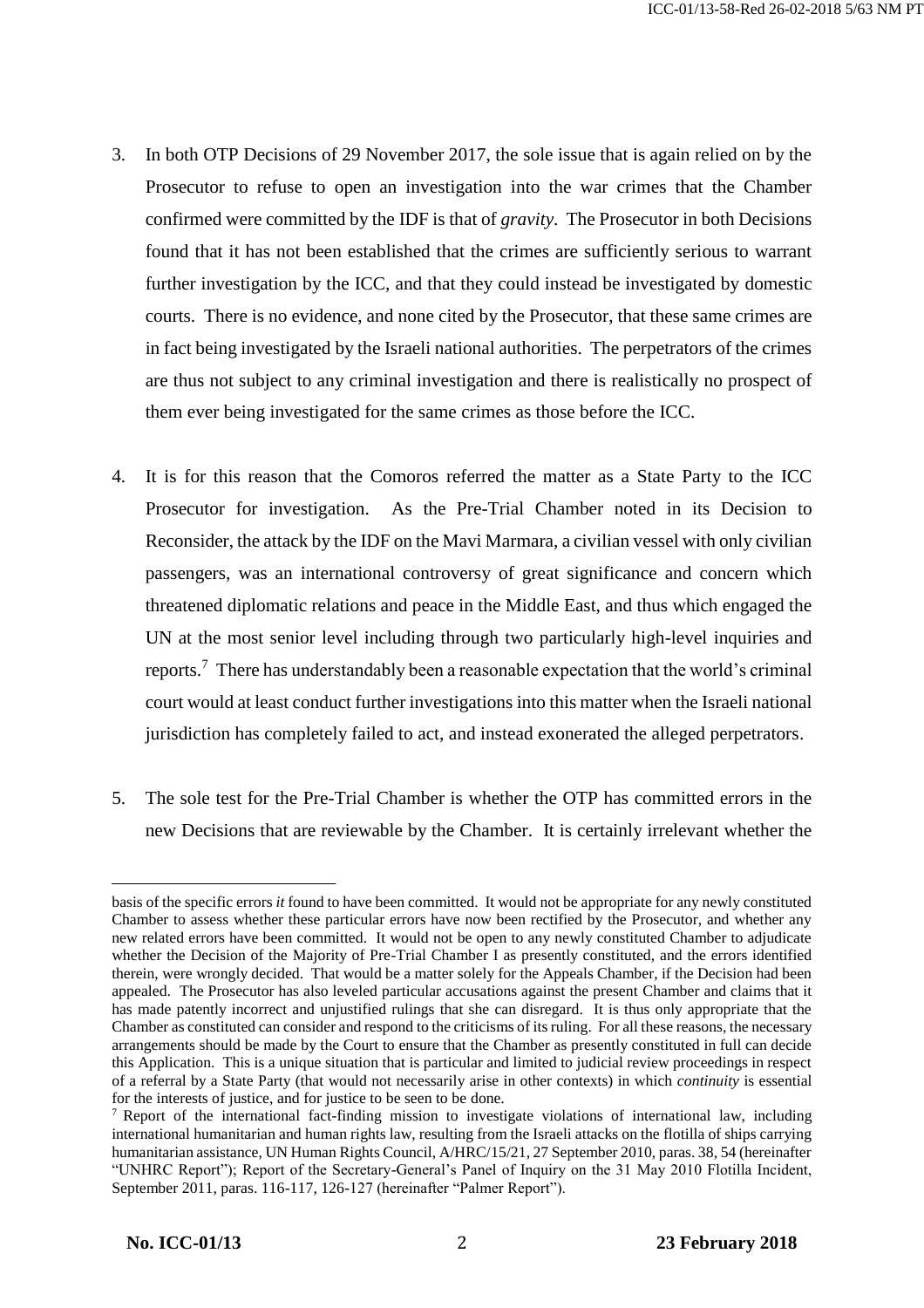Chamber disagrees with the OTP's Decisions. As the Chamber ruled in its Decision to Reconsider, its powers are limited to errors that justify the Chamber's intervention under well-known principles of judicial review. The OTP is wrong to assert in its Decision on Reconsideration that the Chamber merely disagreed with the conclusions reached by the OTP. The Chamber very carefully and rightly only focused on the legal errors in the First OTP Decision. As submitted herein, the OTP has again committed fundamental errors that are subject to review in its two new Decisions (see Parts IV and V below), namely:

- The OTP erred in arguing as its first position that the OTP is not required to address the errors the Chambers found committed in the First OTP Decision. The Prosecutor as a party to proceedings is plainly not at liberty to refuse to comply with a decision of the Court. Moreover, it is beyond dispute that the Court decides the applicable law – it is not the Prosecutor nor the Defence nor the Victims who define the applicable legal standards (i.e. the meaning of the 'reasonable basis' standards), legal elements of offences, and the procedural requirements. The parties are bound to apply the law and procedure as decided by the Judges.
- The OTP has erred throughout her Decisions in misapplying the 'reasonable basis' standard in respect of the factors under Article 17(1)(d) relevant to the gravity assessment. The OTP consistently applies the wrong standard in respect of gravity for opening an investigation, and one akin to the highest standard of beyond reasonable doubt.<sup>8</sup> This is an error peculiar to the present case. In other cases, the Prosecutor has correctly applied the lower threshold to determine if she should initiate an investigation or even charge persons. Indeed, the OTP has applied the right standard for finding a reasonable basis that war crimes were committed by the IDF, by excluding another reasonable inference that the IDF acted in self-defence, as this is a matter that would be considered during an actual investigation. Yet, in respect of gravity, the Prosecutor specifically relies on the possible inferences that could be drawn in defence of the IDF and those in command (such as that the crimes were individual, 'rogue' acts and not planned) to conclude that the crimes were not sufficiently serious.
- The Prosecutor erred in the OTP Reconsideration Decision as she failed to apply her mind to, and address, the errors identified by the Chamber; and indeed committed the same errors again and new errors. The OTP completely failed to grasp the errors it had committed in its first Decision, and in particular the clear evidence which shows at least to a 'reasonable basis' standard that very serious and especially cruel offences were committed, leaving aside of course that there could be defences available to the IDF and its command which would have to be inquired into and considered as part of the investigation itself.
- The OTP erred in its Decision on New Evidence in failing to take into account or give any weight to the new evidence which concerned the particular factors relevant to the

<sup>8</sup> *Situation in The Republic of Kenya*, Request for authorisation of an investigation pursuant to Article 15, ICC-01/09-3, 26 November 2009, paras. 102-111. See, footnote 76 and 194 below.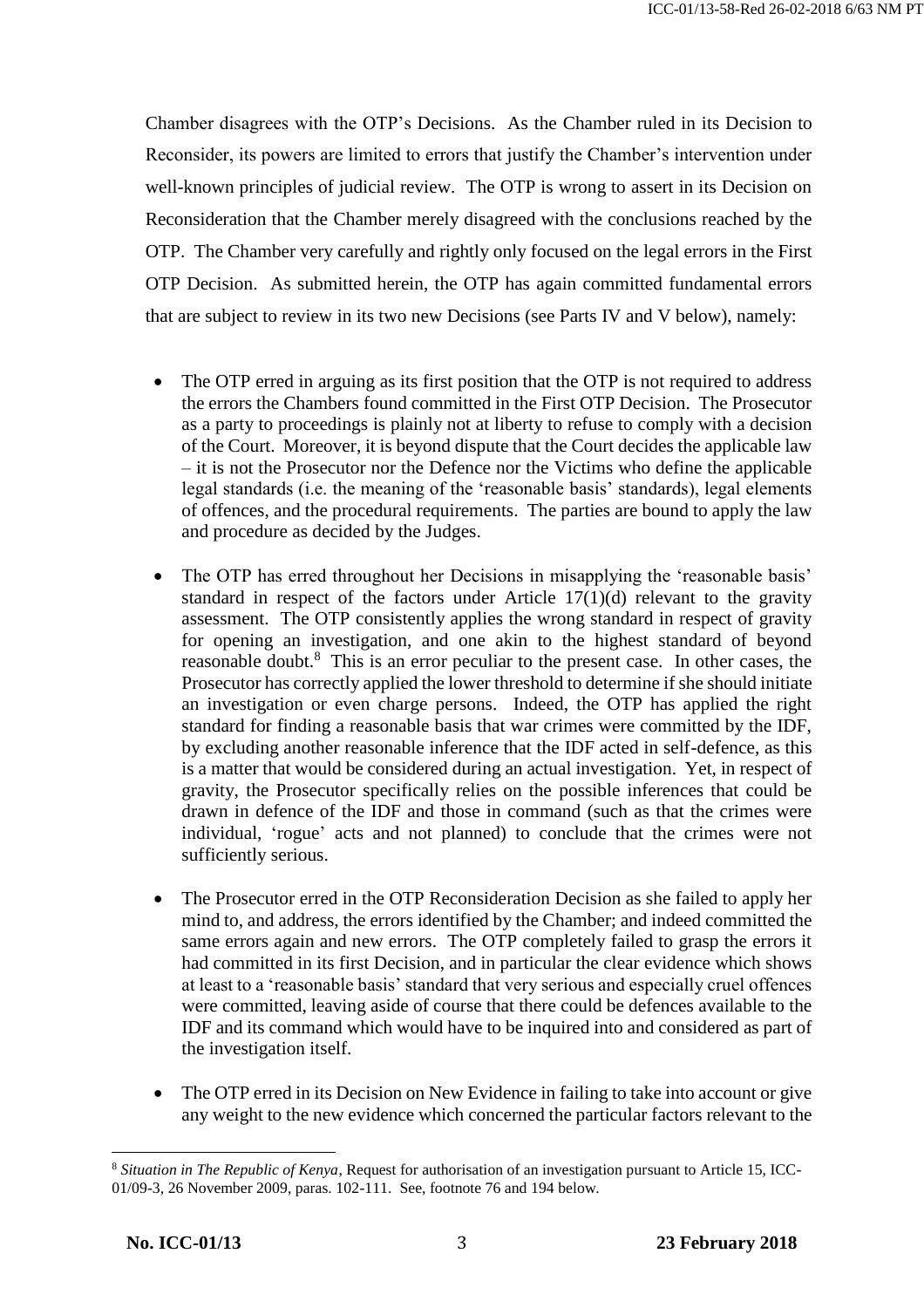gravity assessment pursuant to Articles 17(1)(d) and 53(1); the Prosecutor misapplied the law, and acted irrationally and unreasonably in the determination of gravity including in respect of those most responsible for the alleged offences, and the scale, nature, manner of commission, and impact of the offences. On any reasonable view, there is significant body of new evidence consistent with heightened gravity (including two independent expert reports – see below) which any reasonable prosecutor would regard as showing a reasonable basis to investigate further. Many of the same kinds of errors were merely repeated by the OTP which are subject to judicial review.

- 6. By way of background, it bears emphasis that no State referral has ever been refused by the Prosecutor entirely without any investigation at all, which makes the Prosecutor's latest two Decisions in this particular case highly unusual, especially given the discrete errors that had been identified by the Chamber, and the wealth of evidence provided to the Prosecutor which on any view at least highlight a reasonable basis that very serious crimes could have been committed against defenceless civilians (see Part II below for summary of evidence). The Comoros has only asked that these allegations are investigated by the Prosecutor. It is thus distinctly surprising that the Prosecutor has resisted resolutely every step of the way. So much time and effort has been expended by the Prosecutor and her office to hold that the OTP need not fulfil the Prosecutor's primary role and mandate to investigate allegations fearlessly that on their face appear grave and of international concern, and certainly to be of equal magnitude to other cases the Prosecutor has decided do warrant her attention.
- 7. The Prosecutor has taken nearly 5 years to decide (with hundreds of pages of OTP findings) that she will not investigate this case, without actually investigating it. The Prosecutor could have in that number of years, having applied herself diligently, indeed investigated the case and decided whether to prosecute on the basis of the evidence the OTP had in fact been able to assemble, analyse and verify itself.
- 8. The OTP has instead relied considerably on the findings of the report of the Turkel Commission, the Israeli appointed commission of inquiry, which essentially found that no crimes had been committed by the IDF. The comprehensive body of evidence provided by the Comoros has been overlooked or given no weight by the OTP. In particular, two expert reports which were commissioned by the Comoros – one from a renown international military expert and another from a very senior and experienced pathologist – which are both consistent with an assessment that could reasonably show the case to very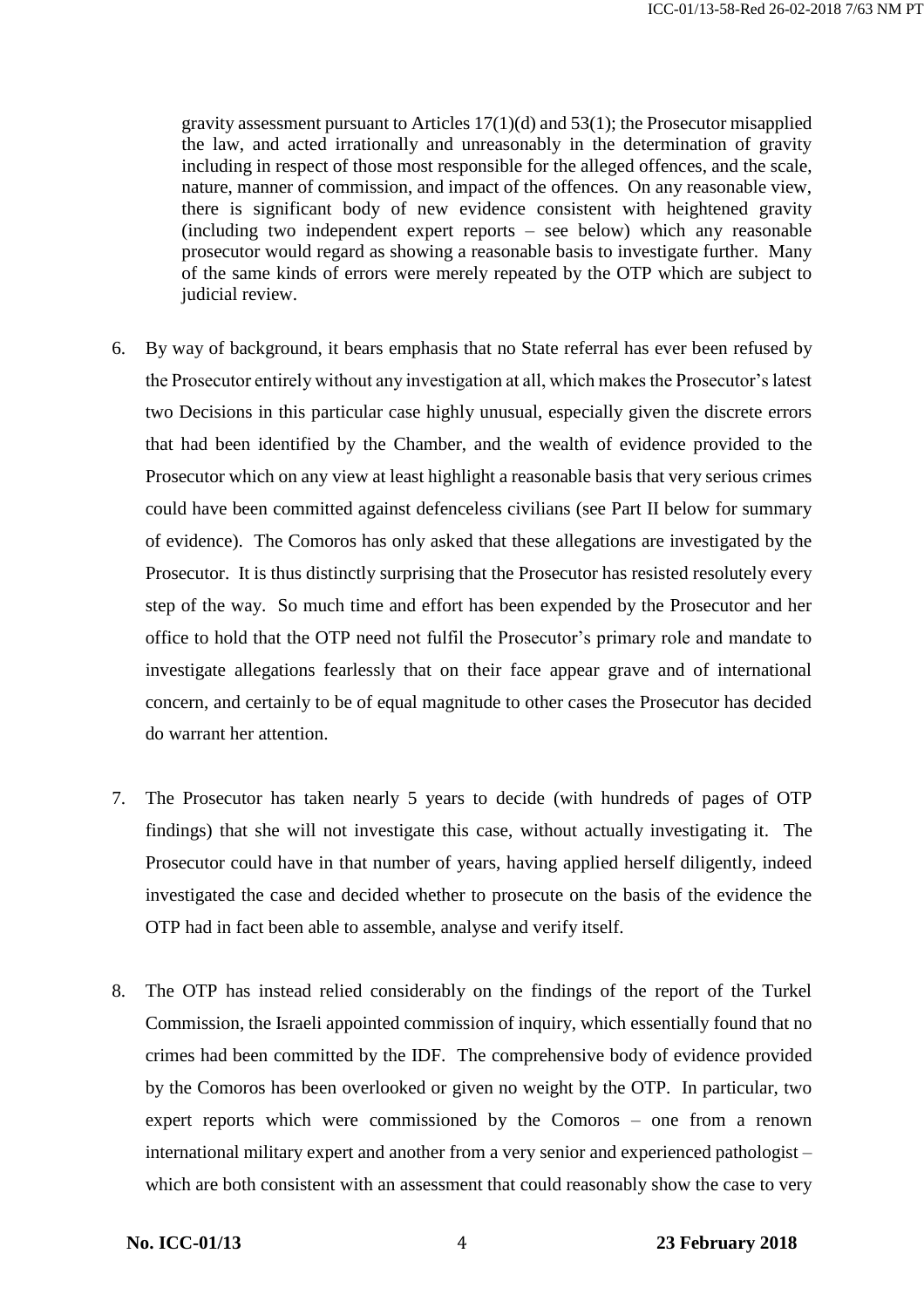serious in light of live ammunition being used against civilians from the outset, have been completely dismissed or not taken into account at all in respect of key aspects relevant to gravity. The OTP has instead selectively and unreasonably picked out only parts of these reports that suit its conclusion that no investigation should be commenced. It is blatantly wrong to find that there is no evidence reasonably consistent with a deliberate attack on civilians. Of course, the defences that will be raised by the IDF will be investigated as part of the investigation to determine whether the case could be proved beyond reasonable doubt. But that is not the stage yet reached. The Prosecutor should not be relying on – and substantially so – potential IDF defences to refuse to open an investigation into the allegations in the first place.

- 9. It is undeniable that there are competing versions of events. The IDF maintain that they were attacked by civilians and had to defend themselves, while the passengers testify that they came under live fire and sought to defend themselves against heavily armed soldiers. They say their 'resistance' (as it is repeatedly labeled by the OTP and by the IDF) was self-defence as they sought in vain to prevent themselves being killed and to protect their fellow passengers from the determined assault by soldiers who were undoubtedly using live ammunition. The Prosecutor's heavy reliance on the argument that lay persons, like the civilian passengers, may not have known the sound of live ammunition and confused it with less lethal weaponry is a wholly unreasonable view to adopt, contrary to the witnesses own evidence about actually recognising and seeing live fire, and especially given that there is no dispute that civilians were shot and died because of live ammunition being fired into them.
- 10. Any objective review of the Prosecutor's Decisions would find that the Prosecutor has largely concluded – prematurely – in favour of the IDF's version and defences (as also espoused by the Turkel Commission) without having investigated the case. The Prosecutor has taken the view that there was no deliberate attack on civilians; there could not have been any plan to do so; the passengers resisted and rioted (like at the airport in Israel when they were flown out<sup>9</sup>), and there were no executions or killings after the IDF had 'calmed' the situation and seized control of the ship. The OTP's position is that a few rogue soldiers may have killed civilians in the melee and confusion (but this is without

 $\overline{\phantom{a}}$ <sup>9</sup> OTP Decision on New Evidence, para. 228.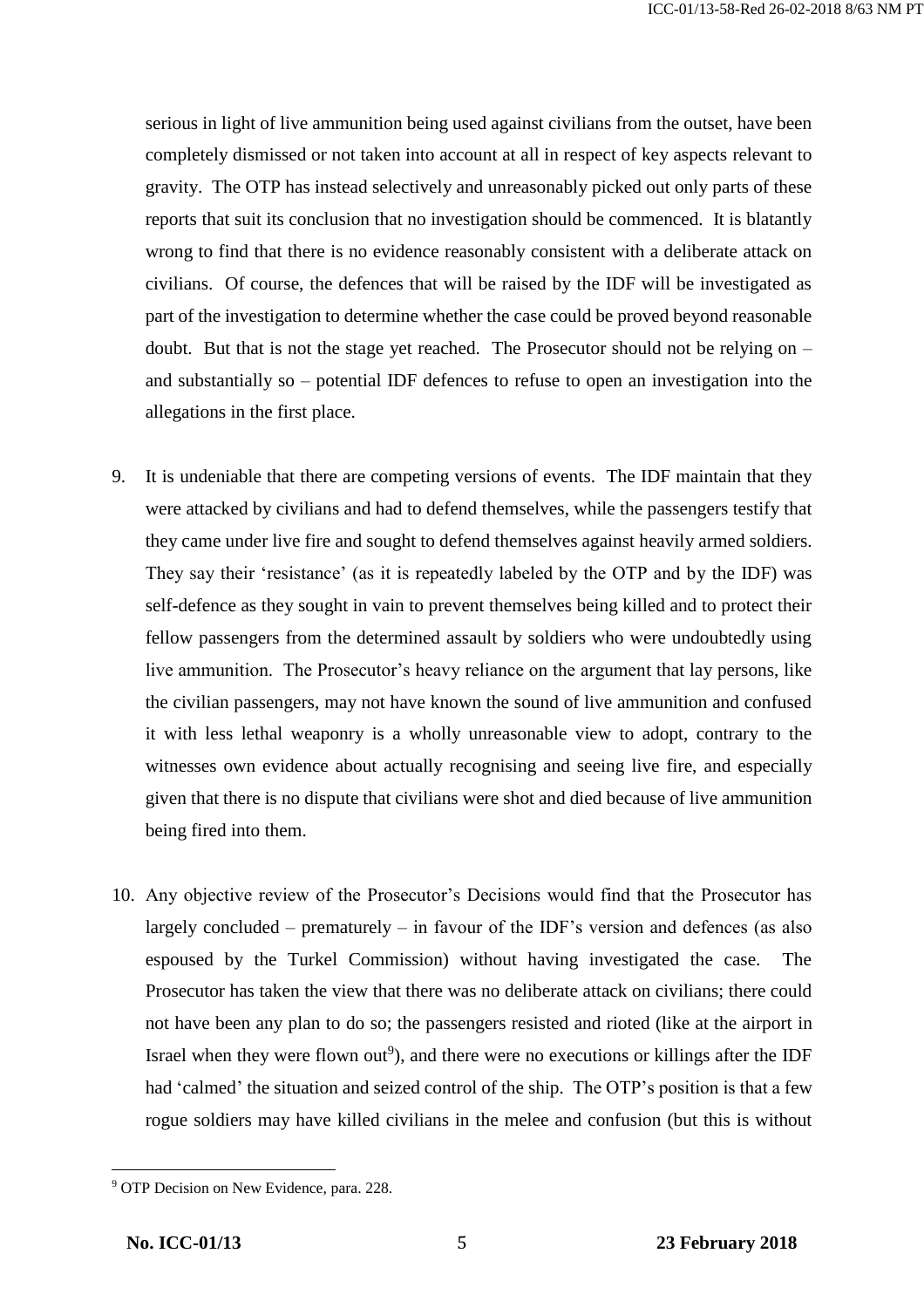considering self-defence for the soldiers – not the victims – at this stage). In addition, the OTP has found that the treatment of the hundreds of passengers who were detained after the killings, was not cruel and inhuman; none could have amounted to torture; none were discriminatory. And the OTP concludes that there was no connection between these crimes and the interrogations and mistreatment of the passengers when they were taken by the IDF to Ashdod in Israel – no reasonable inference can be drawn that these actions could have been coordinated and part of a plan. The Comoros submits that such a conclusion is perverse; no reasonable prosecutor could come to such a conclusion at this stage, before an investigation, that these events unfolded by pure accident and were unconnected without any overall oversight and command.

- 11. The OTP will likely argue that there is no right to review the Prosecutor's Decisions. Narrow-minded and overly technical arguments may be deployed by the OTP to attempt to stamp out any scrutiny over the Prosecutor's view that the Preliminary Examination is now finally closed, and nothing more can be done by those aggrieved, even if major errors remain. The Chamber should firmly dismiss these assertions, if raised (see Part III below). It cannot be correct that only the Prosecutor has the right to decide whether errors she has committed have now been rectified, and that her decisions in this regard are entirely beyond judicial review. Fundamental principles of justice, fairness and integrity would demand that the Prosecutor cannot be the judge in her own cause. It also cannot be right that when the Prosecutor reconsiders a previous decision based on new evidence and facts, that this decision is somehow free from any judicial review given that the same legal requirements as set out in Articles 17 and 53 are the subject of any reconsideration. This is not what the provisions of the Statute and Rules provide, it is not what States Parties intended, and it would be contrary to the overall object and purpose of judicial review in the context of referrals by State Parties.
- 12. The Prosecutor goes so far as to claim in the OTP Reconsideration Decision that she is only obliged to correct an error identified by the Chamber if she agrees that she has committed such an error.<sup>10</sup> If she disagrees with the Chamber, the Prosecutor can then ignore the Chamber. This thinking strikes at the heart of the judicial review regime that States explicitly incorporated into the Statute specifically for State referrals, and is plainly

 $\overline{\phantom{a}}$ <sup>10</sup> OTP Reconsideration Decision, paras. 4, 51.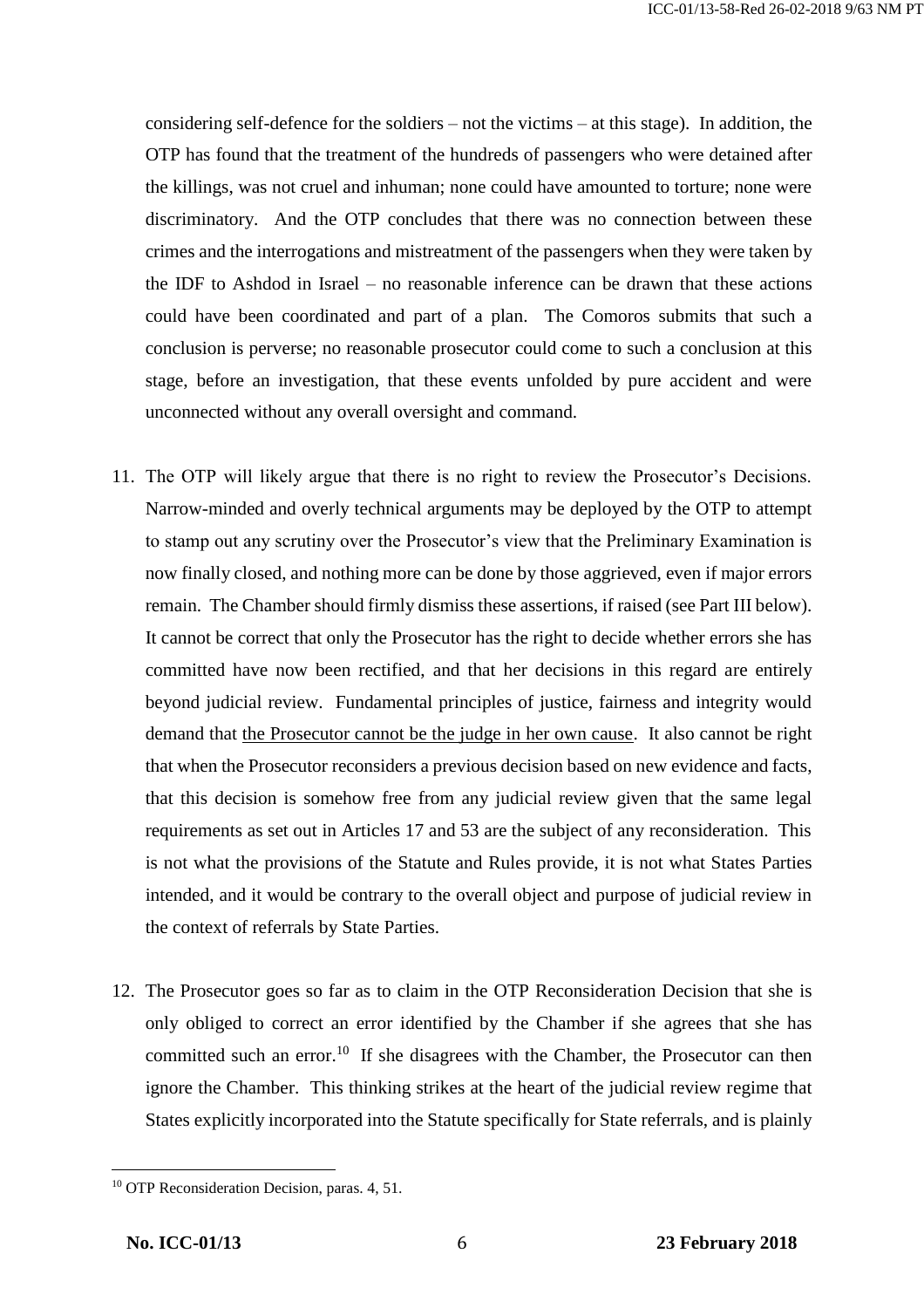at odds with all well-established principles of judicial review throughout the world. No court could ever accept that if it referred a decision back to an authority to rectify certain errors that it would be up to that body to second-guess the court and decide whether it need do so or not. Very often decisions that have been sent back for reconsideration are judicially reviewed a second time because the same errors have been made or not addressed by the authority concerned, including prosecutors' offices. Any justice system would break down if the decisions of courts could be ignored when authorities did not like the outcome. The issues thus raised in the present Application are crucial constitutional ones for the ICC that require the Court unambiguously to confirm its powers to review the Prosecutor's decisions in respect of State referrals in accordance with the deep-rooted and entrenched principles of judicial review. It is vital for the legitimacy, reputation and transparency of the Court.

# **II. PROCEDURAL BACKGROUND**

- 13. The background to this Application is important as it shows the several steps that the Comoros has taken to provide the OTP with evidence directly relevant to establishing the gravity of the potential cases. The Comoros has annexed to this Application certain of the correspondence and key new evidence for the record and so that the Chamber can itself see the breadth and scale of the evidence showing the alleged crimes to be sufficiently serious, and to assist in understanding the Applicant State's submissions.<sup>11</sup> It also shows the countless opportunities the OTP has been given to interview witnesses, visit and inspect the ship, and to request any further information if that was required. Instead, on many occasions in its Decisions the OTP says that it needed further information, which then wrongly becomes a reason to refuse to investigate.
- 14. On 6 November 2014, the OTP issued the First OTP Decision finding that there was no reasonable basis to proceed with an investigation.<sup>12</sup> On 29 January 2015, the Comoros submitted an Application to the Pre-Trial Chamber asking the Chamber to review the Prosecution's decision not to open an investigation. On 16 July 2015, Pre-Trial Chamber

<sup>&</sup>lt;sup>11</sup> These annexes do not contain any argumentative submissions. They are purely materials that have been exchanged between the parties which it is necessary for the Chamber to view in order to have the full background for the record and to understand the dispute between the parties. See Regulation 36(2)(b).

<sup>&</sup>lt;sup>12</sup> Notice of filing the report prepared by the Office of the Prosecutor pursuant to article 53(1) of the Rome Statute, Annex A - Article 53(1) Report, ICC-01/13-6-AnxA, 6 November 2014.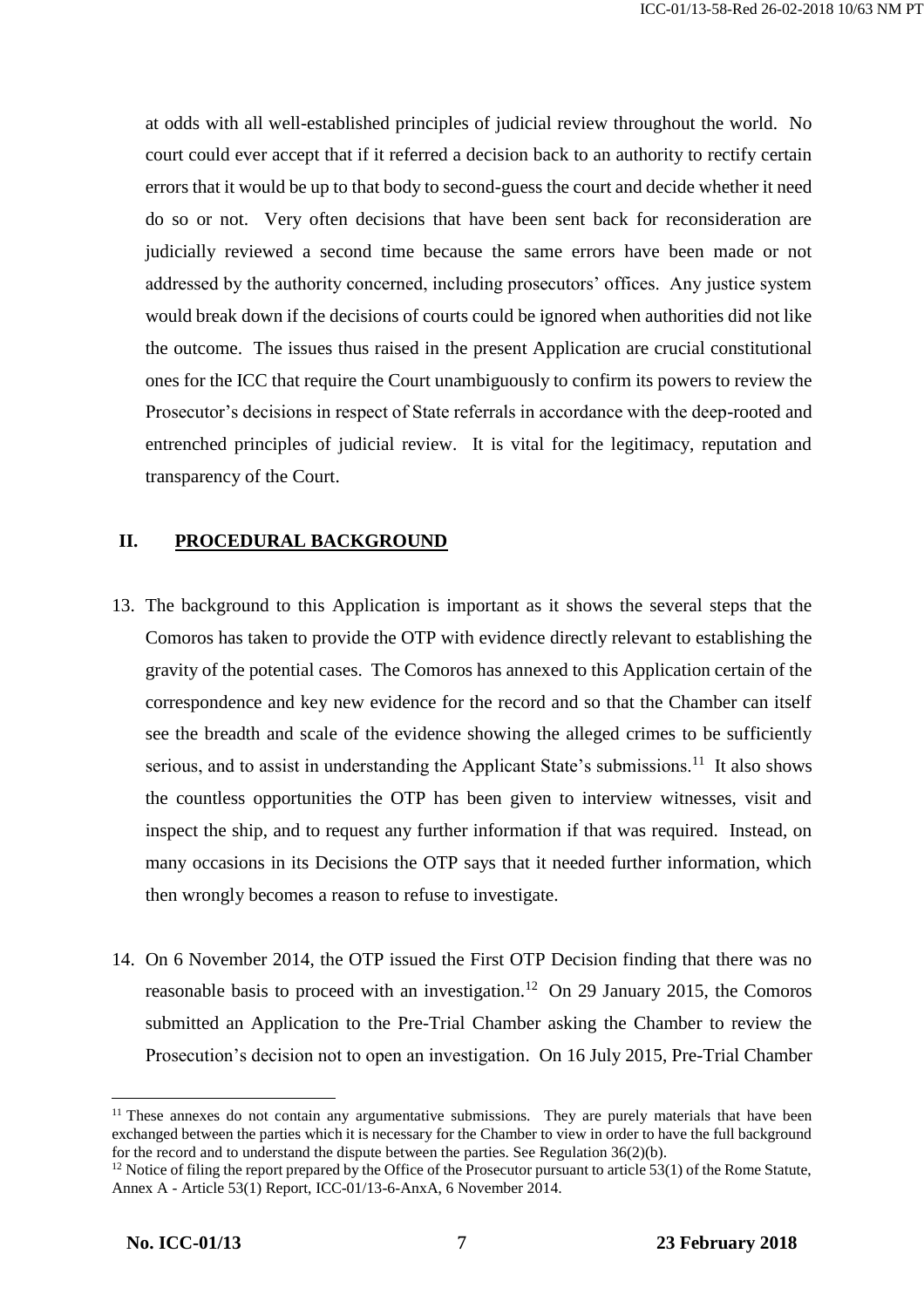I issued its decision on the Application of the Comoros for review finding that the Prosecution should reconsider its decision not to investigate in light of the specific errors identified.<sup>13</sup> On 6 November 2015, the Appeals Chamber dismissed the Prosecution's appeal of the Pre-Trial Chamber's decision of 16 July 2015 finding that "the Impugned Decision was not one 'with respect to […] admissibility' within the meaning of article 82  $(1)$  (a) of the Statute.<sup>"14</sup> The OTP only appealed directly to the Appeals Chamber without seeking the leave of the Pre-Trial Chamber in the alternative, or at any later time.

- 15. Following this decision, on 3 December 2015, Counsel for the Government of the Comoros met with the Prosecutor. The Prosecutor was informed that new evidence had been collected by the Comoros that concerned the issue of gravity that would be submitted to the OTP.<sup>15</sup> On 28 January 2016, the legal representatives of Comoros submitted this new evidence.<sup>16</sup> The OTP was provided with a list of all materials and documents that had been provided to the Prosecution up until the Decision of 6 November 2014. A separate list was also submitted to the OTP that set out the new evidence collected. The letter noted that the legal team would soon submit further evidence for the Prosecution's consideration, and offered to assist in organising interviews with the passengers, and providing any further information that may be needed.
- 16. On 31 March 2016, further new evidence was submitted to the OTP by the Comoros.<sup>17</sup> The new witness statements provided evidence including that: (i) passengers were shot before any soldiers boarded the Mavi Marmara; (ii) initial shooting from the zodiac boats caused the passengers to fear for their lives and believe their lives were threatened; (iii) gratuitous violence and cruelty was perpetrated by the IDF; (iv) IDF soldiers picked off passengers with live ammunition on the decks below who presented no danger to the soldiers; and (v) wounded passengers were shown no mercy. The Comoros' letter

<sup>&</sup>lt;sup>13</sup> Decision on the request of the Union of the Comoros to review the Prosecutor's decision not to initiate an investigation, ICC-01/13-34, 16 July 2015.

<sup>&</sup>lt;sup>14</sup> Decision on the admissibility of the Prosecutor's appeal against the "Decision on the request of the Union of the Comoros to review the Prosecutor's decision not to initiate an investigation", ICC-01/13-51, 6 November 2015, para. 66.

<sup>&</sup>lt;sup>15</sup> Meeting between the Legal Team for the Government of the Comoros and the Prosecutor at the ICC, 3 December 2015.

<sup>&</sup>lt;sup>16</sup> Letter from the Legal Team for the Government of the Comoros to the Prosecution and two annexes, 28 January 2016 (hereinafter "Letter to Prosecution of 28 January 2016"). See, Conf. Annex 3.

<sup>&</sup>lt;sup>17</sup> Letter from the Legal Team for the Government of the Comoros to the Prosecution, 31 March 2016 (hereinafter "Letter to Prosecution of 31 March 2016"). See, Conf. Annex 3.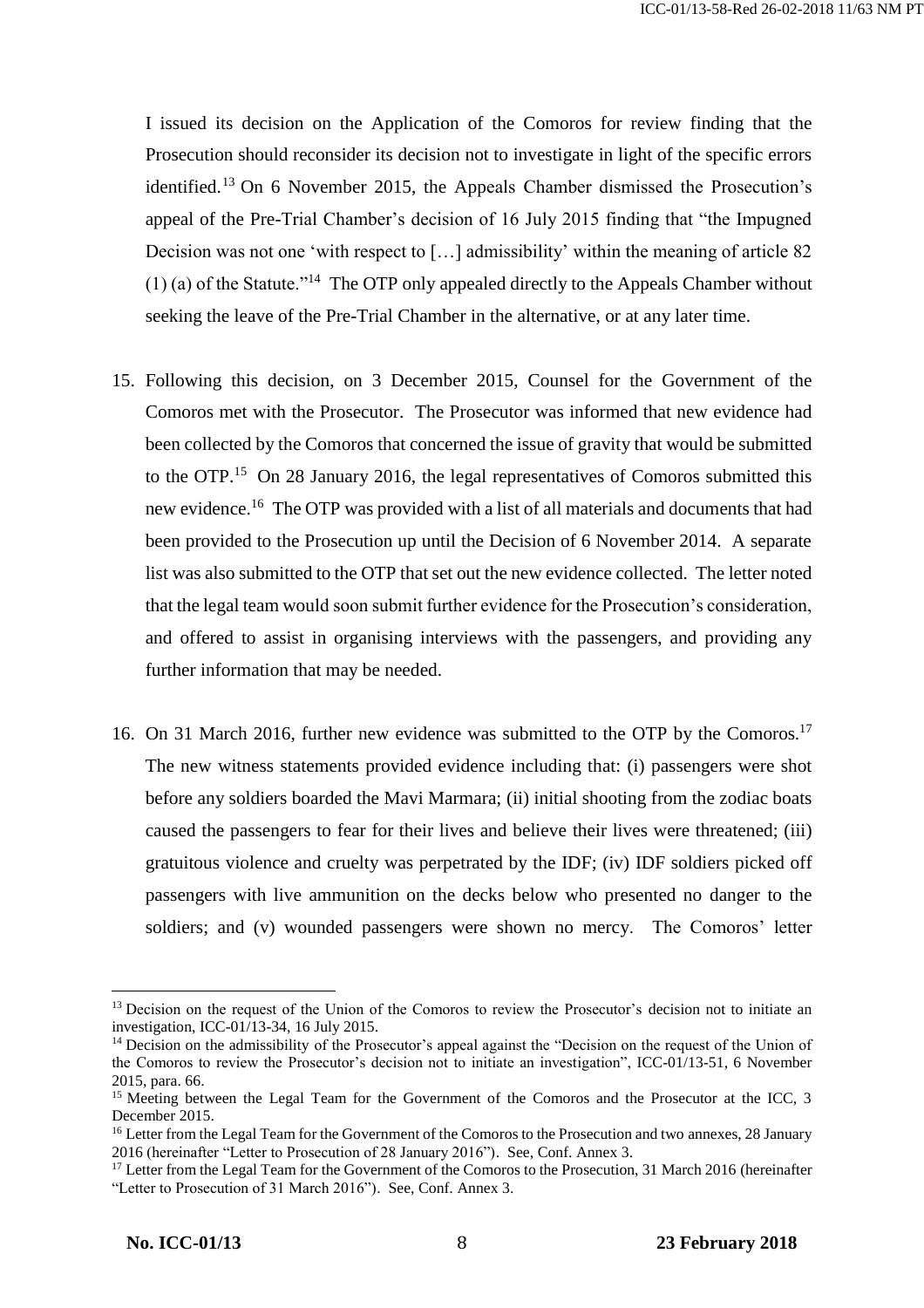highlighted that evidence showed that the IDF failed to use non-confrontational alternatives to boarding of the ship and did not seek to de-escalate the situation.

- 17. On 14 April 2016, the Prosecution sent a letter to the legal representatives of the Comoros confirming receipt of the new evidence submitted.<sup>18</sup> The letter also requested access to victim applications for consideration. On 29 April 2016, the Legal Representatives for Victims informed the OTP that the majority of victim applications were posted to the OTP for confidential consideration, and that the remainder would be submitted shortly.<sup>19</sup> An update was sent on 8 June 2016 also highlighting for the OTP's benefit specific victim applications which demonstrate the gravity of the crimes committed including evidence that (i) victims were targeted and shot from helicopters; (ii) victims were targeted from zodiacs; (iii) victims were severely beaten and mistreated; (iv) victims were assaulted after being wounded; (v) doctors and nurses were prevented from giving treatment; and (vi) victims were shot even after being handcuffed or having surrendered.<sup>20</sup> On 4 July 2016, a letter was sent to the Prosecution from the Legal Representatives for Victims informing the Prosecution that further victim applications were posted to the OTP for consideration.<sup>21</sup> On 21 July 2016, further victim applications were sent to the OTP.<sup>22</sup> On 5 August 2016, the Prosecution acknowledged receipt. $^{23}$
- 18. On 31 August 2016, further victim applications were sent to the OTP.<sup>24</sup> The letter called the OTP's attention to an annex containing extracts of victim applications that provide evidence that victims were forced into stress positions for prolonged periods of time, and notes that the OTP has formerly found that the use of stress positions could amount to torture and outrages of personal dignity depending on the severity. The letter again notes that Counsel remain available to answer any questions and provide any further information as may be needed.

<sup>&</sup>lt;sup>18</sup> Letter from Prosecution to the Legal Team for the Government of the Comoros, Ref: 2016/046/FB/JCCD/er, 14 April 2016.

<sup>&</sup>lt;sup>19</sup> Email from the Legal Representatives for Victims to the Prosecution, 29 April 2016.

<sup>&</sup>lt;sup>20</sup> Letter from the Legal Team for the Government of the Comoros to the Prosecution, 8 June 2016 (hereinafter "Letter to Prosecution of 8 June 2016"). See, Conf. Annex 3.

<sup>&</sup>lt;sup>21</sup> Letter from the Legal Representatives for Victims to the Prosecution, 4 July 2016.

 $22$  Letter from the Legal Representatives for Victims to the Prosecution, 21 July 2016.

<sup>&</sup>lt;sup>23</sup> Letter from Prosecution to the Legal Representatives for Victims, Ref: 2016/056/FB/JCCD-er, 5 August 2016.

<sup>&</sup>lt;sup>24</sup> Letter from the Legal Representatives for Victims to the Prosecution, 31 August 2016 (hereinafter "Letter from Victims of 31 August 2016"). See, Conf. Annex 3.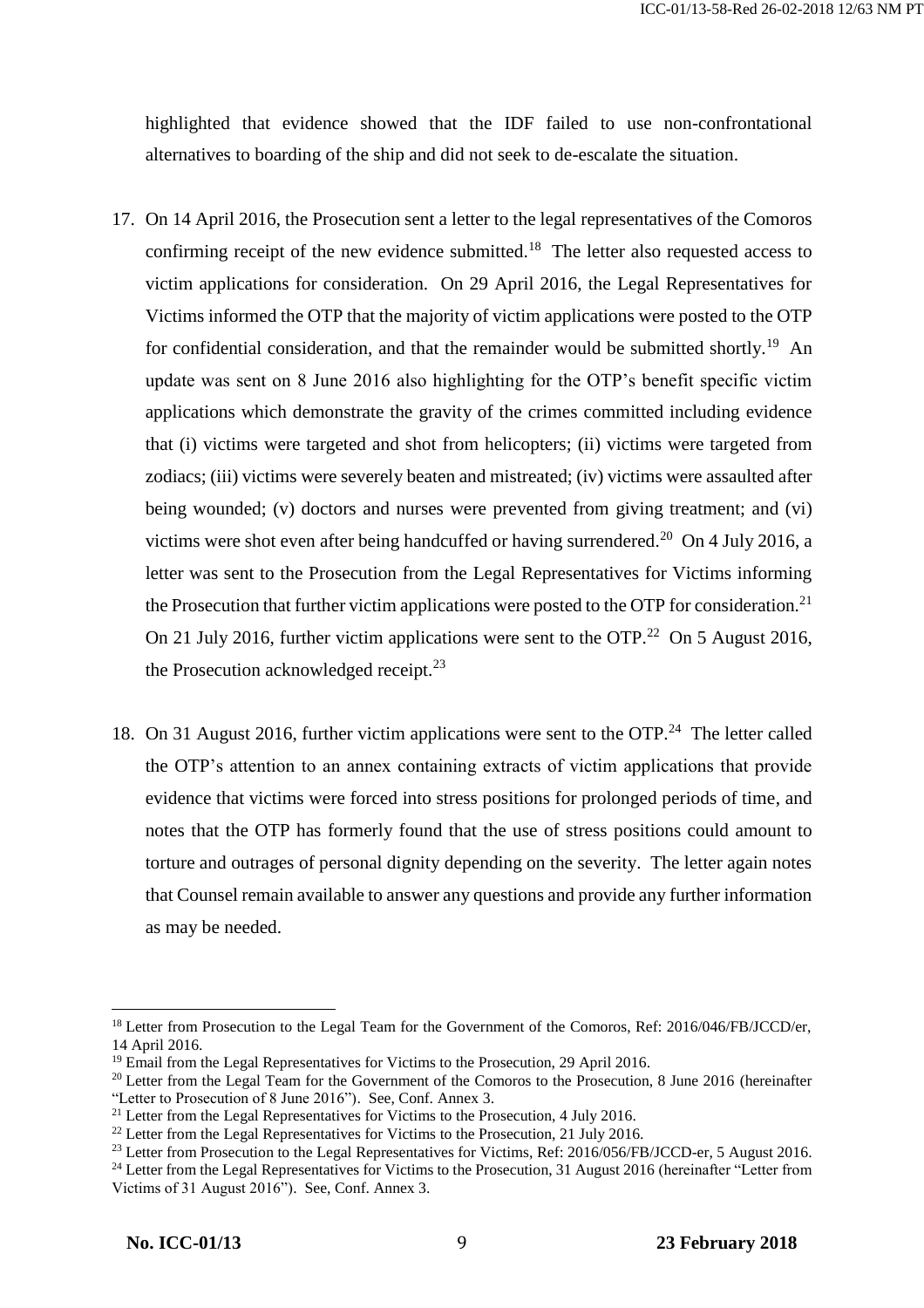- 19. On 31 August 2016, Counsel for the Comoros submitted further new evidence to the OTP, highlighting the substantial amount of new evidence concerning the shooting of live fire from the helicopters and drawing attention to specific victim applications that provide direct evidence on this point.<sup>25</sup> Importantly, an expert report from an independent and prominent military expert was submitted addressing the nature of the operation against the Flotilla and the chain of command involved in the decision-making processes and the planning and oversight of the operation.<sup>26</sup> In addition, and of equal significance, on 27 January 2017, Counsel for the Comoros submitted a forensic expert report by a leading pathologist from the United Kingdom.<sup>27</sup> As highlighted in the covering letter, the forensic expert examined the autopsy reports of those killed and wounded on the Mavi Marmara, conducted examinations of the ship and with witnesses present, as well as damage to the ship and other related evidence. It noted that the report provides independent forensic analysis on the "direction of firing from both the helicopters and surrounding boats" and shows that the forensic evidence examined is "consistent with passengers being shot with live ammunition on the top deck from the helicopters above before any soldiers descended onto the Mavi Marmara."<sup>28</sup>
- 20. On 21 August 2017, the legal representatives for the Comoros requested a meeting with the Prosecutor to check if any further information was required.<sup>29</sup> On 10 November 2017, the Legal Representatives for Victims requested a similar meeting before the OTP issued its decision in particular to highlight that no national proceedings were underway and that the ICC provided the last avenue for them to pursue accountability and prevent impunity.<sup>30</sup> On 24 November 2017, the Prosecution declined both requests.<sup>31</sup> The OTP's Decisions followed on 30 November 2017.<sup>32</sup>

<sup>&</sup>lt;sup>25</sup> Letter from the Legal Team for the Government of the Comoros to the Prosecution, 31 August 2016 (hereinafter "Letter from Comoros of 31 August 2016"). See, Conf. Annex 1.

<sup>&</sup>lt;sup>26</sup> Expert Military Report of retired Col. Desmond Travers. See, Conf. Annex 1.

<sup>&</sup>lt;sup>27</sup> Letter from the Legal Team for the Government of the Comoros to the Prosecution, 27 January 2017. See, Conf. Annex 2 and Expert Forensic Report of Dr. Peter Jerreat, 24 January 2017 (hereinafter "Expert Forensic Report").

<sup>&</sup>lt;sup>28</sup> Letter from the Legal Team for the Government of the Comoros to the Prosecution, 27 January 2017. See, Conf. Annex 2.

 $29$  Email from the Legal Team for the Government of the Comoros to the Prosecution, 21 August 2017.

<sup>&</sup>lt;sup>30</sup> Letter from the Legal Representatives for Victims to the Prosecution, 10 November 2017.

<sup>&</sup>lt;sup>31</sup> Letter from Prosecution to the Legal Representatives for Victims and Legal Team for the Government of the Comoros, Ref: OTP/UK/241117/PM-er, 24 November 2017.

<sup>&</sup>lt;sup>32</sup> OTP Reconsideration Decision, para. 2.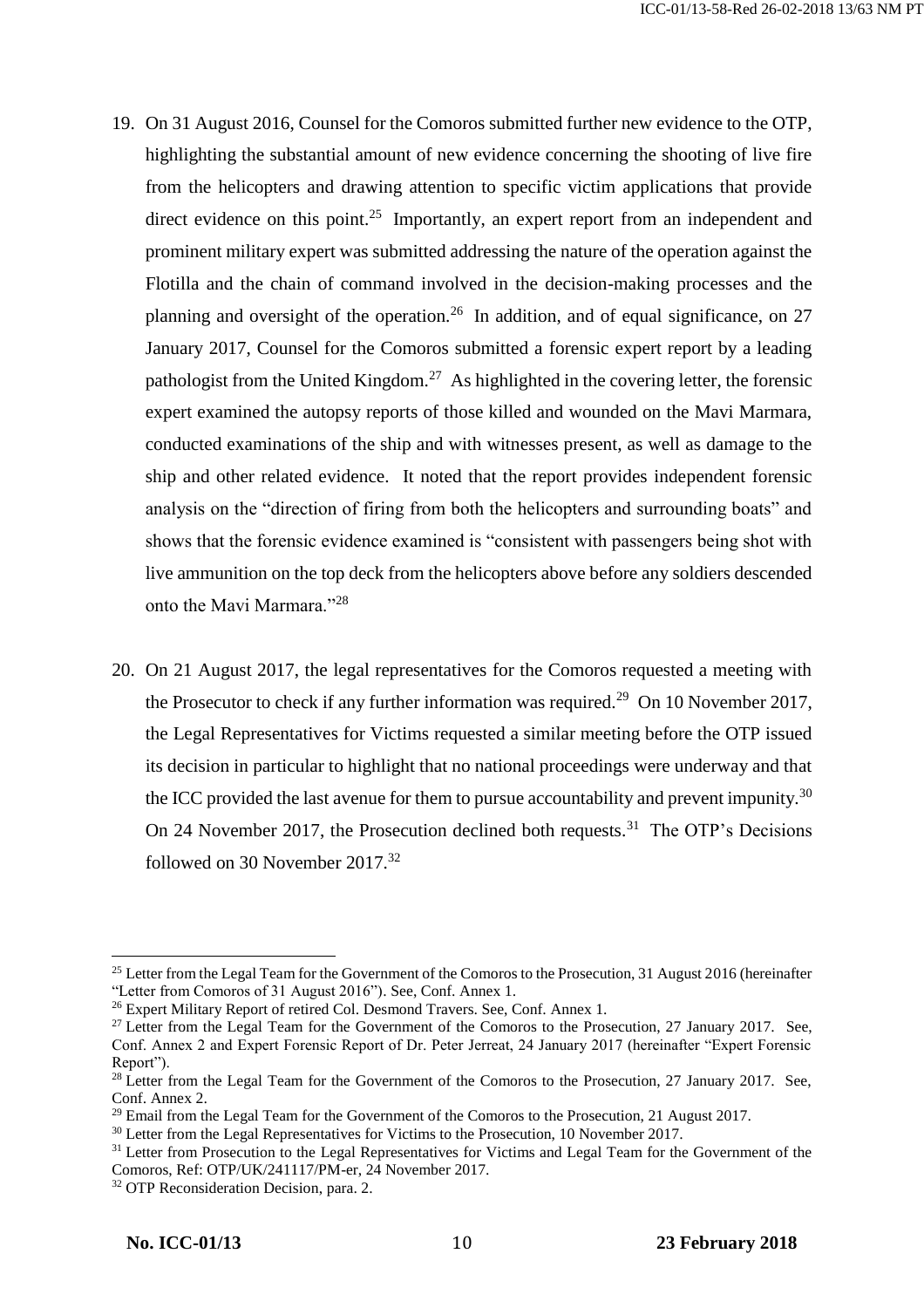# **III. THE COMOROS AS A STATE PARTY HAS THE RIGHT TO REQUEST THE REVIEW OF THE TWO OTP DECISIONS ON THE BASIS OF THE ERRORS COMMITTED BY THE PROSECUTOR**

- 21. As noted above, the Prosecutor as issued two separate decisions: (i) the OTP Reconsideration Decision<sup>33</sup> in response to the Chamber's Decision to Reconsider, and (ii) the OTP Decision on New Evidence which was "independently" initiated by the "Prosecution's exercise of discretion under Article  $53(4)$ "<sup>34</sup>, and not at the request of the Pre-Trial Chamber. The Prosecution confirms that it has made two separate and distinct decisions, stating that "in determining whether and, potentially, how to 'reconsider' a prior decision, in the meaning of article 53(3)(a) and rule 108(2), the Prosecution will analyse the reasoning of that prior decision based on the context of the *information available at the time the prior decision was taken*" and therefore "for the strict purpose of article 53(3)(a) and rule 108(2), the Prosecution is obliged neither to receive or to inquire into additional information which may have come to light since the original article 53(1) decision was taken."<sup>35</sup> The OTP states that for new information received after her first decision, a separate and new decision must and has been taken by the Prosecutor.<sup>36</sup>
- 22. The provisions of the Statute and Rules, the intent of States Parties, and the overall object and purpose of the judicial review procedure that has been incorporated into the Statute for the benefit of State Parties, all permit these two Decisions not to open an investigation to be reviewed by the Pre-Trial Chamber at the request of a referring State Party, the Comoros, under Article 53(3)(a).

# **1. A referring State Party may request that the Pre-Trial Chamber review the Prosecution's decision on reconsideration**

23. Article 53(3)(a) stipulates when a Prosecutor's decision can be reviewed by the Pre-Trial Chamber. It makes clear that a referring State Party may request a review by the Pre-Trial Chamber if the Prosecutor has made a decision pursuant to and in accordance with the criteria set out in Article 53(1) not to proceed with an investigation:

<sup>33</sup> OTP Reconsideration Decision, paras. 95-170.

<sup>&</sup>lt;sup>34</sup> OTP Decision on New Evidence, Section III, paras. 171-331.

<sup>&</sup>lt;sup>35</sup> OTP Reconsideration Decision, para. 176.

<sup>36</sup> OTP Reconsideration Decision, para. 177.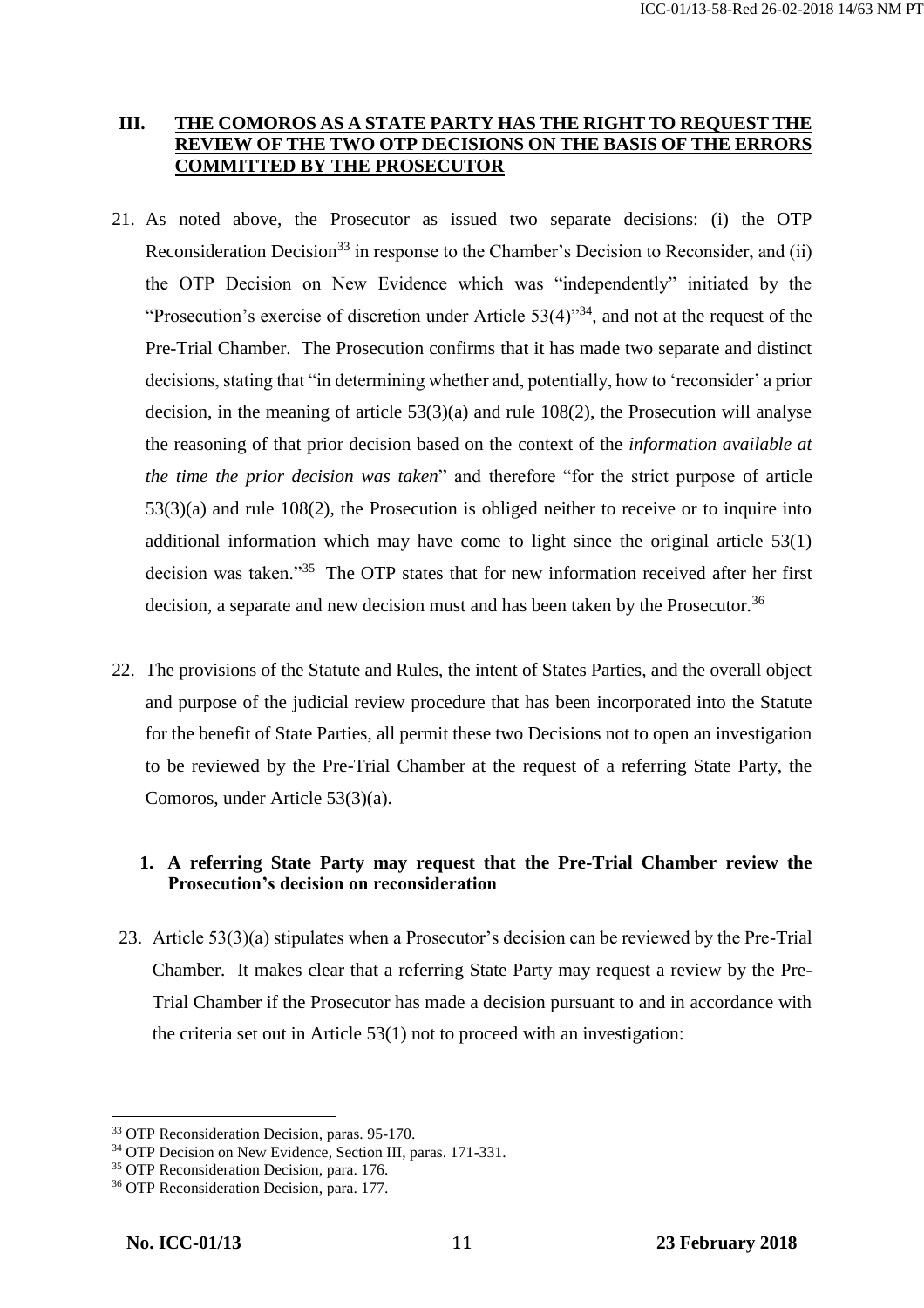*"(a) At the request of the State making a referral under article 14 or the Security Council under article 13, paragraph (b), the Pre-Trial Chamber may review a decision of the Prosecutor under paragraph 1 or 2 not to proceed and may request the Prosecutor to reconsider that decision."<sup>37</sup>*

24. Article 53(1) defines when a decision by the Prosecutor is to be regarded as "a decision of the Prosecutor under [Article 53] paragraph 1"<sup>38</sup>, and consequently a decision that the referring State Party my request the Pre-Trial Chamber to review under Article 53(3)(a). A decision made pursuant to and in accordance with Article 53(1) is one which "*decid[es] whether to initiate an investigation*" taking into account the three criteria listed in Article 53(1) subparagraphs (a)-(c):

*"1. The Prosecutor shall, having evaluated the information made available to him or her, initiate an investigation unless he or she determines that there is no reasonable basis to proceed under this Statute. In deciding whether to initiate an investigation, the Prosecutor shall consider whether:* 

*(a) The information available to the Prosecutor provides a reasonable basis to believe that a crime within the jurisdiction of the Court has been or is being committed;* 

*(b) The case is or would be admissible under article 17 [i.e. whether the gravity and complementarity requirements are met]; and* 

*(c) Taking into account the gravity of the crime and the interests of victims, there are nonetheless substantial reasons to believe that an investigation would not serve the interests of justice.* 

*If the Prosecutor determines that there is no reasonable basis to proceed and his or her determination is based solely on subparagraph (c) above, he or she shall inform the Pre-Trial Chamber." [emphasis added]*

- 25. The governing provisions of the Statute are thus very clear: any decision not to investigate based on these criteria, including gravity, is subject to judicial review. The explicit wording of the Statute does not limit a State Party's rights to judicial review to only a first decision by the Prosecutor.
- 26. The relevant Rules do not alter this clear position. Rule 105 provides in relevant part that:*"1. When the Prosecutor decides not to initiate an investigation under article 53, paragraph 1, he or she shall promptly inform in writing the State or States that referred a situation under Article 14".* Rule 107 states in relevant part that: *"1. A request under article 53, paragraph 3, for a review of a decision by the Prosecutor not to initiate an*

 $37$  Rome Statute, Art.  $53(3)(a)$ .

 $38$  Rome Statute, Art.  $53(3)(a)$ .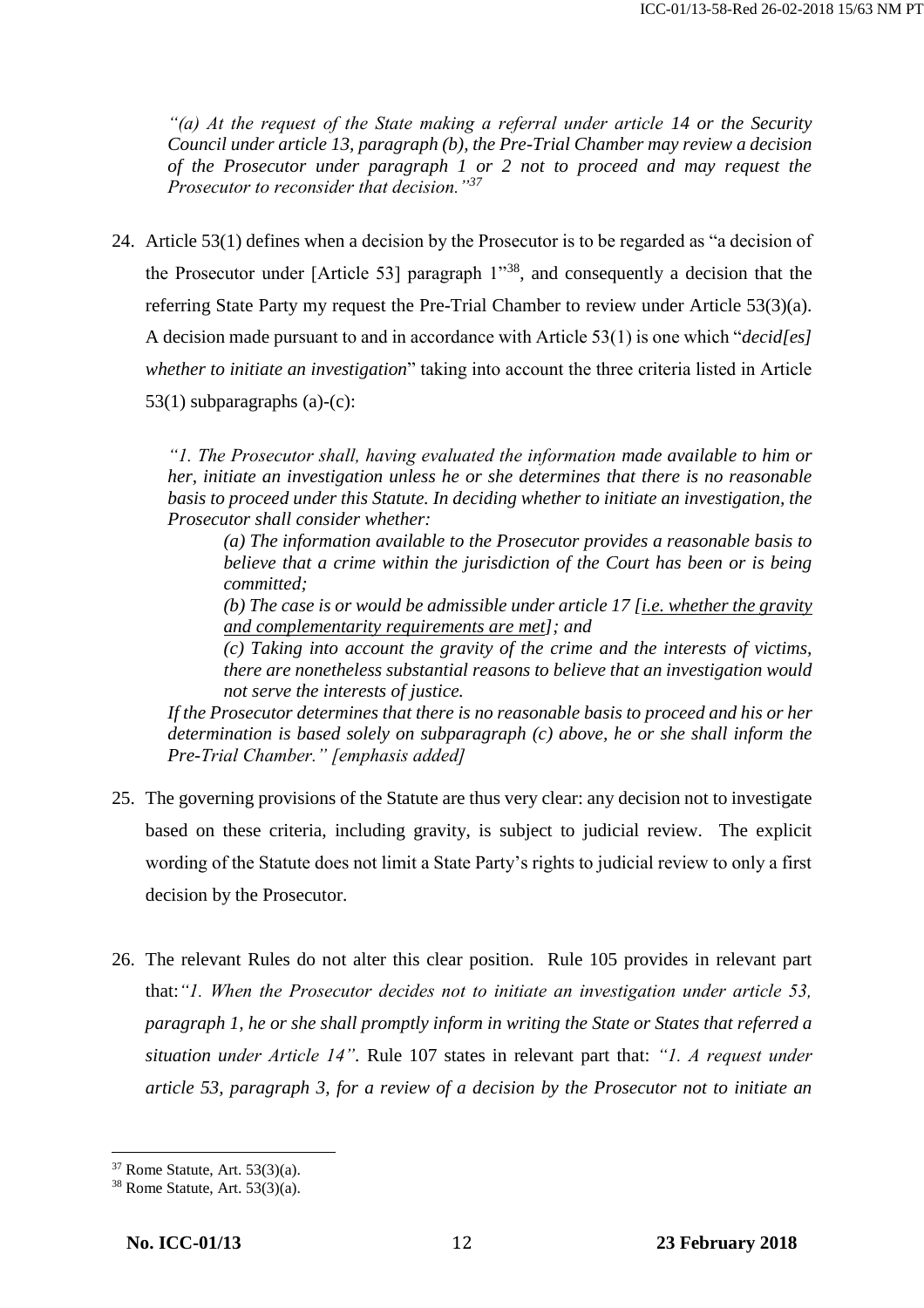*investigation or not to prosecute shall be made in writing, and be supported with reasons, within 90 days following the notification given under rule 105 or 106.* Rule 108 provides that:

*"1. A decision of the Pre-Trial Chamber under article 53, paragraph 3 (a), must be concurred in by a majority of its judges and shall contain reasons. It shall be communicated to all those who participated in the review.* 

*2. Where the Pre-Trial Chamber requests the Prosecutor to review, in whole or in part, his or her decision not to initiate an investigation or not to prosecute, the Prosecutor shall reconsider that decision as soon as possible.* 

*3. Once the Prosecutor has taken a final decision, he or she shall notify the Pre-Trial Chamber in writing. This notification shall contain the conclusion of the Prosecutor and the reasons for the conclusion. It shall be communicated to all those who participated in the review."*

- 27. None of these Rules expressly or in any way restrict the rights of States Parties who have referred a situation to the Prosecutor under Article 14 to request a review of OTP decisions to refuse to investigate. Even though Rule 108 uses the words "final decision" following a request by the Chamber for reconsideration, the Rules do not state that this "final decision" is itself non-reviewable. It is indeed a "final" decision in response to the Chamber's request for consideration, but it is not "final" as regards any further review proceedings that may be initiated on the basis of errors committed by the Prosecutor, by referring State Parties (or indeed the Security Council if the situation was referred by the Council).<sup>39</sup> This interpretation of the Rules is the only one that is in conformity with the express language of the Statute that clearly permits a referring State Party to request the review of any OTP decision to refuse to investigate in accordance with Article 53(1). It is the only logical and consistent interpretation of the provisions of the Statute and Rules read together. There can be no doubt whatsoever that the Prosecutor has acted pursuant to Article 53(1) – she clearly states in the Introduction of her Reconsideration Decision that "*the Prosecution remains of the view that there is no reasonable basis to proceed with an investigation under article 53(1) of the Statute.*" 40
- 28. Indeed, Article 53(1) is the only provision the Prosecutor could base her Reconsideration Decision on as it sets out the specific requirements to open an investigation (see above).

<sup>&</sup>lt;sup>39</sup> The Prosecutor is therefore wrong if by submitting that "the Prosecution's independent reconsideration will constitute the 'final decision' on the matter", she means final for *all time*. It is of course 'final' in respect of the present request for reconsideration. See, OTP Reconsideration Decision, para. 3.

<sup>&</sup>lt;sup>40</sup> OTP Reconsideration Decision, para. 2.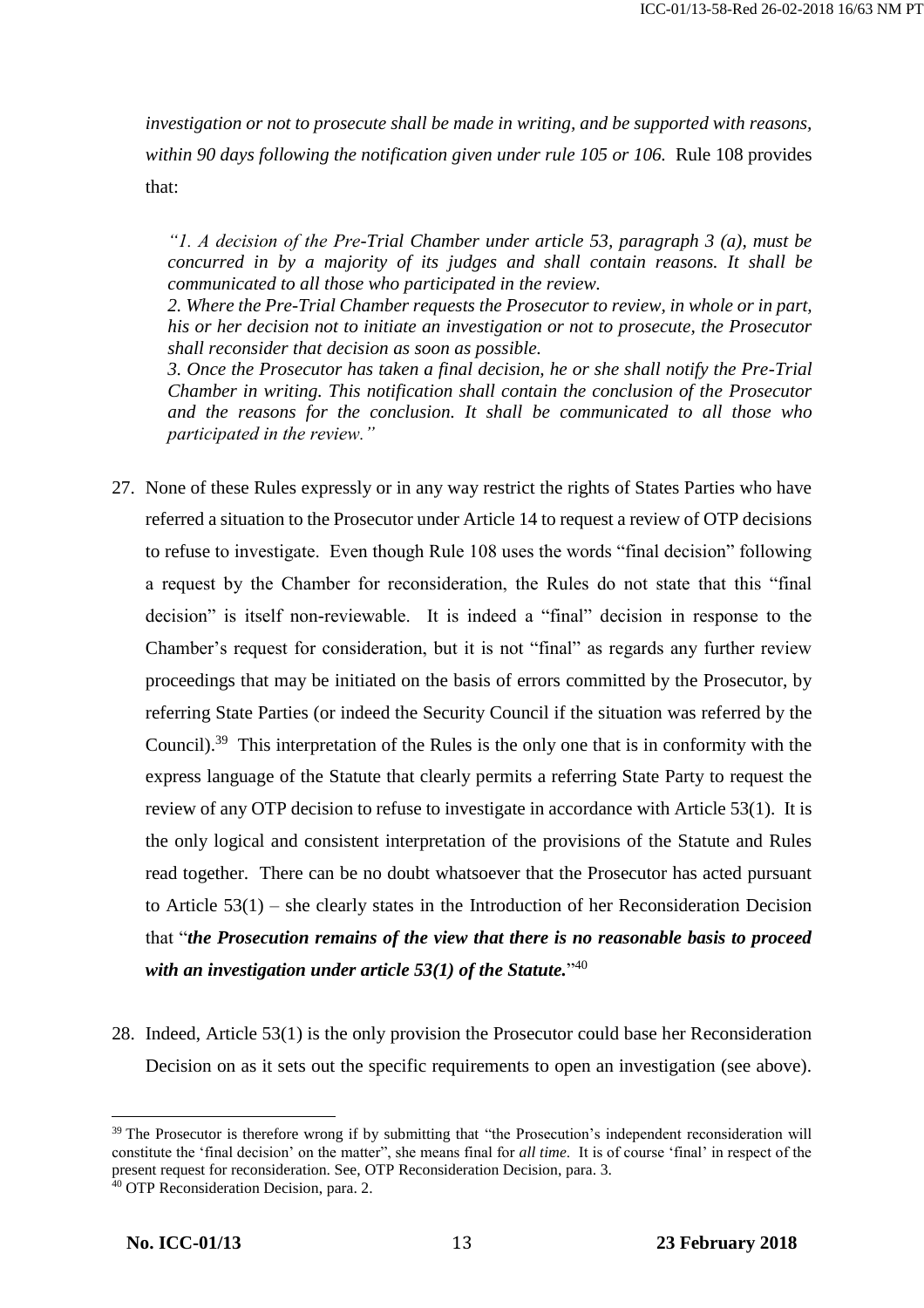The Prosecutor has obviously considered and applied them in order to come to her new decision on reconsideration, in particular in respect of the gravity requirement. The entire Section II of the OTP's Reconsideration Decision – which details the Prosecution's new decision based on the Pre-Trial Chamber's Rule  $108(2)$  request<sup>41</sup> – re-analyses the evidence considered in the First OTP Decision not to investigate of 6 November 2014 to determine whether there is "sufficient gravity to justify further action by the Court"; the very criteria for admissibility under Article 17(1)(d) which is a requirement under Article 53(1)(b) to open an investigation. This Section is entirely focused on assessing such factors as the nature and scale of the crimes, manner of commission of the crimes, potential perpetrators and impact of the crimes – all factors relevant to determining the gravity of the potential cases under Article  $17(1)(d)$  as required by Article  $53(1)(b)$ , and as set out in the Prosecution's own policy on Preliminary Examinations.<sup>42</sup> No matter what the Prosecution chooses to call its Decision, the fact is that it is a decision made pursuant and in accordance with Article 53(1).

- 29. Accordingly, the OTP's Reconsideration Decision can be reviewed pursuant to Article 53(3)(a) as a decision in accordance with Article 53(1). It is correct that Rule 107(1) for the filing of such a review refers to the decision having been notified under Rule 105(1) and not Rule 108(3), but this is only a provision as to the timing for the filing of a review application. It is not concerned with the substantive point of whether a right of review exists in the first place. Rule 108 is silent on this point, as are all the other relevant Rules. However, as set out above, Article 53 is absolutely clear on this matter – and must govern the position – that any decision pursuant to and in accordance with Article  $53(1)$  is reviewable.
- 30. This reading of the provisions also reflects the intention of States Parties in providing through the adoption of Article  $53(3)(a)$  that they would always have a right of review directly to the Judges when they referred situations for investigation. It would be absurd if this right were strictly limited to only a first decision and no others that could have the same errors, or worse ones. It would defeat the intention of States Parties and the overall object and purpose of incorporating a judicial review procedure specifically and only for

<sup>41</sup> OTP Reconsideration Decision, Sec. II.1-II.7.

<sup>&</sup>lt;sup>42</sup> Office of the Prosecutor, Policy Paper on Preliminary Examinations, November 2013, paras. 9, 59-66.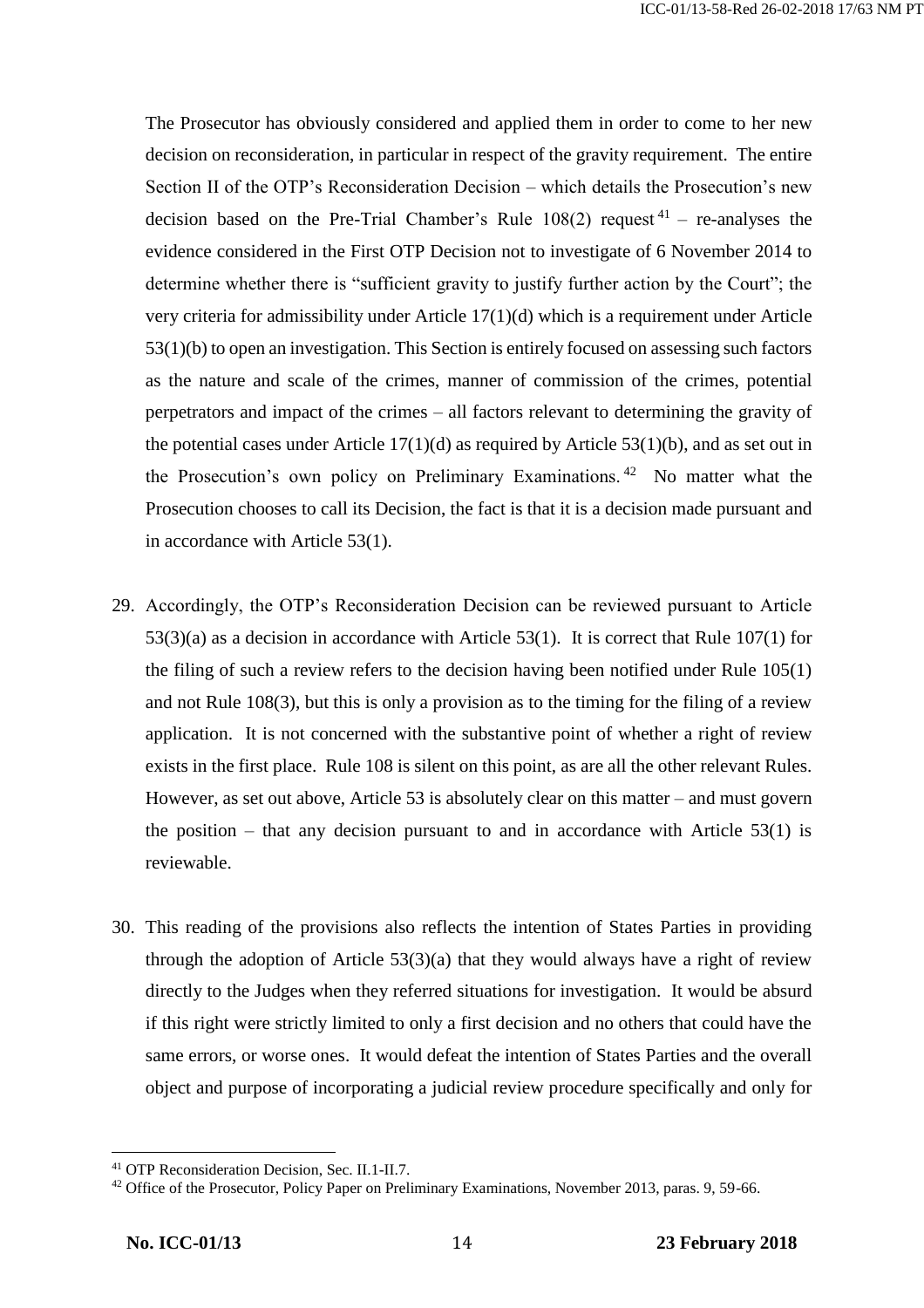States Party referrals. If it were right that no review is permissible after reconsidering a decision, then if the Prosecutor came back and decided not to investigate on a completely different basis, such as complementarity, that decision would be beyond review even if decided erroneously. Such an outcome cannot be correct, and would undermine the entire purpose of judicial review of such decisions. Moreover, if the OTP decided on reconsideration that the Chamber was correct and changed its decision but decided not to investigate nevertheless in the interests of justice under Article  $53(1)(c)$  and not Article 53(1)(b) (gravity), then if it was correct that this decision as a reconsideration (second) decision was not reviewable, the Chamber's power to review this decision under Article 53(3)(b) would be extinguished (as would the right of review of the State Party). Once again, this outcome is obviously not right, and it shows that a reconsideration decision, following a first judicial review, must itself be subject to review.

- 31. Of course, the right to review a reconsideration decision, can only be brought in limited circumstances on the basis of specific recognisable errors under well-established principles of judicial review that it is alleged are committed by the OTP in rendering its new decision. Clearly, when the OTP has not properly and reasonably applied its mind to the Pre-Trial Chamber's request, the State Party must be entitled to request a review, otherwise the whole point of judicial review could be defeated by a prosecutor who issued a new decision simply confirming his or her prior decision without any reasons, or only paying lip service to the errors identified by the Chamber. The rights of State Parties would not be effective and would be hollow if the Prosecutor could decide unchecked if she should address the errors identified by the Chamber.
- 32. The OTP tries to rely on the Appeals Chamber's ruling in this case on whether it had jurisdiction over the appeal, to claim that no further review is possible. But the Appeals Chamber did not have to, and certainly did not decide the issue of whether a second review is permissible. The Appeals Chamber statements are all *obiter dictum*, but in any event they are not against the Pre-Trial Chamber having jurisdiction over the present Application. The Appeals Chamber has certainly not decided that there can be no review of the OTP's Reconsideration Decision. On the contrary an academic article cited by the Appeals Chamber specifically notes that "[p]rosecutorial independence" allows the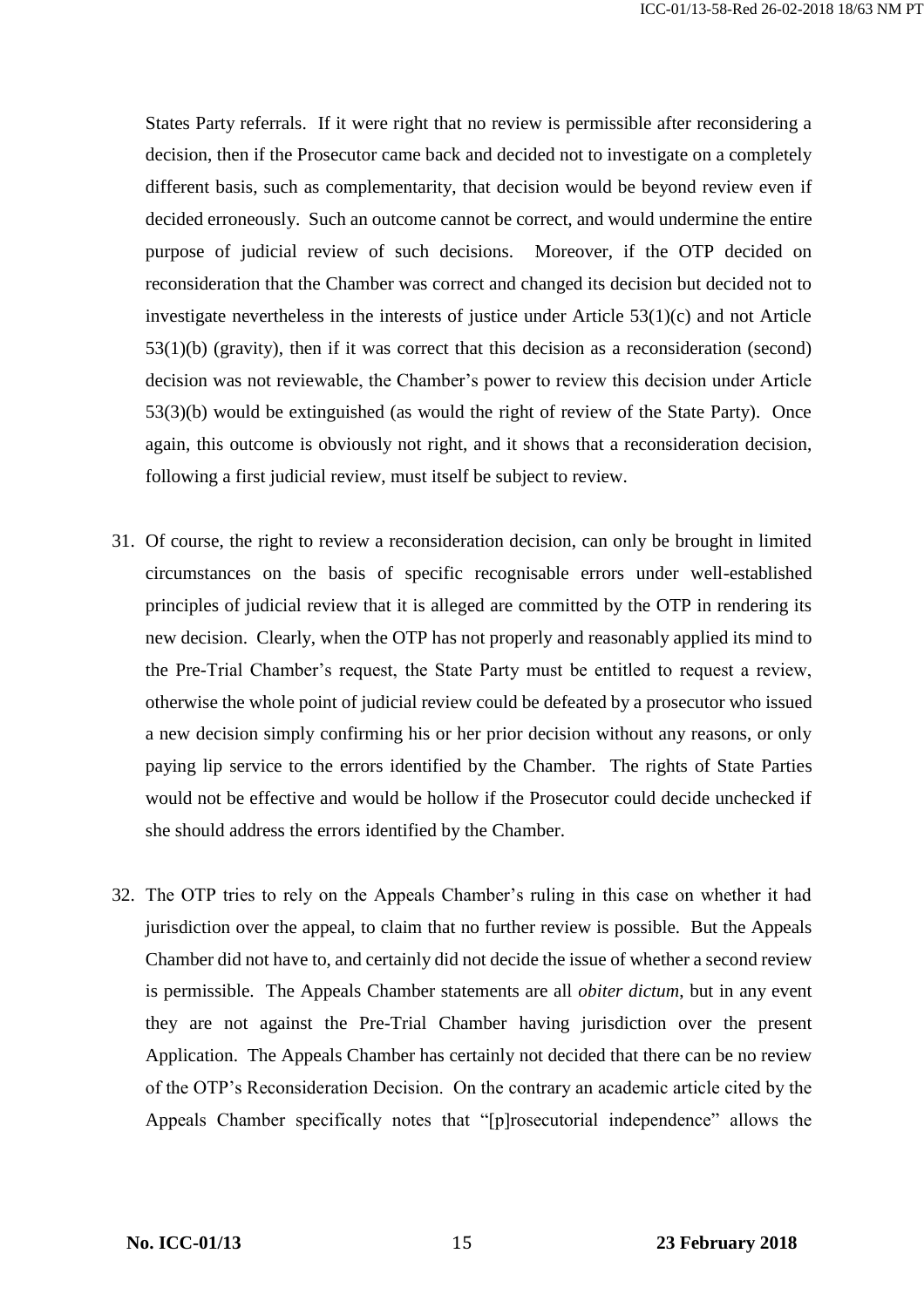Prosecution to come to "the same conclusion as before ... *provided* the Prosecutor ha<sup>[s]</sup> properly applie[d] [...] her mind in coming to the conclusion."<sup>43</sup>

- 33. The Appeals Chamber has also not decided that the Pre-Trial Chamber's Reconsideration Decision is "non-binding". That would be preposterous. Plainly the Prosecutor is bound in good faith to reconsider her decision at the direction of the Chamber. There would be no point of having a review if the Prosecutor could simply ignore the outcome, or not address the errors identified by the Chamber.
- 34. The Prosecutor has confused two concepts she is not obliged to change the result, but she is obliged – and bound to – address the errors that the Chamber has identified – that is the very purpose of judicial review before any court.
- 35. As the OTP has stated the Pre-Trial Chamber's request under Rule 108(2) "impose[s] an obligation only of *process*, and not of result"<sup>44</sup>, but this process involves addressing the errors made and is itself reviewable. The Chamber cannot order the Prosecutor to investigate but it can require the Prosecutor to address the errors in her reasoning process, as it has done, which she is bound to do. The Prosecutor cannot decide to refuse to address the request of the Chamber. That would undermine the entire justice system, if the Prosecutor could simply brush aside what the Judges have requested and refuse to address the errors identified, or fail to do so in practice. For this reason alone, the Judges should review the Decision so that they can correct this axiomatic error.
- 36. Furthermore, if the Prosecutor misapplies the law in reconsidering her decision and commits the same or further errors, that must be subject to review. It would be a bizarre result if the Prosecutor could act without regard to the law, and not be subject to any

<sup>43</sup> See OTP Reconsideration Decision, para 3 footnote 3 (emphasis added), and Decision on the admissibility of the Prosecutor's appeal against the 'Decision on the request of the Union of the Comoros to review the Prosecutor's decision not to initiate an investigation', ICC-01/13-51, 6 November 2015, footnote 134. Furthermore, another article that is cited by the Appeals Chamber and relied on by the OTP is by a senior lawyer in the OTP who was listed by Pre-Trial Chamber I in their Decision as one of the OTP's own counsel in this case – see OTP Reconsideration Decision, footnote 3. This article can obviously not be regarded as dispositive of the matter. And in any event, the Appeals Chamber was not called on to decide this issue in an appeal that focused solely on the admissibility of the OTP's appeal as filed under Article 82(1)(a) and whether it should be dismissed *in limine*. The Appeals Chamber heard no submissions from the parties on the reviewability of the OTP's Reconsideration Decision which had not been rendered at that stage and which was not before the Appeals Chamber.

<sup>44</sup> OTP Reconsideration Decision, para. 3.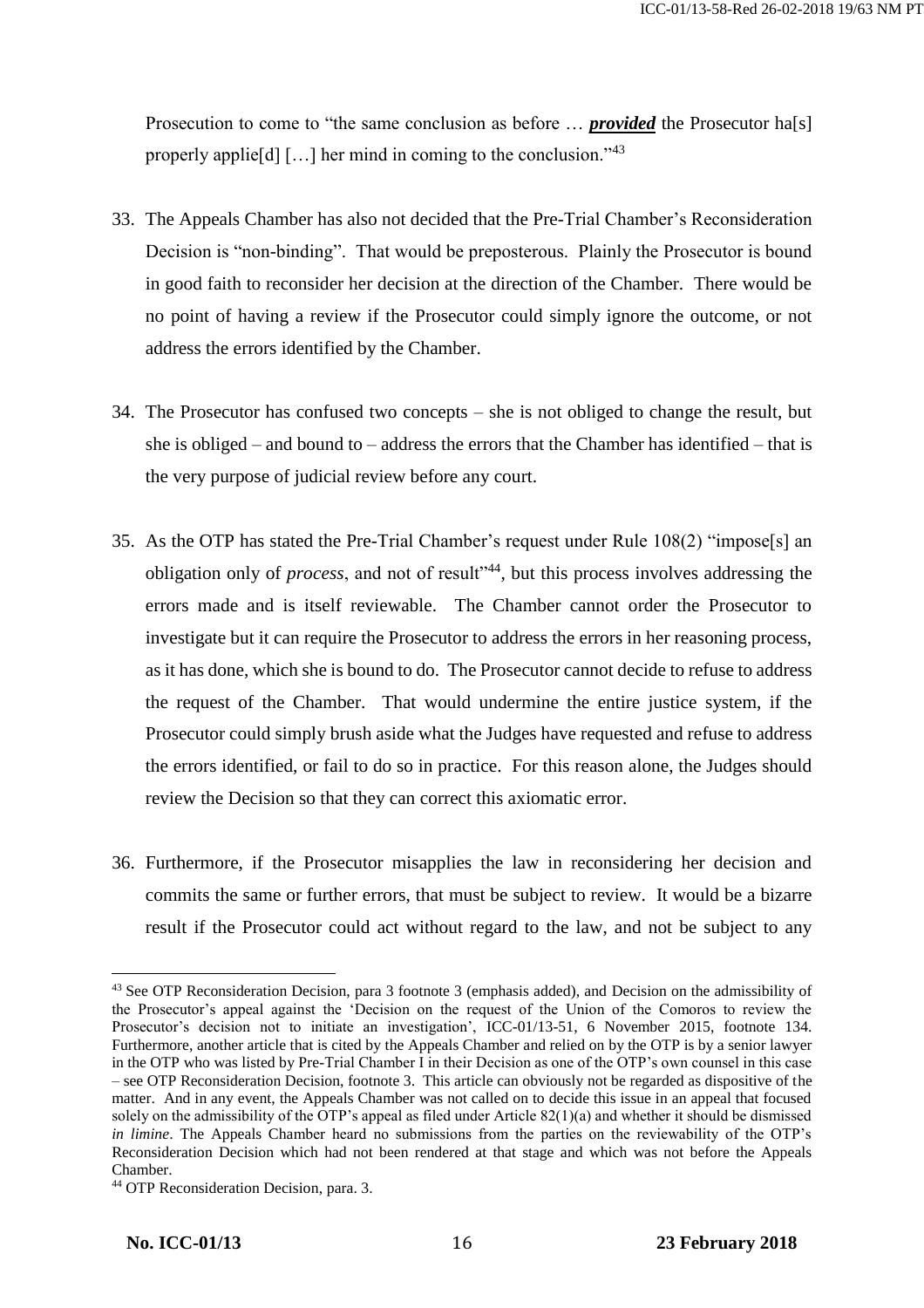scrutiny. The prosecutorial discretion and independence granted over the results of the Prosecution's reconsideration do not give it the power to interpret the law and to overrule the decision of the Pre-Trial Chamber on the proper interpretation and application of the law without any recourse. Therefore, should the Prosecution's decision under Rule 108(3) misapply the law, and if the OTP commits discernable errors, there must be an avenue for this decision to be reviewed by the Judges. It is a fundamentally unsustainable situation for the Prosecutor to challenge and 'overrule' the Chamber's rulings in her subsequent decision, thus setting 'precedent', and for that decision to be non-reviewable.

# **2. The Comoros as a referring State Party has the right to request the Pre-Trial Chamber to review the Prosecution's decision on the new evidence**

- 37. The Comoros submits that the OTP's Decision on the New Evidence is reviewable by the Chamber under Article  $53(3)(a)$  for all the reasons set out below.<sup>45</sup> This new decision is certainly subject to judicial review, even if the OTPs' Reconsideration Decision is no longer reviewable (which it is for the reasons explained above). The new evidence submitted by the Comoros and the participating victims (summarised above in Part II) included new witness and victim statements, expert evidence, forensic reports, photos and videos of the crime scene and testimony from alleged perpetrators. As accepted by the OTP, this evidence was not available to the OTP to take into account for its first decision. The new evidence was considered by the OTP in light of Article 53(4) that allows it to "at any time, reconsider a decision whether to initiate an investigation or prosecution based on new facts or information."<sup>46</sup>
- 38. The Prosecution's decision on whether to initiate an investigation based on the new evidence is clearly not a "final decision" under Rule 108(3) (as interpreted by the OTP) or in any other way. It is a new decision based on new evidence. And it certainly is a decision about whether to open an investigation pursuant to and in accordance with Article 53(1) and the specific criteria listed therein. The Prosecutor has confirmed as much in stating that "such [new] material may in principle be considered by the Prosecution as a basis, in its independent discretion under article 53(4), to reconsider its current determination under article 53(1)".<sup>47</sup> In other words, Article 53(4) is the gateway through which the Prosecutor

<sup>45</sup> OTP Decision on New Evidence, paras. 171-331.

<sup>46</sup> Rome Statute, Article 53(4).

<sup>&</sup>lt;sup>47</sup> OTP Decision on New Evidence, note 309.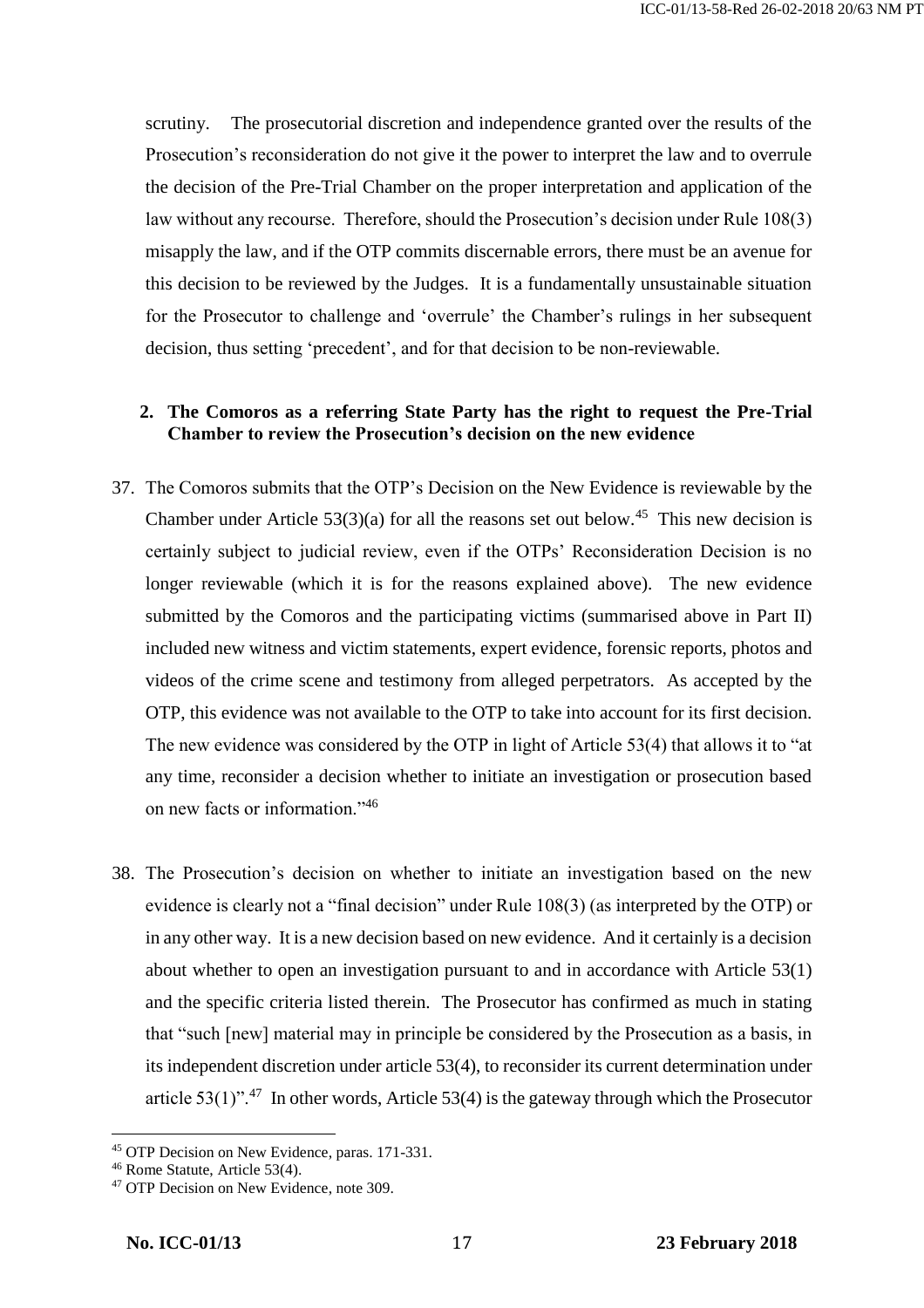can consider new evidence and whether it satisfies the criteria under Article 53(1) in order to render a decision in accordance with Article 53(1). The wording of Article 53(4) points the way by stating that the article permits reconsideration of "*a decision whether to initiate an investigation*". There is indeed no other provision on which to base a new decision about whether to open an investigation other than in accordance with the specific requirements of Article 53(1).

- 39. It would be disingenuous for the OTP to try to argue that its new decision was made purely under Article 53(4) and had nothing at all to do with Article 53(1), and thus is nonreviewable. This is genuinely not the case. The OTP's decision can only have been made in accordance with Article 53(1). Article 53(4) makes clear that its sole purpose is to provide the OTP with the power to consider new evidence, but it includes no criteria under which it should conduct this consideration. It is thus not a *self-contained* provision. The power can only be exercised by the OTP by reference to the requirements and criteria under Article 53(1). The OTP indeed repeatedly states that "nothing requires or justifies departing from the original conclusions in the Report<sup>148</sup> which plainly shows that it has applied and considered the provisions and criteria in Article 53(1) which were determinative of its first decision in order to reach its new decision about the very same requirements and whether they have been satisfied by the new evidence.
- 40. As a decision taken pursuant to and in accordance with Article 53(1), this new decision not to initiate an investigation, based on the new evidence, must be reviewable by the Pre-Trial Chamber at the request of the referring State Party under Article 53(3)(a). The Prosecution has made fresh conclusions on new evidence that could not previously have been reviewed by the Chamber, and which must now be subject to review.
- 41. It would be untenable if a new decision in which the Prosecutor had committed fundamental errors, was free of any judicial scrutiny under proper standards of judicial review when Article 53(3)(a) makes clear that any decision not to open an investigation can be reviewed. It would be illogical for State Parties to be able to seek review only of a first decision, but somehow be refused the same right in relation to a similar decision in

<sup>48</sup> See for example, OTP Reconsideration Decision, paras. 87, 93, 94, 98, 147, 154, 159, 165, 170; OTP Decision on New Evidence, paras. 247, 252, 259, 276.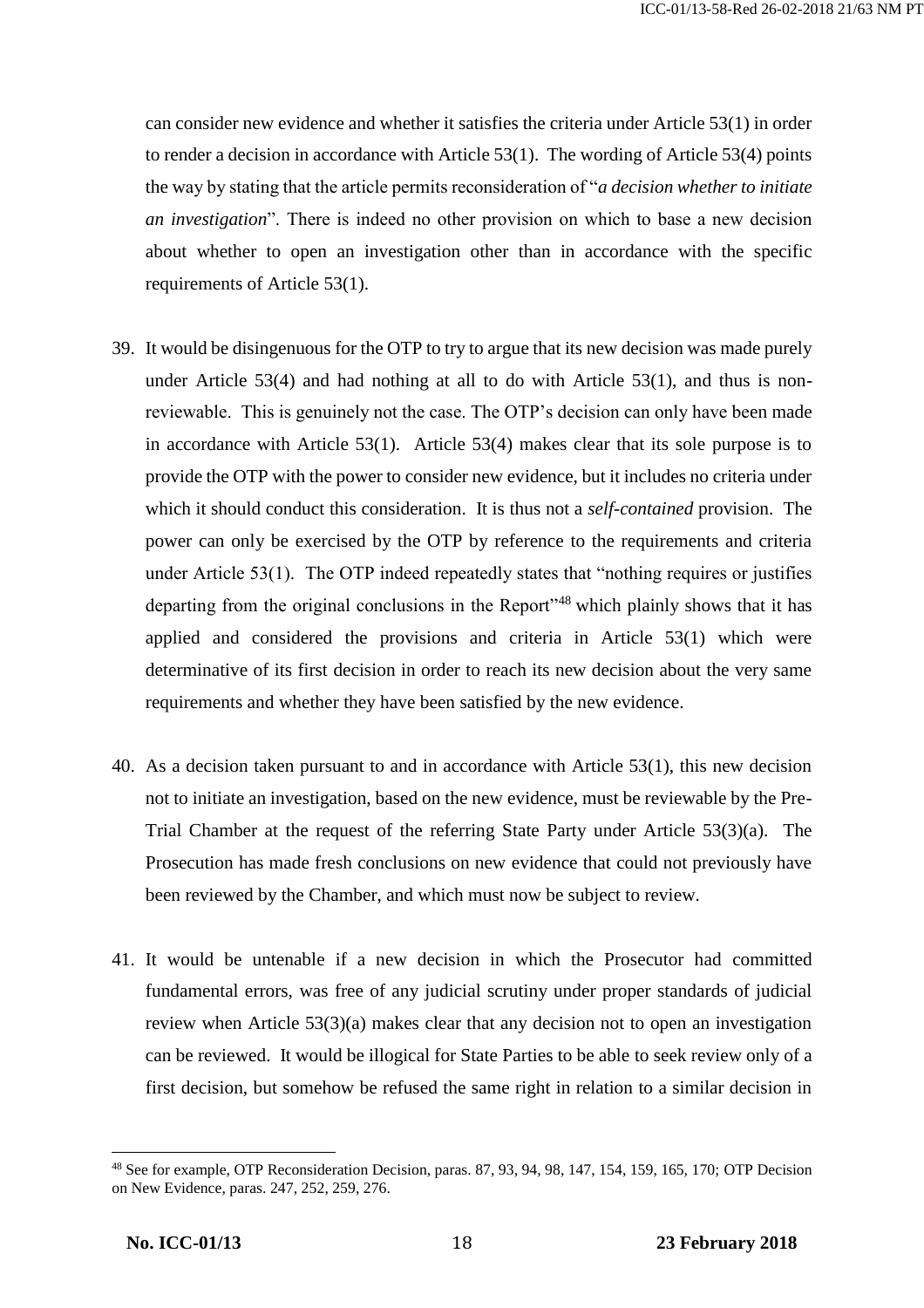substance when new evidence came to light and was provided to the OTP. The Court should reject any attempts by the OTP to artificially restrict the rights of State Parties and the powers of the Judges. There is no legitimate reason in principle, law and practice for the Court unnecessarily and severely to limit the scope of judicial review as included in the Statute in broad and expansive language. As noted above, to rule otherwise, would mean that (i) the Prosecutor would be free, unchecked, to make the same and other fundamental errors when considering new evidence; (ii) if she rejected the evidence on grounds not previously considered in her first decision, such grounds could never be reviewed even though not considered by the Chamber in the first review; and (iii) the Pre-Trial Chamber would be stripped of its power under Article 53(3)(b) to review "on its own initiative" a decision that "an investigation would not serve the interests of justice"<sup>49</sup> if the Prosecutor decided to refuse to open an investigation on this basis upon receiving new evidence. None of these outcomes could ever conceivably be countenanced by the Court. For all of these reasons, the Chamber is urged to find that the new decision not to investigate on new evidence is reviewable.

### **IV. GROUNDS OF REVIEW FOR THE OTP RECONSIDERATION DECISION**

42. The Prosecutor committed several fundamental errors in the OTP Reconsideration Decision that should be addressed and rectified. The Comoros sets out below each of these identifiable errors, which are all subject to judicial review. The first two grounds concern the binding effect of the Chamber's Decision to Reconsider – the OTP is not free to disregard the Chamber's findings – and the applicable standard of proof at this initial stage, which is not that the gravity of the crimes must be proven to a standard approaching anywhere near beyond reasonable doubt. The rest of the grounds concern errors in assessing the key factors relevant to gravity, including those who bear the greatest responsibility for the alleged crimes; and the scale, nature, manner of commission, and impact of the alleged crimes. The Prosecutor has simply disagreed with the Chamber's findings and repeated the same errors again. She has devoted the majority of her new Decision to arguing that she never erred in the first place and hence has not actually addressed the errors genuinely in order to seek to rectify them.

 $\overline{\phantom{a}}$ <sup>49</sup> Rome Statute, Art. 53(3)(b) and Art. 53(1)(c).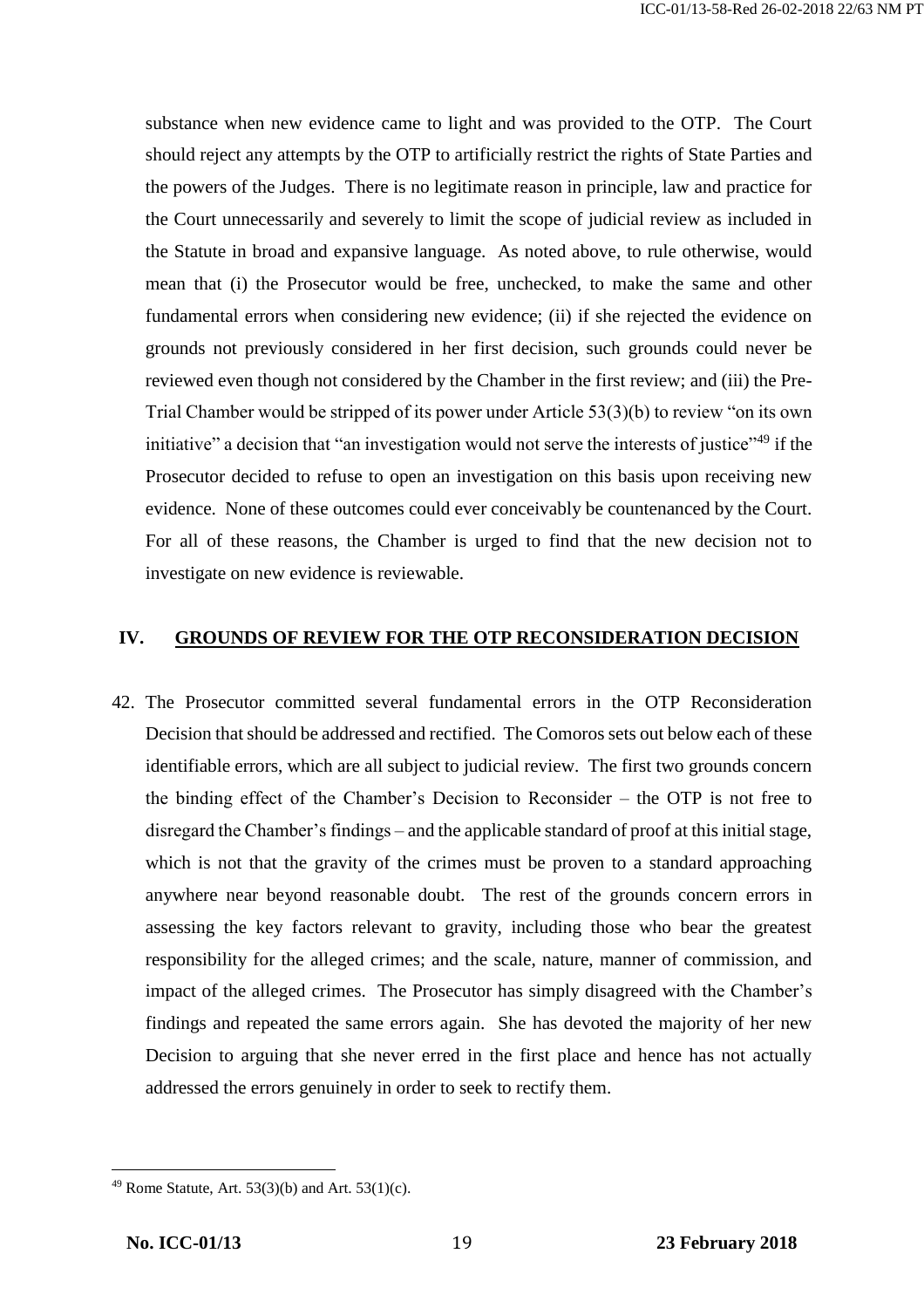## **1. The Prosecutor erred in law in finding that the OTP does not have to follow the Pre-Trial Chamber's Decision**

- 43. The first reason the OTP relies on for finding that "there is no reasonable basis under the Statute to proceed with an investigation" is that it "cannot concur with the majority of the Pre-Trial Chamber" because "it respectfully disagrees with the legal reasoning in the Request concerning: the standard applied by the Prosecution under article 53(1), the standard of review applied by the Pre-Trial Chamber under article 53(3), and the considerations relevant to the substantive analysis carried out by the majority."<sup>50</sup> The Prosecution holds that "[g]iven its disagreement with the majority of Pre-Trial Chamber I's interpretation" of the law it "cannot concur in the basic premise of the Request" and therefore will not follow the Chamber's Decision to Reconsider on the interpretation of the law and the errors identified by the Chamber.<sup>51</sup> The Prosecution states that "had the Pre-Trial Chamber correctly interpreted" the law relating to Article 53 it would not have issued its Decision for the OTP to reconsider whether to open an investigation.<sup>52</sup>
- 44. These findings are manifestly erroneous as a matter of law and basic principle. The Prosecution attempts to justify its decision to overrule the Pre-Trial Chamber by asserting that its independence as a separate organ of the Court and its discretion make it the final arbiter of the law in respect of preliminary examinations: the "Prosecution's independent mandate" means "it must consider these matters afresh and cannot simply follow the approach" of the Chamber.<sup>53</sup> The OTP wrongly reasons that because the Appeals Chamber stated that the Prosecution "retains ultimate discretion over how to proceed"<sup>54</sup>, the OTP has complete discretion to "act only on the basis of its own independent view of the law and the facts."<sup>55</sup>
- 45. However, the Appeals Chamber merely stated that the OTP is not obliged to come to a different conclusion or final decision. The OTP is certainly obliged to address the errors identified and apply the law and legal requirements as determined by the Judges. The

<sup>50</sup> OTP Reconsideration Decision, para. 13.

<sup>51</sup> OTP Reconsideration Decision, paras. 33, 66,

<sup>52</sup> See, OTP Reconsideration Decision, paras. 33, 66,

<sup>53</sup> OTP Reconsideration Decision, para. 13.

<sup>&</sup>lt;sup>54</sup> Decision on the admissibility of the Prosecutor's appeal against the "Decision on the request of the Union of the Comoros to review the Prosecutor's decision not to initiate an investigation", ICC-01/13-51, 6 November 2015, para. 59.

<sup>55</sup> OTP Reconsideration Decision, para. 4.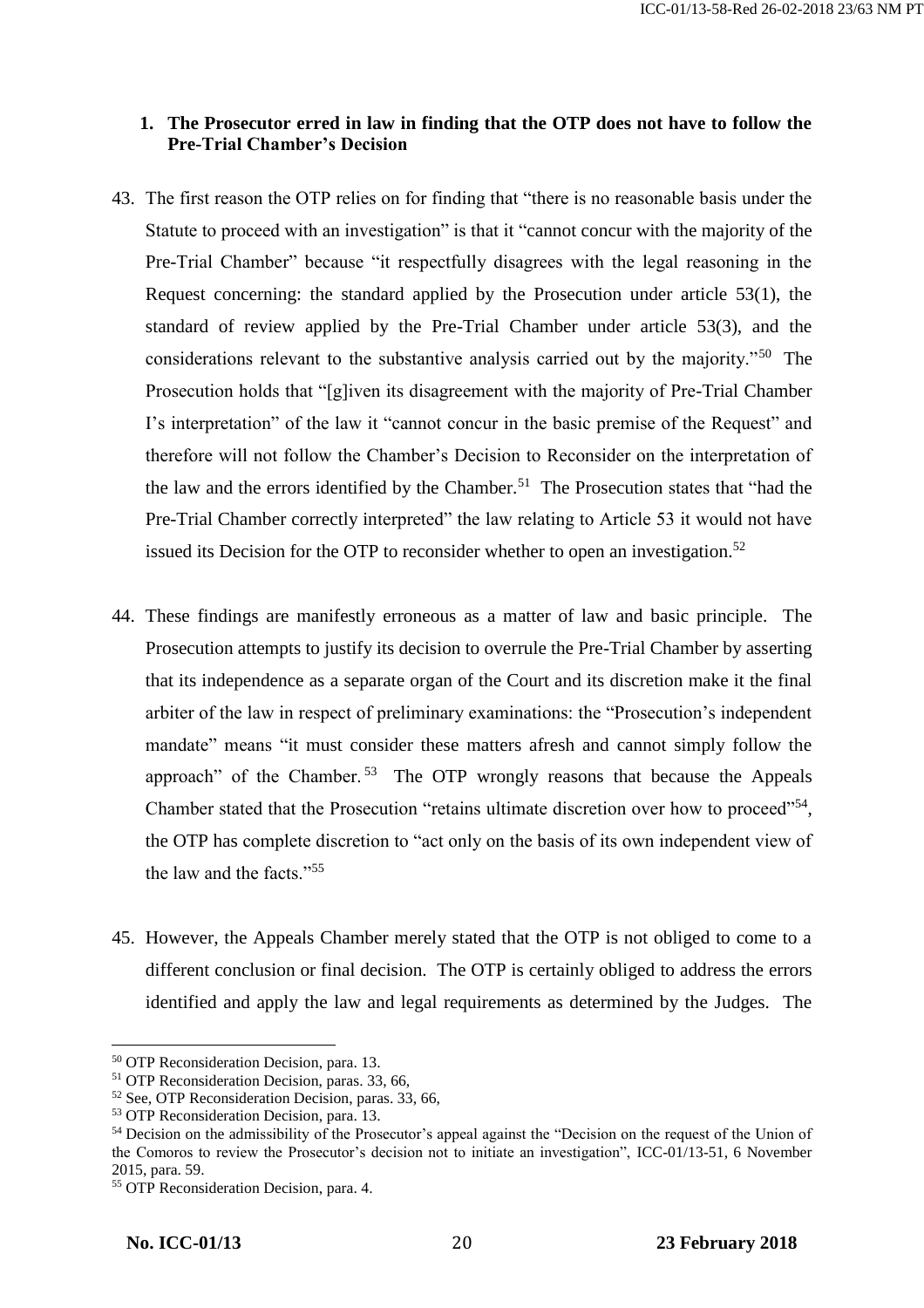Appeals Chamber specifically cited to academic writing that states that "a permissible exercise of prosecutorial independence" concerns the ultimate conclusion the Prosecution reaches on reconsideration and that it "would not *strictly speaking* be obliged to come to a different *conclusion*."<sup>56</sup> That is a correct statement of the law. The OTP's view however that it need not apply the law as decided by the Chamber and can itself decide what the law is as the Prosecutor, is obviously misguided. In no legal system is the prosecutor (or any party to the litigation) free decide what it thinks the law is and refuse to follow the rulings of the judiciary on the law. If that were permissible, the entire legal system would be rendered futile.

- 46. The OTP takes the view that it can independently "examine the merits of [the Pre-Trial Chamber's] reasoning" including the Chamber's "view of the law governing preliminary examinations" because it was not able to seek the Appeals Chamber's review of the Pre-Trial Chamber's ruling on the applicable law and errors.<sup>57</sup> It explains this situation as the Appeals Chamber simply "lack[ing] jurisdiction to hear such an appeal", and finds that the Prosecution can therefore "assess[] for itself the merits of the Request in undertaking its reconsideration."<sup>58</sup>
- 47. This finding is not only demonstrably erroneous but also disingenuous. The OTP knows full well that the Appeals Chamber does not lack jurisdiction to hear appeals from decisions under Article 53(3)(a). The Appeals Chamber dismissed the OTP's appeal *in limine* because it was filed under the wrong provision of the Statute. It was a mistake by the OTP. The Appeals Chamber would have had jurisdiction to hear the appeal if the Prosecution had correctly applied for leave, and been granted permission by the Pre-Trial Chamber for the appeal to be heard by the Appeals Chamber under the proper and applicable provisions of the Statute. This mistake on the part of the OTP's can plainly not become a legitimate and lawful basis for the OTP to hold that it can ignore the ruling of the Pre-Trial Chamber, and instead act as though it was the Appeals Chamber sitting in judgment of the Pre-Trial Chamber.

<sup>&</sup>lt;sup>56</sup> Decision on the admissibility of the Prosecutor's appeal against the "Decision on the request of the Union of the Comoros to review the Prosecutor's decision not to initiate an investigation", ICC-01/13-51, 6 November 2015, note 134 (*Emphasis added*).

<sup>57</sup> OTP Reconsideration Decision, para. 12.

<sup>58</sup> OTP Reconsideration Decision, para. 4.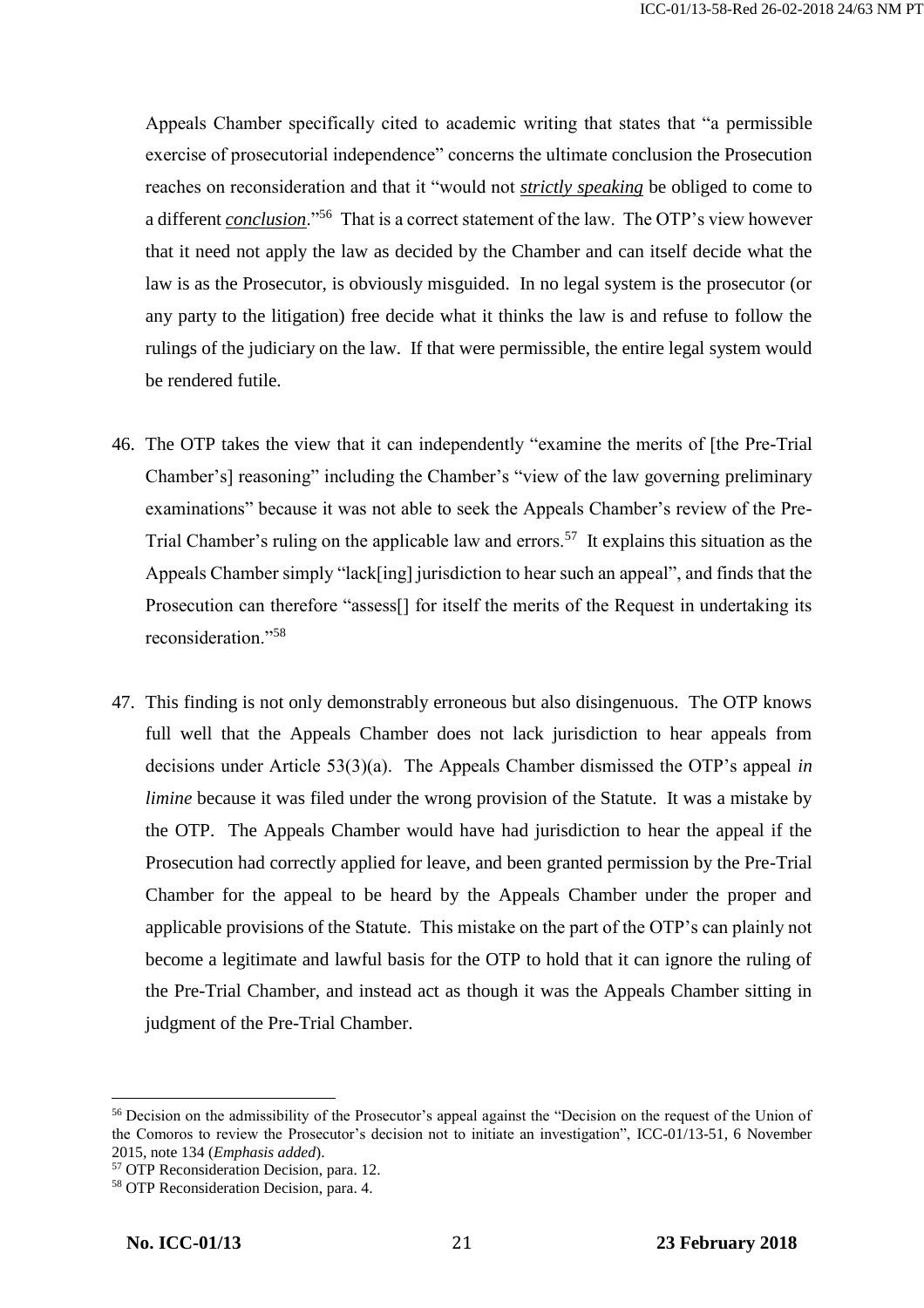- 48. What the Prosecutor in fact does in her new Decision is conduct her appeal by the back door. She sets out all the arguments that she would have relied on in her appeal and uses them to say that she cannot follow the decision of the Pre-Trial Chamber. The Prosecutor seeks to usurp the Pre-Trial Chamber and strip it of all powers. This is a most extraordinary course of action on the part of Prosecutor, which must be firmly overturned by the Judges.
- 49. Even though State Parties which refer situations under Article 14 have the right to request the Chamber to review decisions whether to open investigations, the Prosecution claims that anything the Chamber decides is "non-binding and does not fetter the Prosecution's exercise of discretion."<sup>59</sup> This is discernable wrong and must be corrected by the Court. There would be no point to judicial review proceedings, and State Parties would be divested of their basic rights, if the Prosecutor could at her whim determine that decisions of the Chamber could be disregarded.
- 50. The procedure under Article 15(3) that requires the Prosecution to obtain the authorisation of the Chamber to open an investigation highlights that it does not have unfettered discretion over the opening of investigations. In the case of an Article 14 referral, deference is given to State Parties and the Statute and Rules did not require the OTP to request permission from the Chamber; instead the Chamber may review decisions taken by the Prosecutor.
- 51. The Prosecution asserts that it "can find nothing in the Statute, or its drafting history, to support the notion of any broader presumption favouring the opening of investigations *at the international level*" and that instead States have "the primary responsibility […] to investigate and prosecute" crimes under the Statute. $60$  This claim is blind to the realities of the present situation in which only a handful of IDF soldiers have been prosecuted in Israel for theft of certain belongings passengers, and nothing more.<sup>61</sup> These proceedings were a mockery of justice for the families of the deceased and the countless victims who were harmed and traumatised. Israel has refused to cooperate at all with the ICC in respect

<sup>59</sup> OTP Reconsideration Decision, para. 3.

<sup>60</sup> OTP Reconsideration Decision, para. 55.

<sup>&</sup>lt;sup>61</sup> See, The Public Commission to Examine the Maritime Incident of 31 May 2010, The Turkel Commission, para. 160.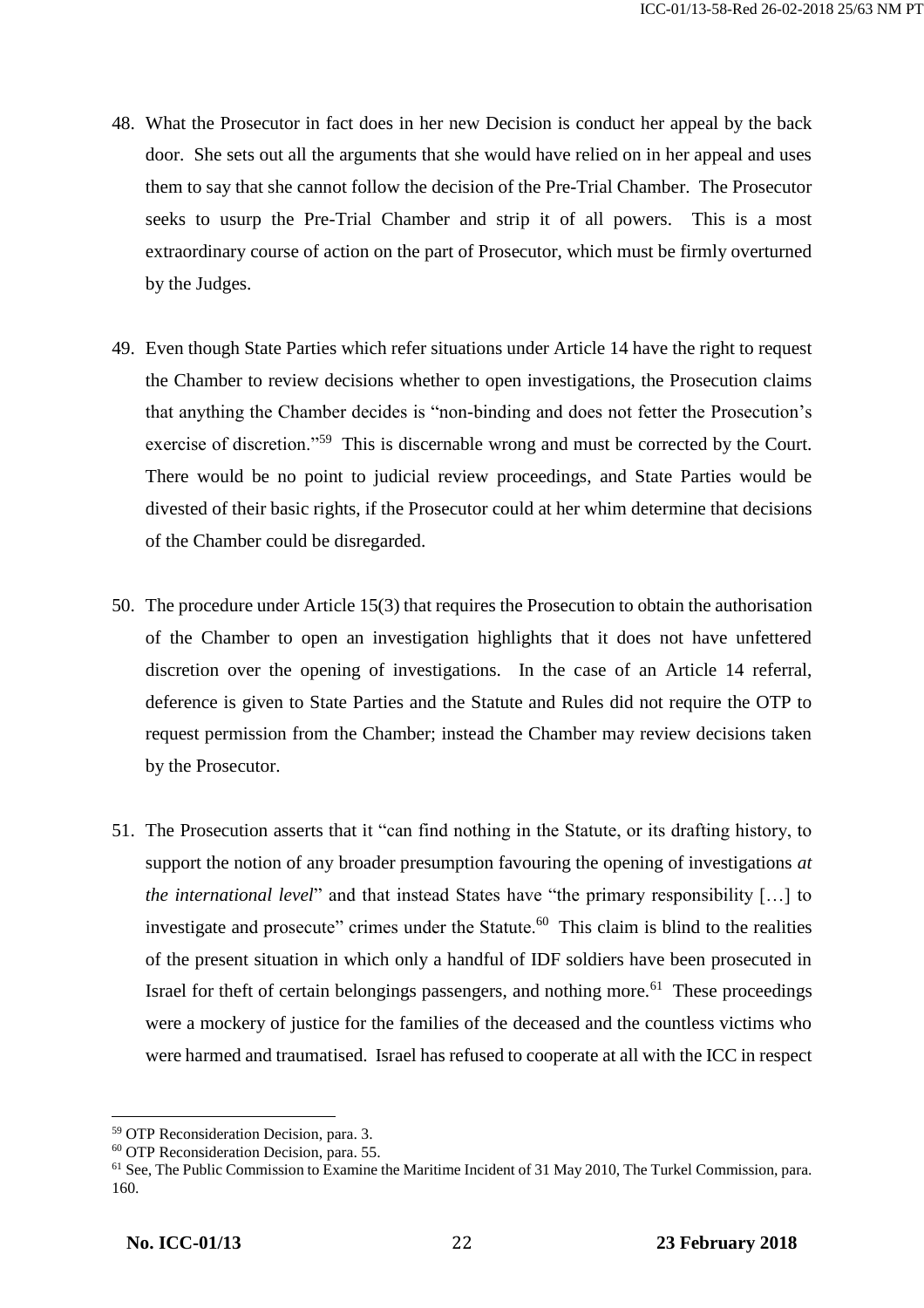of the present situation (another matter which the Prosecutor has not taken into account) $62$ . The Prosecutor does not mention that the Appeals Chamber has confirmed that "*the overall purpose of the Statute, which is to put an end to impunity for the perpetrators of the most serious crimes of concern to the international community as a whole*".<sup>63</sup> It is undeniable however the Prosecutor tries to dress it up, that the ICC is truly the Court of last resort in this case to prevent impunity.<sup>64</sup>

- 52. The Prosecutor also claims that she can disregard the Chamber's Decision because she "disagrees with the [Chamber's] approach to the standard of review under article 53(3)(a)". <sup>65</sup> The OTP asserts that the Chamber "conducted a *de novo* review—measuring the opinion of the Prosecution against the opinion of the Pre-Trial Chamber, without deference."<sup>66</sup> The Prosecutor has erred on both counts: the Chamber applied the proper standard of review, fully in accordance with well-established principles of judicial review; and the Prosecutor is definitely not entitled to ignore the Chamber's Decision on the basis that she thinks that the Chamber applied the wrong standard of review. No margin of deference permits the Prosecutor to disregard the errors identified by Chamber if she so chooses.
- 53. There is no disagreement that the appropriate standard of review under Article 53(3)(a) is an *error-based* review, as explained by Prosecutor.<sup>67</sup> The OTP expressly concedes that the Chamber can intervene "if the Prosecution misinterpreted the law, breached a principle of natural justice, or was unfair; if it took irrelevant information into account in reaching its decision, or failed to take account of relevant information; or if it reached a factual conclusion which was so unreasonable that no reasonable person with the same information could have made it."<sup>68</sup> This is precisely the standard that the Chamber applied

 $62$  It stands out that the Prosecutor has nowhere in her Decisions noted the complete failure of Israel to cooperate with or assist the OTP in any way. The Prosecutor has also not once made any reference to the extent to which the Comoros has sought to cooperate with the OTP and assist however possible with the investigation. It is a notable omission by the Prosecutor on both counts.

<sup>&</sup>lt;sup>63</sup> *Prosecutor v. Gaddafi et al.*, Judgment on the appeal of Mr Abdullah Al-Senussi against the decision of Pre-Trial Chamber I of 11 October 2013 entitled "Decision on the admissibility of the case against Abdullah Al-Senussi'', ICC-01/11-01/11-565, 24 July 2014, para. 217.

<sup>&</sup>lt;sup>64</sup> See, Rome Statute, Preamble.

<sup>65</sup> OTP Reconsideration Decision, para. 57.

<sup>66</sup> OTP Reconsideration Decision, para. 36.

<sup>67</sup> OTP Reconsideration Decision, paras. 41-42.

<sup>68</sup> OTP Reconsideration Decision, para. 63.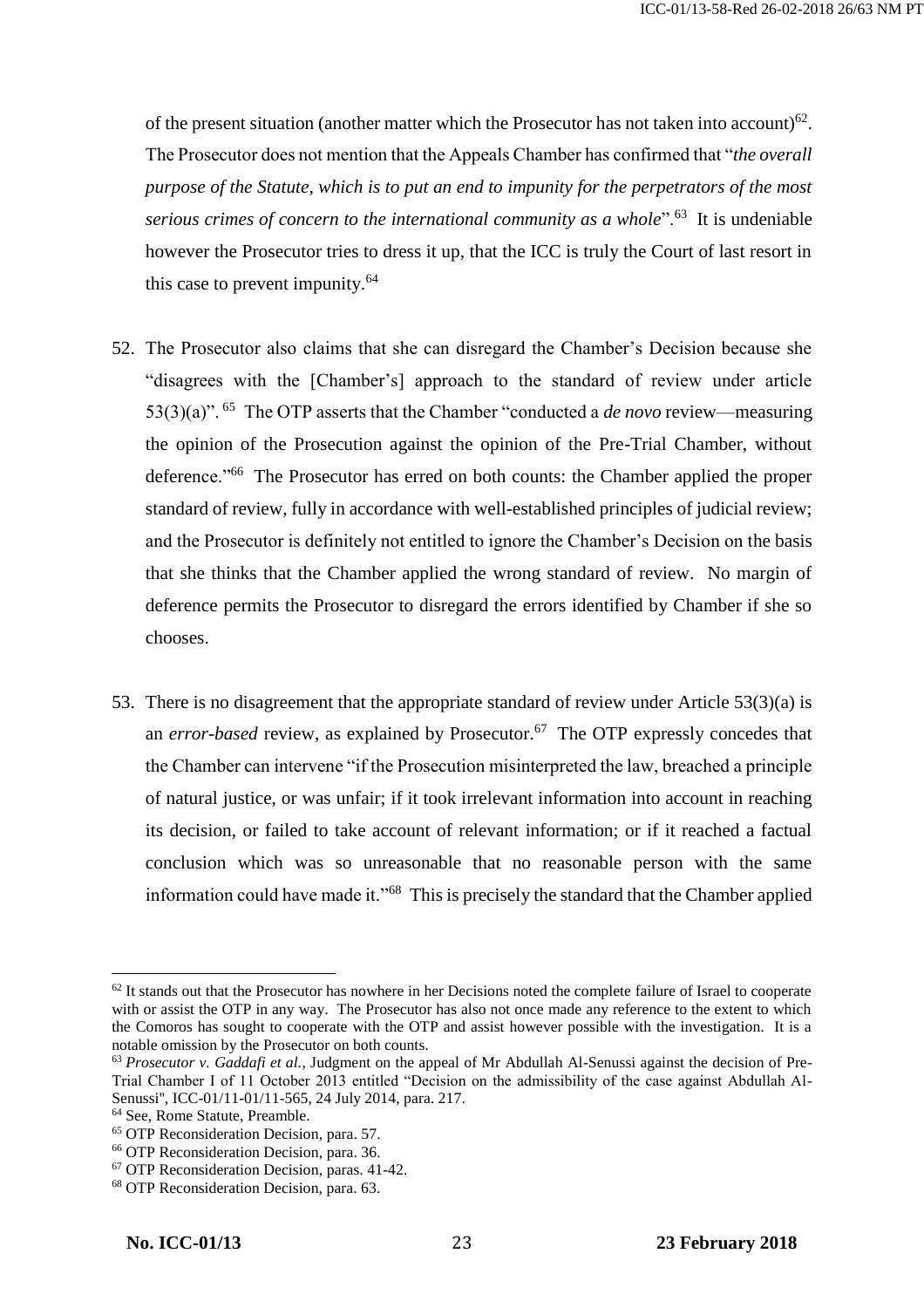in response to the Comoros' submissions, which were exactly to the same effect, citing the ICC's case law:

*"to challenge a discretionary decision, appellants must demonstrate that 'the Trial Chamber misdirected itself either as to the principle to be applied or as to the law which is relevant to the exercise of the discretion,' or that the Trial Chamber '[gave] weight to extraneous or irrelevant considerations, ... failed to give weight or sufficient weight to relevant considerations, or ... made an error as to the facts upon which it has exercised its discretion,' or that the Trial Chamber's decision was 'so unreasonable or plainly unjust that the Appeals Chamber is able to infer that the Trial Chamber must have failed to exercise its discretion*.'"<sup>69</sup>

54. The Chamber did not conduct its own new review of the evidence (which it did not have); it only considered each of the error-based grounds for review relied on by the Comoros and made a determination on each alleged error.<sup>70</sup> Section III of the Chamber's Decision to Reconsider is titled "Analysis of the grounds of review" and it goes through each error submitted, and makes its findings limited to those errors.<sup>71</sup> The Prosecutor is certainly not entitled unilaterally to disregard these findings.

# **2. The Prosecutor erred in not applying the correct legal standard for determining whether to open an investigation**

- 55. The Comoros submits that Prosecutor has not applied the 'reasonable basis to proceed' standard in deciding whether to open an investigation. Article 53(1) clearly requires the Prosecutor to initiate an investigation "*unless he or she determines that there is no reasonable basis to proceed under the Statute*". In the present case the Prosecutor has erred in assessing the evidence in respect of gravity to a much higher standard, closer to that of 'beyond reasonable doubt'. This is a recurring and overarching error that pervades the whole Decision and all aspects of the OTP's assessment of gravity.
- 56. There is easily 'a reasonable basis' to proceed in light of the available evidence in respect of gravity. But the Prosecutor has instead required proof of elements consistent with gravity, such as whether live ammunition was deliberately used to target civilians, to be

<sup>69</sup> *Prosecutor v. Kony, et al*., Judgment on the appeal of the Defence against the "Decision on the admissibility of the case under article 19 (1) of the Statute" of 10 March 2009, ICC-02/04-01/05-408, 16 September 2009 citing *Prosecutor v. Milosevic*, Decision on Interlocutory Appeal of Trial Chamber's Decision on the Assignment of Counsel, Case No. IT-02-54-AR 73.3, 1 November 2004. See, Comoros Review Application 2015, para. 53.

<sup>70</sup> Chamber's Decision to Reconsider, paras. 16-48.

<sup>71</sup> See, Chamber's Decision to Reconsider, para. 16.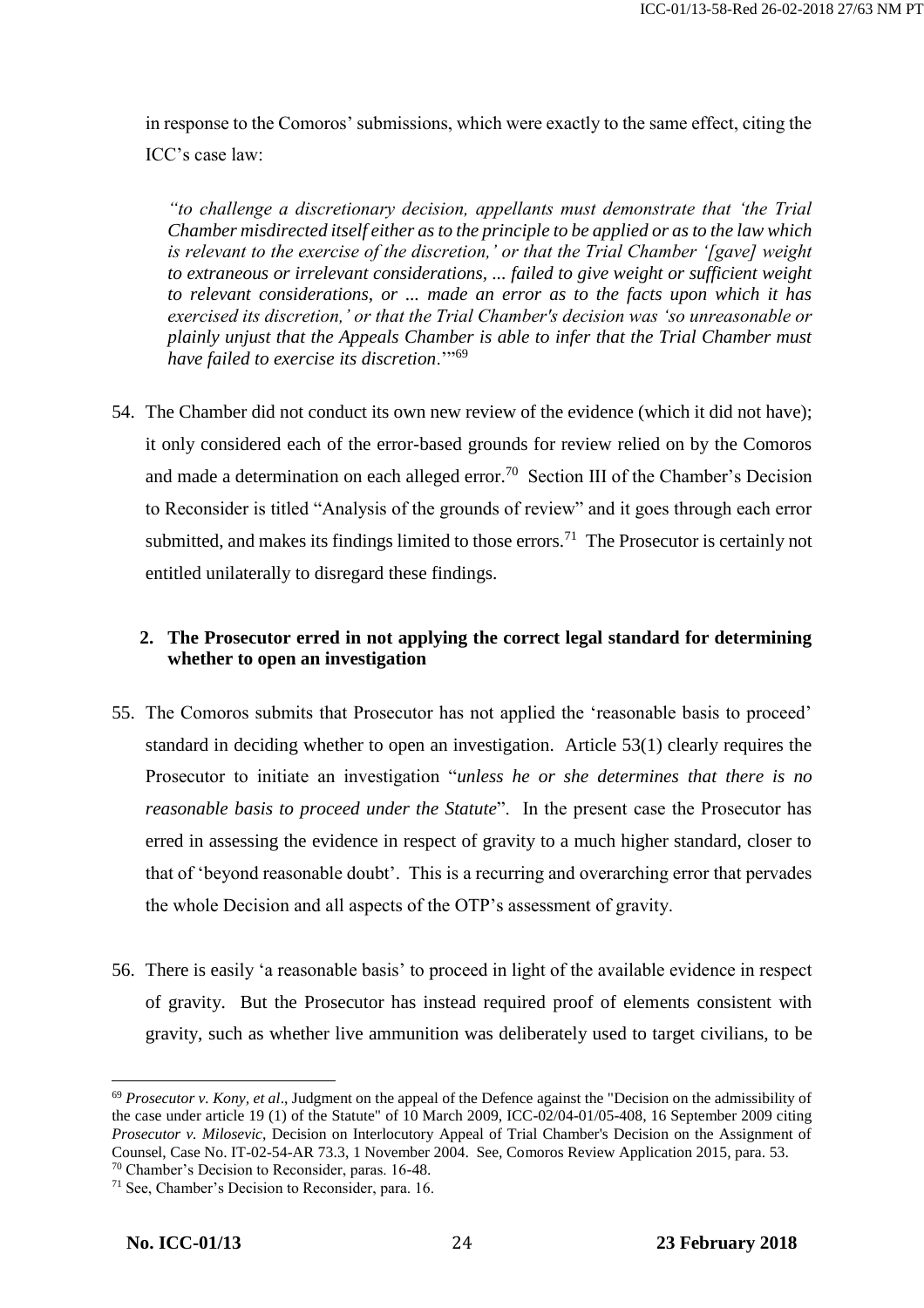established to the highest criminal standard before she can open an investigation. This is a fundamental error of law as proof so that the trier of fact is certain or even near certain is only required if, *after* investigation, accused are to be charged and prosecuted.

- 57. The OTP contests "Pre-Trial Chamber I's interpretation of article 53(1)" because it claims that the Chamber "consider[ed] that an investigation was required if *any* piece of information, in isolation, permitted a relevant inference" rather than "considering the totality of the available information".<sup>72</sup> This is a complete misreading of the Chamber's ruling, and is in fact a convoluted argument that has no substance and merit. The Chamber never decided anywhere that evidence and information must be only examined "in isolation".<sup>73</sup> Of course all relevant evidence must always be taken account as the Chamber did in its analysis. The Chamber held that apparently conflicting evidence is not a proper basis to find that no investigation should be initiated as the very purpose of an investigation is to inquire into such matters and collect further evidence to resolve differences that may exist.<sup>74</sup> No reasonable prosecutor would disagree. Of course, when there is no evidence to support an inference reasonably consistent with gravity, no investigation is merited. But that is not the case here. There will naturally be a conflict in the evidence from the IDF and the victims – that will exist in almost every preliminary examination between alleged perpetrator and victim. The investigation stage exits to settle these differences.
- 58. The Pre-Trial Chamber held that when the evidence and information could lead to different conclusions – not viewed in isolation, but assessed in the context of all the evidence – that is not a justification *per se* for refusing to investigate further.<sup>75</sup> Instead, the Prosecution only needs to be satisfied that there is evidence that provides a reasonable basis that factors in favour of gravity exist, even if there may be a competing conclusion. This is precisely the position taken by the Prosecutor in other Situations, such as in the case against Sudanese President Al-Bashir when the OTP argued that he could be charged with genocide providing that the existence of genocidal intent was one reasonable inference

<sup>72</sup> OTP Reconsideration Decision, para. 33.

<sup>73</sup> Chamber's Decision to Reconsider, para. 36.

<sup>74</sup> Comoros Review Application 2015, para. 10.

<sup>75</sup> Chamber's Decision to Reconsider, para. 36.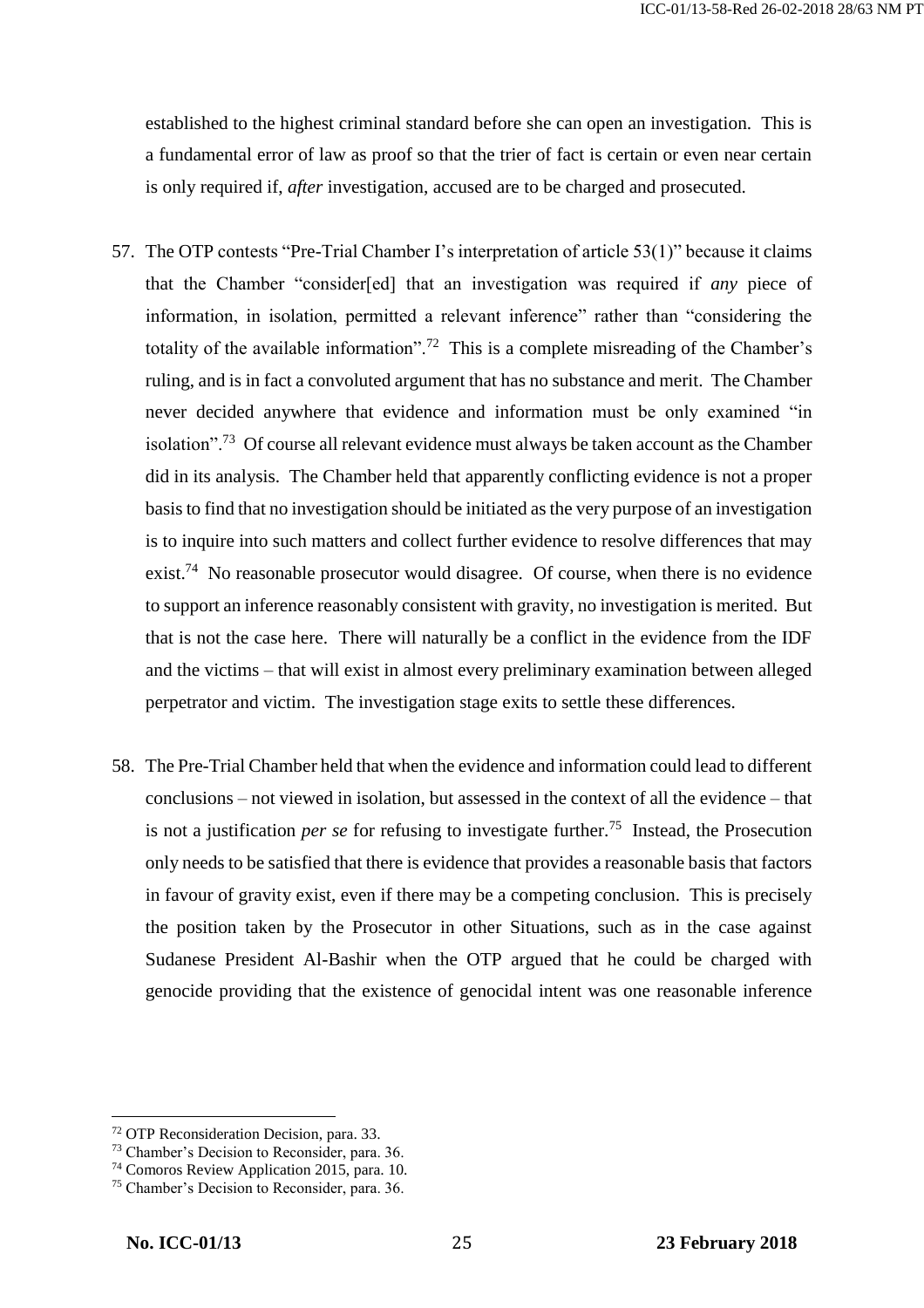that could be drawn, and even though other reasonable inferences may have been possible that were inconsistent with such intent.<sup>76</sup>

- 59. The Chamber's ruling is rightly to the effect that the OTP does not have to prove the gravity of the crimes to the exclusion of all possible inferences, including those that the defence will raise, in order to open an investigation. A mere possibility is obviously not sufficient. The Chamber applied the proper test as has been repeatedly set out in the case law.<sup>77</sup> As the express language of the Statute provides, the Prosecutor must open an investigation when there is a reasonable basis to proceed, not when it is proven that the crimes occurred. The example cited by the OTP of the use of live fire from the helicopters prior to any soldiers boarding the Mavi Marmara, is an apt one. Even though this evidence is disputed by the IDF and the Turkel Commission, the Chamber found that this is not a reasonable basis to discount it.<sup>78</sup> It is clearly not just a mere possibility. And even if some passengers may be genuinely mistaken<sup>79</sup>, there is ample clear evidence from several witnesses confirming the firing of live rounds before boarding<sup>80</sup>, and in any event this is a classic issue that could only be clarified in full by investigation. The witnesses at the very least should be interviewed instead of prejudging that they could all be mistaken or confused.
- 60. The Chamber took all the same factors into account that the OTP looked  $at^{81}$ , and found that the OTP erred because it was unreasonable to find at this early stage that live fire could only have been used once the soldiers were on the ship. The Chamber found that this evidence as a whole could heighten the gravity of the crimes, as it could show they were committed as part of a plan or policy to target civilians, or in which it would have been foreseen that such crimes could occur; in other words, not as an unplanned accident. The Chamber has not ruled that this is the only factor that must be considered in "isolation"; on the contrary it has highlighted this is one of many factors that a reasonable prosecutor should take into account as being relevant to gravity.

<sup>76</sup> *Prosecutor v. Al-Bashir*, Prosecution's Application for Leave to Appeal the "Decision on the Prosecution's Application for a Warrant of Arrest against Omar Hassan Ahmad Al Bashir", ICC-02/05-01/09-12, 10 March 2009, para. 17. Also see, *Situation in The Republic of Kenya*, Request for authorisation of an investigation pursuant to Article 15, ICC-01/09-3, 26 November 2009, paras. 102-111

<sup>77</sup> Chamber's Decision to Reconsider, paras. 35, 36.

<sup>78</sup> Chamber's Decision to Reconsider, paras. 34-36. See, OTP Reconsideration Decision, paras. 33, 34.

<sup>79</sup> OTP Reconsideration Decision, para. 104.

<sup>80</sup> Comoros Review Application 2015, paras. 101-103.

<sup>81</sup> Chamber's Decision to Reconsider, para 34.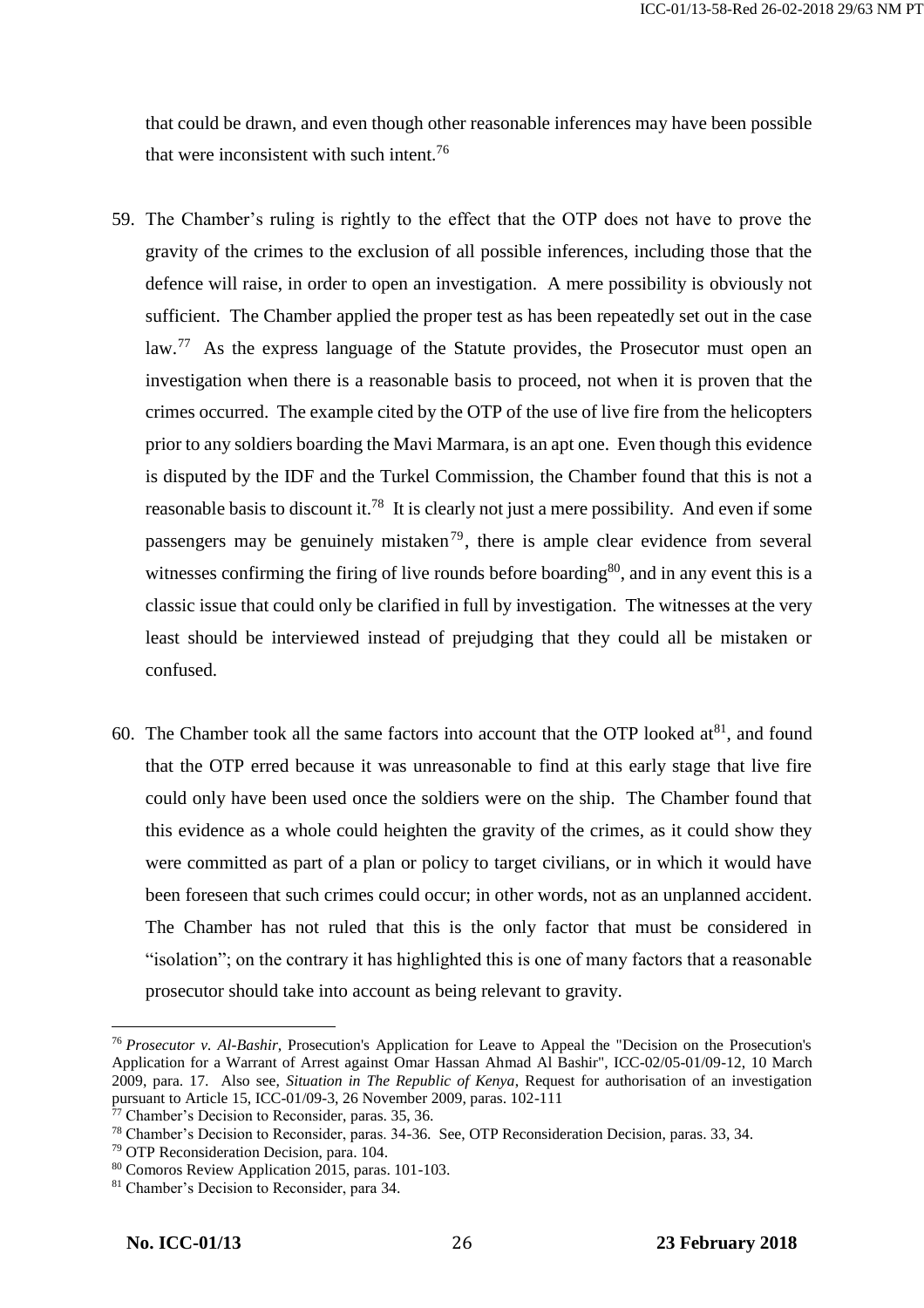- 61. The key point is that the Prosecutor erred by failing to do so and to give it any weight. And she is still refusing to do so in her new Decision. A key reason being that there is an underlying error, as identified by the Chamber, which is at the core of the OTP's mindset and which persists and is repeated throughout the new Decision. The Prosecutor has come to the premature and overly firm conclusion that there was no plan or policy to commit the crimes on account of there being violent "resistance" by the passengers, which diminishes the gravity of the crimes. $82$  Her finding is that this "resistance" was unexpected and thus the use of force against civilians could not have been planned or foreseen. But this a conclusion that wholly overlooks the evidence of live fire prior to boarding (when there was no "resistance"), and even if the firing was for a short period of time, as well as the wealth of evidence from passengers that they acted in self-defence for fear of being killed after they were fired on from the helicopters and once soldiers came on board. Indeed, the witnesses explained how surprised they were when they were fired at with live ammunition which caused them to panic and act to defend themselves in vain as they were being attacked by heavily armed soldiers with an array of guns at the soldiers' disposal.<sup>83</sup>
- 62. Even if there was "resistance", the crimes could still have been committed as a result of a plan or policy to target civilians or which foresaw that civilians would be harmed. There is a host of evidence supporting this reasonable view, including the timing and location of the operation; the nature of military force used and what must have been foreseen; the extent of the violence against the passengers; the subsequent mistreatment of passengers; and the stages that followed including the interrogations which did not happen by chance.<sup>84</sup> These were factors that the Chamber referred to in taking all matters holistically into account.<sup>85</sup> It is rather the OTP, not the Chamber that has considered the evidence in isolation by honing in on the "resistance" of the passengers to make a final conclusion on planning and policy, to the exclusion of all relevant evidence. The conclusion is in effect that the Prosecutor is certain that it there is no plan or policy, which is the wrong standard for deciding whether to open an investigation. It shows a single-minded and persistent refusal to address the discernable errors. The Prosecutor has even gone so far as to say

<sup>82</sup> OTP Reconsideration Decision, paras. 88-93.

<sup>&</sup>lt;sup>83</sup> Letter to Prosecution of 31 March 2016. See, Conf. Annex 3.

<sup>84</sup> See for example, Comoros Review Application 2015, paras. 95, 98, 99, 118-121; UNHRC Report, paras. 112- 160, 172, 179; Palmer Report, paras. 40, 41, 117, 134, 145.

<sup>85</sup> Chamber's Decision to Reconsider, paras. 21.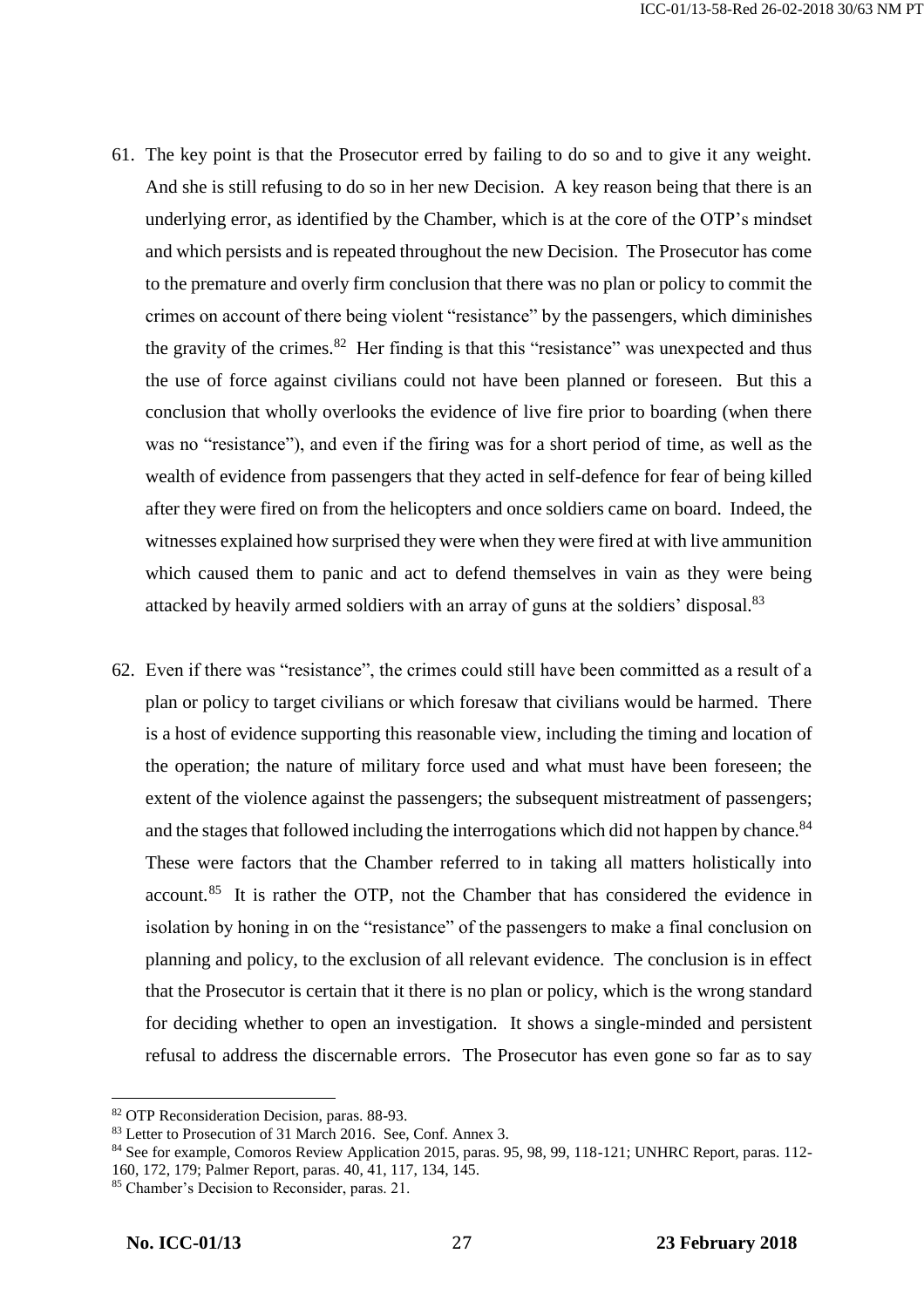that if there was live firing before boarding and if there was a plan or policy behind the crimes (that could implicate those in command), that would not necessarily show that the crimes were sufficiently grave.<sup>86</sup>

- 63. It is significant too that the Prosecutor dismisses the findings of the UN Human Rights Council fact-finding mission which "concluded that live ammunition was used from the helicopter onto the top deck prior to the descent of the soldiers<sup>387</sup>, yet gives weight to the conclusions of the Turkel Commission report that no such thing occurred and that the IDF were resisted by the passengers which turned the situation chaotic. The OTP fails to take into account the criticisms of bias for this report.<sup>88</sup> While finding that caution should be exercised when assessing the witness evidence, no similar caution is highlighted in respect of the weight to be assigned to the Turkel Commission. And this despite the clear warnings that were made known to the Prosecutor including that:
	- *The Commission report "fail[ed] to account for the deaths [which] reinforces the view that the Israeli authorities are unwilling or incapable of delivering accountability for abuses of international law committed by Israeli forces."<sup>89</sup>*
	- "*The Commission's report notes the limitations of the evidence on which its analysis was based, but it is far from clear that it made sufficient efforts to obtain additional evidence and testimonies during its seven-month investigation* … *The Commission heard testimony from only two of the more than 700 passengers and crew on the flotilla … it appeared to make only half-hearted attempts to secure their testimony, and made no effort to utilize the extensive eyewitness testimony collected by the International Fact-Finding Mission, with which Israel refused to co-operate*."<sup>90</sup>
	- "*Highly contentious legal arguments were used by the Commission to argue for the applicability of international humanitarian law to the raid" that effectively argued "that these activists could be shot dead lawfully whether or not they were posing a direct threat to the lives of IDF soldiers*."<sup>91</sup>
- 64. No reasonable prosecutor would make no mention of these serious criticisms and not take them into account, while dismissing the independent UN report, and questioning the reliability of the eyewitnesses. The Prosecutor instead asserts that she "drew no

 $\overline{\phantom{a}}$ 

17e07c3d5192/mde150132011en.html).

<sup>86</sup> OTP Reconsideration Decision, para. 101.

<sup>87</sup> UNHRC Report, para. 114.

<sup>88</sup> Comoros Review Application 2015, para. 116.

<sup>89</sup> Amnesty International Public Statement: Document – Israel / Occupied Palestinian Territories: Israeli Inquiry into Gaza Flotilla Deaths no More than a 'White Wash', 28 January 2011 (hereinafter "Amnesty Statement of 28 January 2011").

<sup>(</sup>http://www.amnesty.org/en/library/asset/MDE15/013/2011/en/96e848bd-56ee-4e6e-a817-

<sup>90</sup> Amnesty Statement of 28 January 2011.

<sup>&</sup>lt;sup>91</sup> Amnesty Statement of 28 January 2011.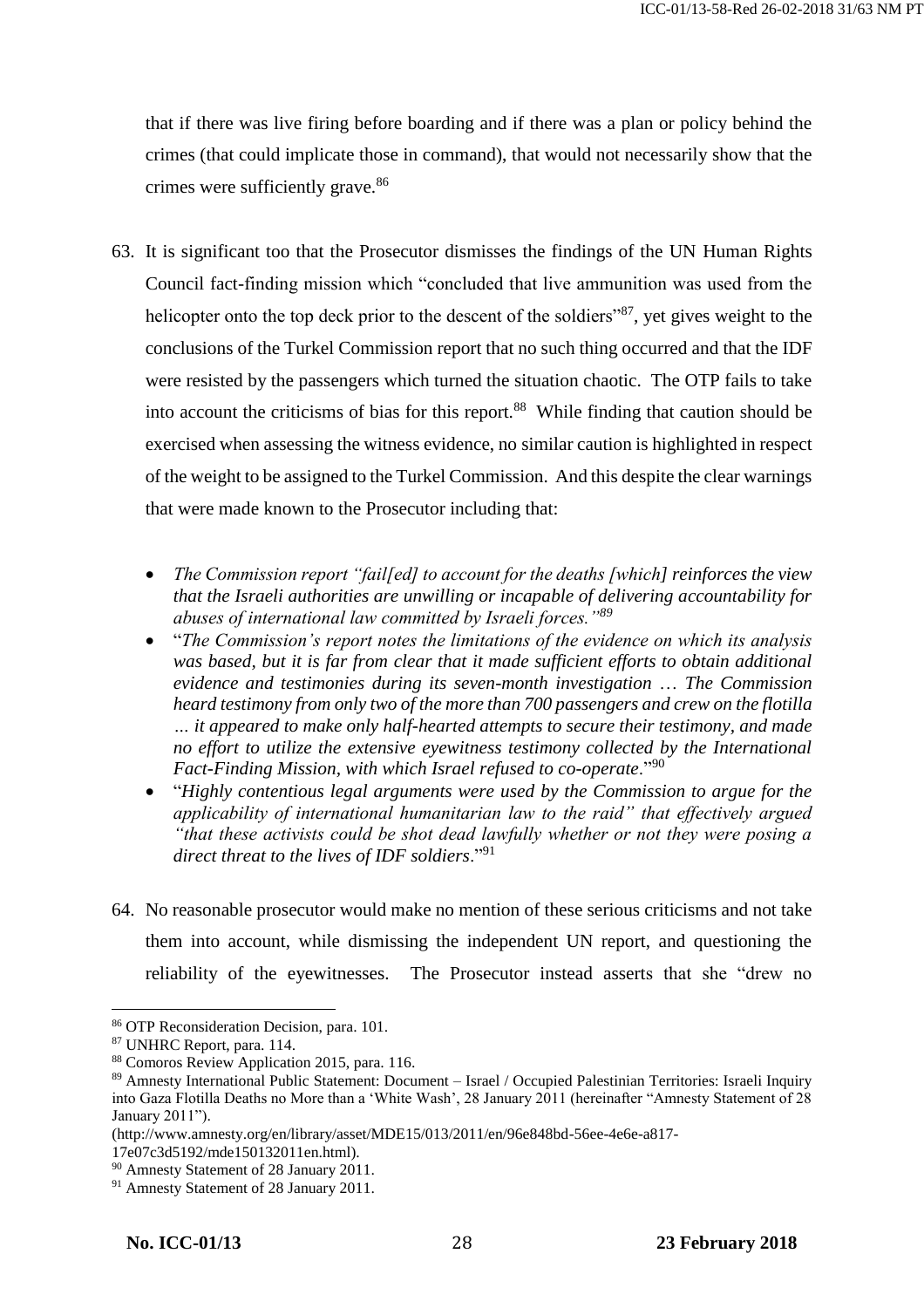conclusion as [to *sic*] the origin of live and/or less-lethal fire, since this was not material (in the circumstances of this case) to its assessment of the existence of any plan or policy for the commission of the identified crimes."<sup>92</sup> But this is false. The Prosecutor has essentially ruled out that there was any live fire from the helicopters before boarding, and found that there was violent resistance when firing from the IDF soldiers occurred. The timing and origin of the firing is thus crucial to the OTP's findings. And surely the origins of the firing is a factor to be taken into account when considering whether the crimes were committed as part of the plan, particularly in the circumstances of the present case. It is irrational to claim that such evidence is immaterial. It must be remembered that the plan need not be one deliberately to kill civilians to be criminal; it could include a plan from the command that foresaw that civilian deaths could result from the operation and proceeded regardless when peaceful alternatives were available.<sup>93</sup> None of these forms of liability were considered by the OTP. Rather, a rush to judgment has resulted in the same errors again, applying the wrong standard of proof.

# **3. The Prosecutor erred in her consideration of those who bear the greatest responsibility for the crimes**

65. The Chamber's Decision to Reconsider identified that the Prosecution erred in not properly addressing the factors relevant to gravity "*by failing to consider whether the persons likely to be the object of the investigation into the situation would include those*  who bear the greatest responsibility for the identified crimes.<sup>"94</sup> The Chamber made clear that this factor "relates to the Prosecutor's ability to investigate and prosecute those being the most responsible for the crimes under consideration and not as such to the seniority or hierarchical position of those who may be responsible for such crimes.<sup>"95</sup> In response the Prosecutor claims that she did consider the matter and that: "it is plain that the individuals or groups which might be the object of an investigation of the identified crimes could at least include any direct physical perpetrators."<sup>96</sup> But the Prosecutor ascribes no weight to the fact that she could investigate those who are in her view most responsible.

<sup>&</sup>lt;sup>92</sup> OTP Reconsideration Decision, para. 105.

<sup>&</sup>lt;sup>93</sup> See Section V on alternatives to boarding and escalation, para. 102.

<sup>94</sup> Chamber's Decision to Reconsider, paras. 22-24.

<sup>95</sup> Chamber's Decision to Reconsider, para. 23.

<sup>&</sup>lt;sup>96</sup> OTP Reconsideration Decision, para. 167.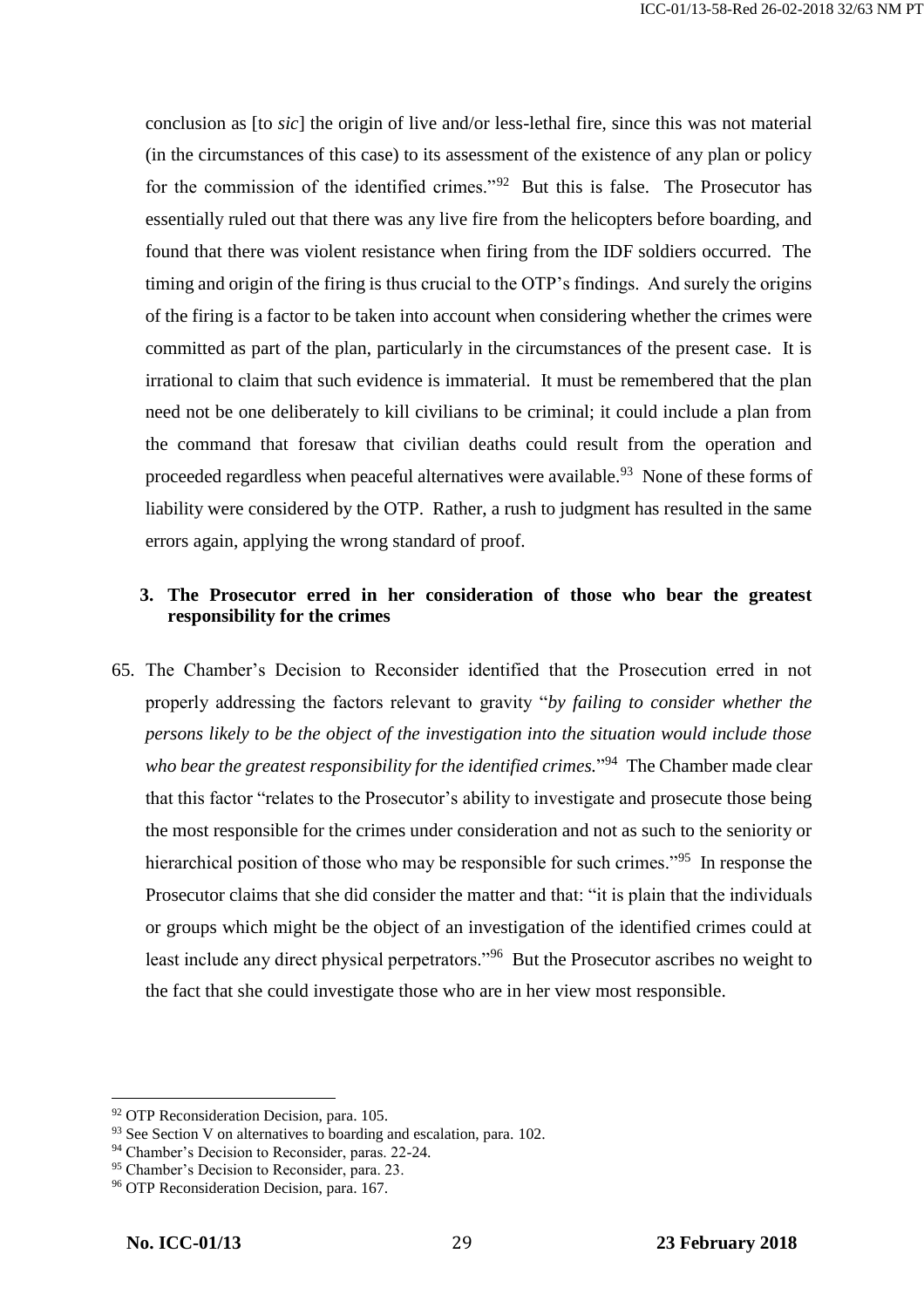- 66. The Prosecutor also errs in giving no weight to the evidence that those in command of the operation could be the persons who bear the greatest responsibility and could be the subject of her investigation.<sup>97</sup> This is a wholly unreasonable conclusion at this early stage of the proceedings. No reasonable prosecutor would conclude that no one other than those on board could be responsible. Potential perpetrators who are high ranking could plainly aggravate the seriousness of the potential case(s), and there is undoubtedly evidence that such persons could be involved to merit further investigation. As highlighted by Comoros, Israeli Government officials and military commanders have confirmed in their testimonies before the Turkel Commission that they planned the operation at various meetings and over a period, and were actively involved in overseeing the operation.<sup>98</sup> This evidence and its implications for gravity are not even mentioned by the OTP. As previously submitted, this is a "glaring omission".<sup>99</sup>
- 67. Israeli politicians and military commanders have also confirmed in their testimonies that they *commanded* the operation. There would be a reasonable basis on that evidence to investigate these high-ranking officials under the doctrine of command responsibility for failure to prevent or punish the alleged crimes. The Prosecution erred in taking no account of the testimonies that refer to making "status evaluations" on "extreme situations and extreme scenarios" as evidence that could show that senior officials knew or should have known that the alleged crimes might result from the operation, and yet failed to act.<sup>100</sup> After all, the Chief of the Navy was present at the scene of attack, a fact at least reasonably consistent with command at the very highest level being exercised over the operation.<sup>101</sup> It is also at least evident that no Israeli soldiers were punished for the alleged war crimes committed. The Prosecutor has not mentioned this form of liability at any stage. Another irrational omission. No reasonable prosecutor would simply have overlooked command responsibility completely.
- 68. Furthermore, it is a blatant error by the OTP to exclude all consideration of high-ranking officials on the basis that the OTP claims that there is no evidence of any plan or policy to

<sup>&</sup>lt;sup>97</sup> OTP Reconsideration Decision, para. 169.

<sup>98</sup> Letter to Prosecution of 28 January 2016. See, Conf. Annex 3. See also, The Public Commission for Examining the Naval Incident of 31 May 2010 (The Turkel Commission) Session Number Three, On 10.08.2010, p. 35-36. <sup>99</sup> Comoros Review Application 2015, paras. 85, 86.

<sup>100</sup> Rome Statute, Art. 28.

<sup>&</sup>lt;sup>101</sup> The Public Commission to Examine the Maritime Incident of 31 May 2010, The Turkel Commission, January 2010, p. 124-137, 270; and Military Expert Report of retired Col. Desmond Travers, Conf. Annex 1, para. 22-32.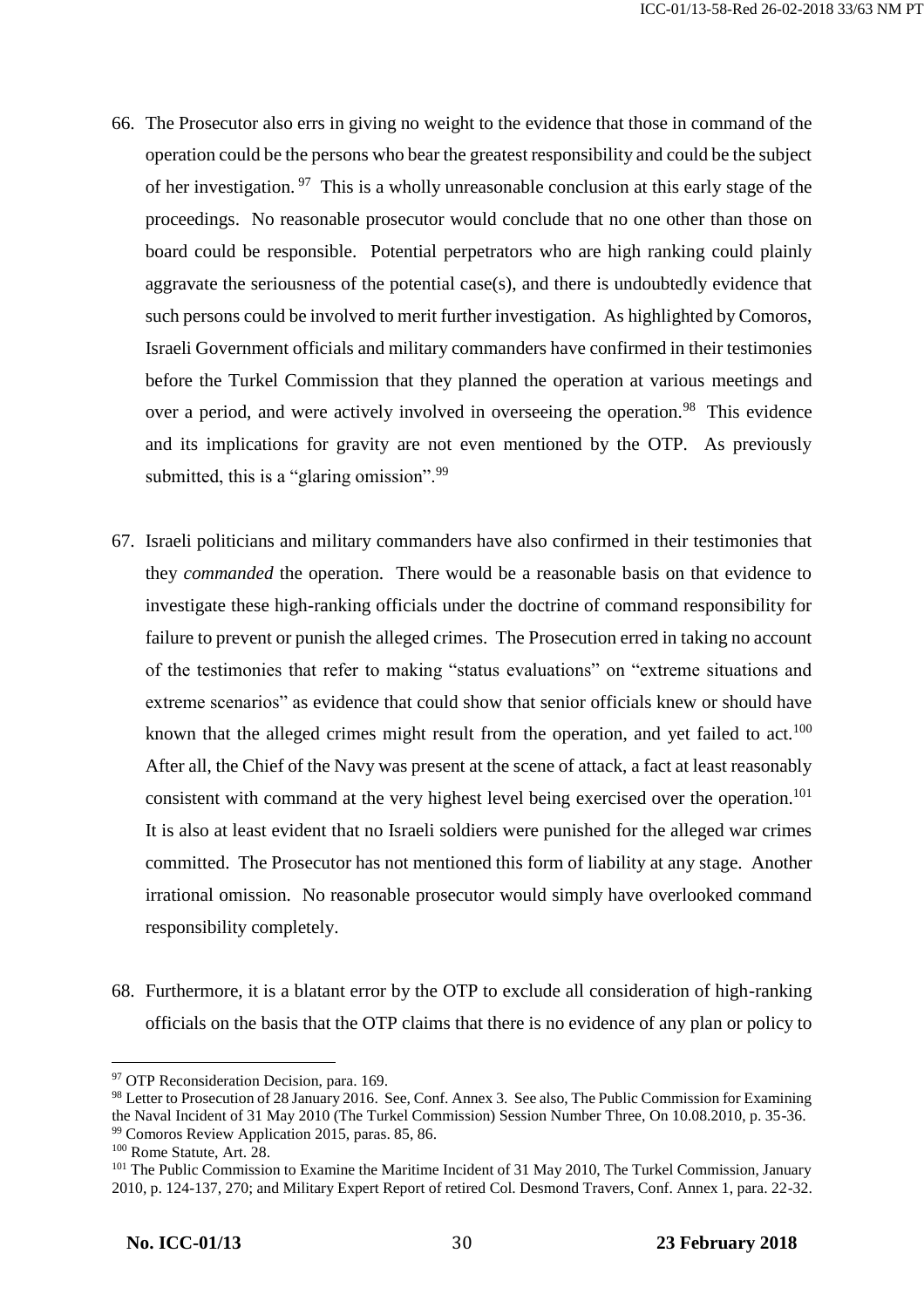target civilians, or of any "complicity" in the alleged crimes. First, command responsibility requires no evidence of a plan or policy or complicity, but a superior subordinate relationship, which clearly exists in the present case. Second, no reasonable prosecutor would conclude that just because officials only admitted to making "mistakes" during the operation that there is no evidence of "complicity".<sup>102</sup> It would be highly unusual for a potential suspect in the position of the Israeli commanders to admit to an overall plan to kill civilians. But certain important admissions have been made which show planning, knowledge and command and which can be used, together with other evidence, to infer involvement. As the Comoros has highlighted, all of the circumstances could be relied on to infer a plan or policy (not just the evidence of what was said to the Turkel Commission in isolation). And there may be evidence that could support a potential defence against such a plan, namely that the passengers allegedly became violent unexpectedly and that this was an individual 'rogue' action in the heat of the moment etc, but this is properly a matter for consideration during an investigation. The Prosecutor has erred in relying on these types of potential defences at this stage as a means of finding that no investigation should be launched at all.

- 69. There is indeed ample other evidence consistent with a plan or policy to target civilians at least to the reasonable basis standard, which the Prosecutor gives no proper weight at all.<sup>103</sup> The operation did not happen by accident; it was known that hundreds of civilians were on board and the very use of zodiacs and then helicopters manned by very heavily armed soldiers with live ammunition to take over the civilian vessel is a reasonable basis to infer at the very least at this stage that there was a coordinated plan that could result in civilian deaths. As noted above, it need not be a plan to kill civilians; criminal responsibility could also arise from a plan that foresaw civilian deaths and injuries and was authorised regardless (particularly if an alternative non-confrontational plan was feasible).
- 70. It is certainly an error to find that because of "the violence which ensured"<sup>104</sup> once the soldiers boarded that this provides a plausible explanation for why the IDF commanders might have admitted that "mistakes" were made. They may have admitted that much, and no more, to seek to avoid criminal liability, the very liability the Comoros is requesting

<sup>102</sup> OTP Reconsideration Decision, para. 169.

<sup>&</sup>lt;sup>103</sup> See for example, Comoros Review Application 2015, paras. 100-110; UNHRC Report, para. 114.

<sup>&</sup>lt;sup>104</sup> OTP Reconsideration Decision, para. 169.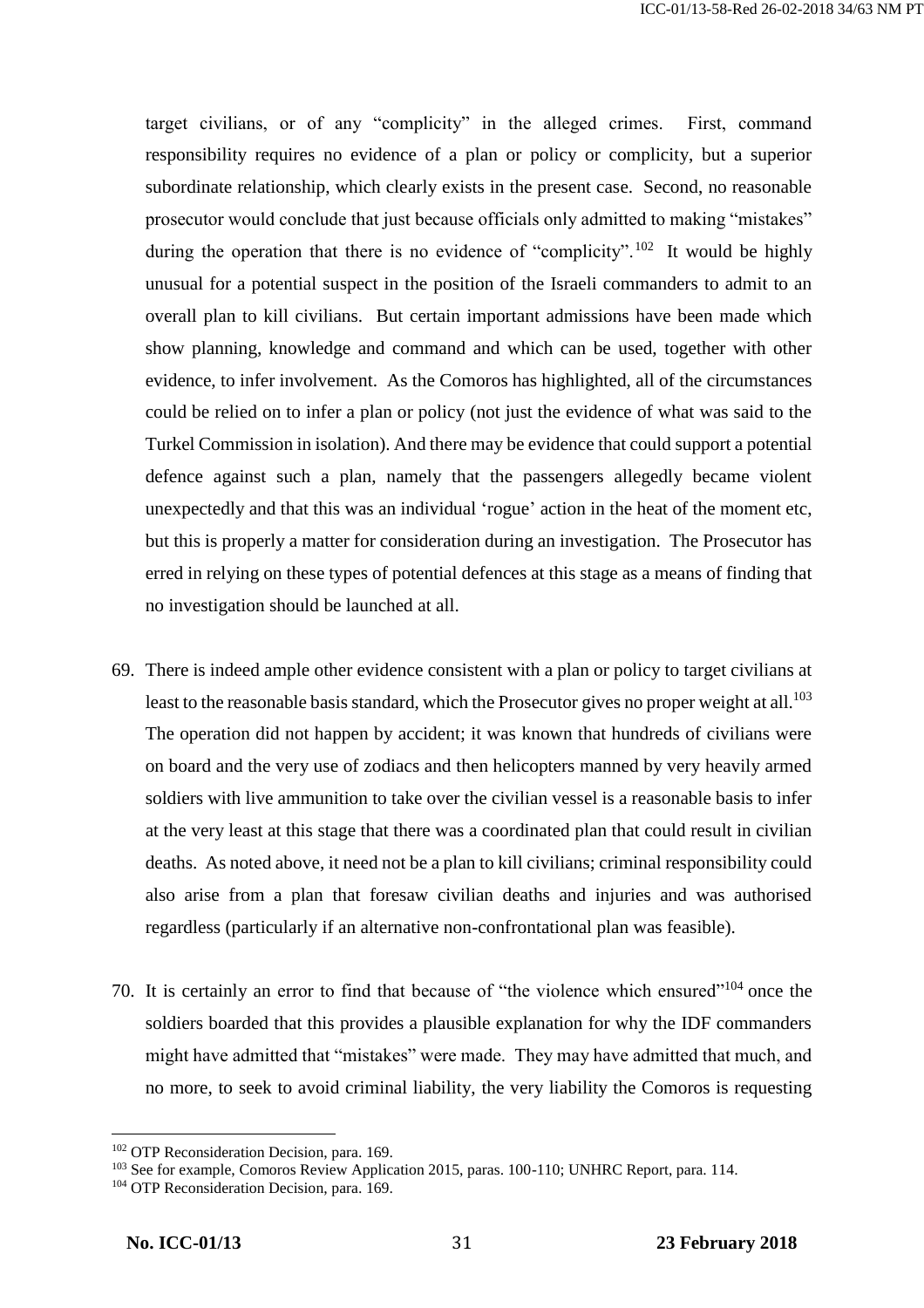the Prosecutor to investigate. It is not the Prosecutor's role at this very early stage of the case, before an investigation, to accept the explanation given by a potential accused as true without question or the need for further inquiry.

- 71. Moreover, as noted above, the Prosecutor has erred in making a finding at this stage that the passengers violently resisted the IDF soldiers. This is the defence of the soldiers, and the conclusion reached by the Israeli Government appointed Turkel Commission. The evidence of the passengers is consistently that they acted in fear and self-defence, believing that they were to be killed by heavily armed IDF soldiers. There is at least a reasonable basis for them being attacked by the IDF and seeking to defend themselves. No reasonable prosecutor could ever find at this stage that this version of events should be totally discarded in favour of the view taken by the IDF soldiers, and thus result in no further investigation of matter. Hence, too, the importance of the use of live ammunition before any soldiers boarded the Mavi Marmara, because it shows both the intent of the IDF soldiers as well as the reason why those on the top deck feared for their lives.
- 72. The use of live ammunition is also obviously relevant to those in command positions who could be responsible as orders and rules of engagement would have been provided to those sent to take over the ship. The Chief of the Navy was after all right at the scene of the operation. Orders to use live ammunition from the outset, or even if the boarding by zodiacs failed (for which there is also evidence that there was shooting with live ammunition on their approach<sup>105</sup>) would plainly be evidence that reasonably showed that those in command could be criminally responsible, thus aggravating the seriousness of the potential case(s), and warranting further investigation. It is also highly significant that the records of the meetings that are referred to in the Turkel Report, as well as the orders and rules of engagement have not been made available. These are exactly the materials that the Prosecutor would need to examine in an investigation to determine whether a plan or policy could in fact be proven (to the higher criminal standard). By refusing to open an investigation, the Prosecutor has foreclosed this possibility entirely. She has erred in concluding that there is no plan or policy, and no commanders involved, on the basis of

<sup>105</sup> Comoros Review Application 2015, paras. 101. See also, Victim Observations pursuant to "Decision on Victims' Participation" of 24 April 2015, ICC-01/13-28-Red, 22 June 2015, para. 19 (hereinafter "Submission of Victim Observations").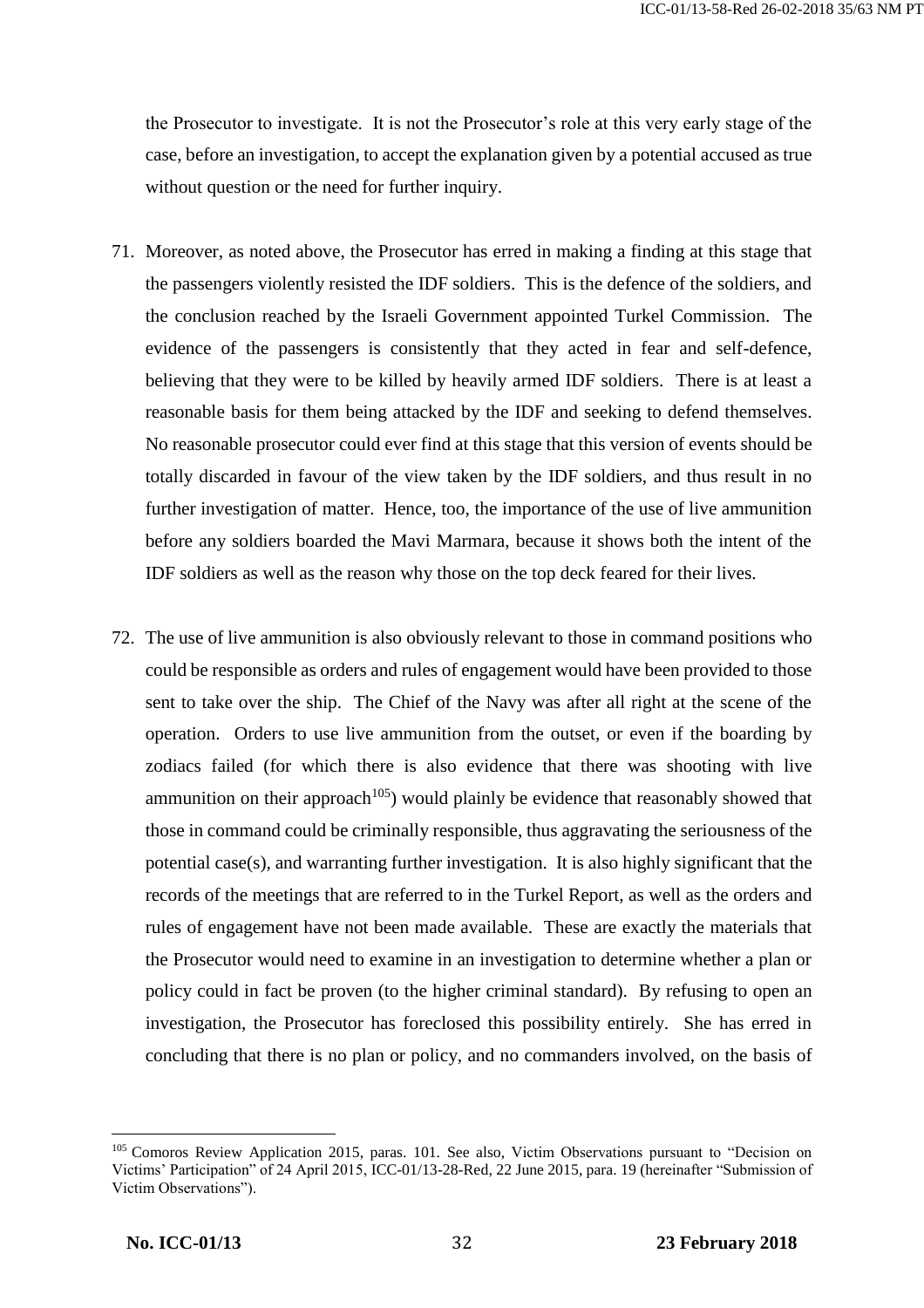evidence that she does not have, only because she has not sought to obtain that evidence through an investigation.

### **4. The Prosecutor erred in assessing the scale of the crimes**

- 73. The Chamber's Decision to Reconsider identified that the Prosecution erred in not properly addressing the factors relevant to gravity concerning the scale of the crimes.<sup>106</sup> In particular, the Chamber held that "ten killings, 50-55 injuries, and possibly hundreds of instances of outrages upon personal dignity, or torture or inhuman treatment" speak to the scale of the crimes and "are a compelling indicator of sufficient, and not of insufficient gravity."<sup>107</sup> The OTP thus committed a "material error" by failing reasonably to take account of factors "militating in favour of sufficient gravity."<sup>108</sup>
- 74. The Prosecution disputes this finding by arguing that it has taken account of both the quantitative and qualitative factors to assess gravity,  $109$  and that unlike the attack in the *Abu Garda* case which targeted international peacekeepers and therefore was qualitatively a more serious factor<sup>110</sup>, the attack on the Flotilla has no such similar qualitative feature.<sup>111</sup> But this misses the point. The quantitative characteristics of the present case are relevant to showing gravity given that hundreds of persons were harmed. In any event, there are several qualitative features that heighten gravity which the OTP overlooked including that this was a civilian campaign trying to assist other civilians in Gaza who were in need of food, humanitarian aid and medical supplies<sup>112</sup>, and as noted by the Chamber, the attack invoked profound international concern, and threatened diplomatic relations and stability in the region, severing inter-State ties which have taken many years to try to restore.<sup>113</sup>
- 75. It is also an error to view 'quantitative' and 'qualitative' factors as mutually exclusive. The Chamber emphasised that *specific* consideration should have been given to the scale of the offences in the present case, which are considerable on any reasonable view. The

<sup>106</sup> Chamber's Decision to Reconsider, paras. 21, 25-26.

<sup>107</sup>Chamber's Decision to Reconsider, para. 26.

<sup>108</sup>Chamber's Decision to Reconsider, para. 26.

<sup>&</sup>lt;sup>109</sup> OTP Reconsideration Decision, para. 80.

<sup>&</sup>lt;sup>110</sup> OTP Reconsideration Decision, para. 78.

<sup>&</sup>lt;sup>111</sup> OTP Reconsideration Decision, para. 78.

<sup>112</sup> UNHRC Report, paras. 7, 66; Palmer Report, paras. 24, 25.

<sup>&</sup>lt;sup>113</sup> Chamber's Decision to Reconsider, para. 48, 51.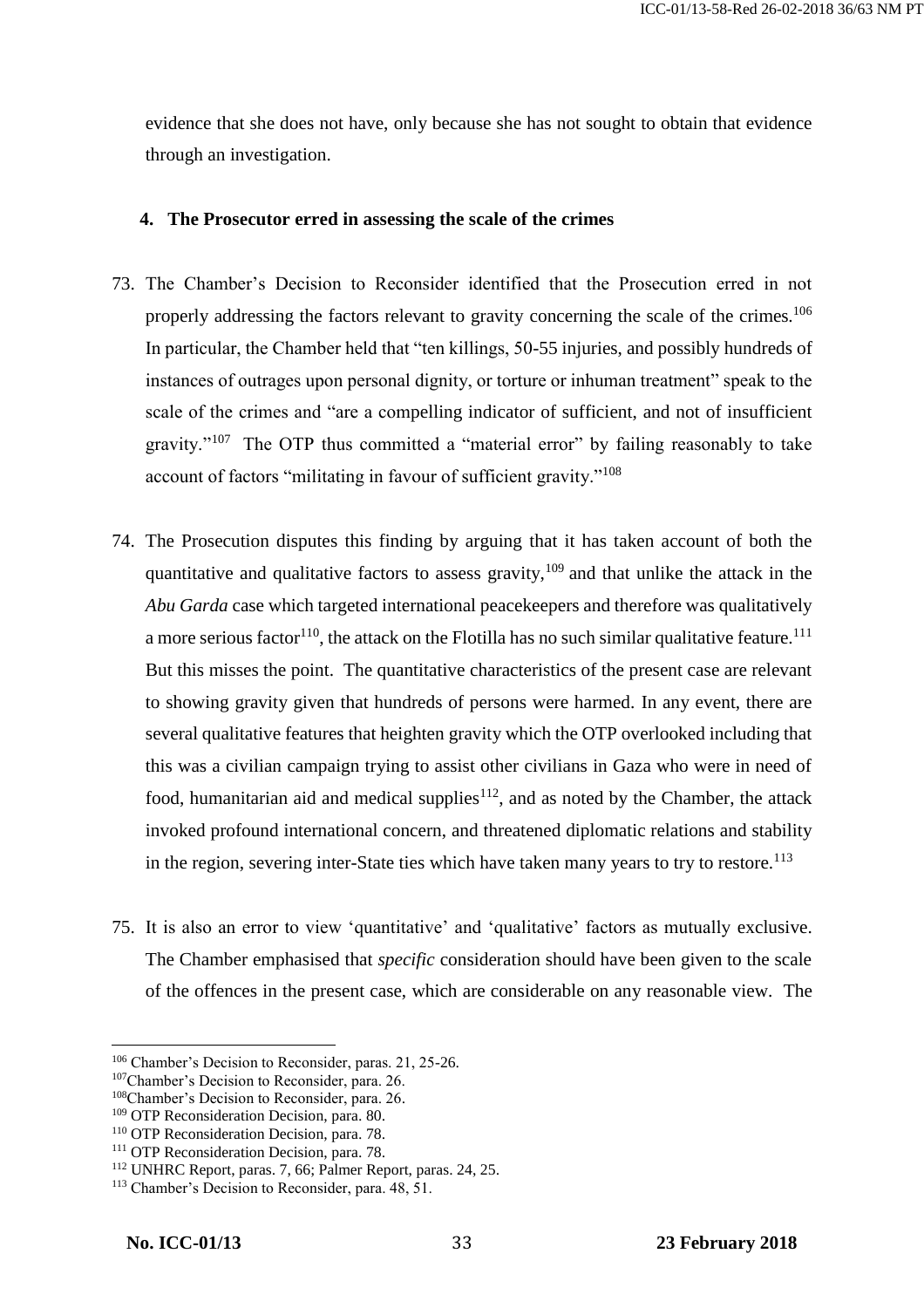OTP's policy makes the very point which the Prosecutor has not put into practice in the present case, that the scale of the crimes should be assessed "in light of, inter alia, the number of direct and indirect victims, the extent of the damage caused by the crimes, in particular the bodily or psychological harm caused to the victims and their families, or their geographical or temporal spread (high intensity of the crimes over a brief period or low intensity of crimes over an extended period)".<sup>114</sup> There is certainly a reasonable basis on the available evidence, including the UN reports $115$ , to take into account that intense and diverse crimes were committed over a sustained period that caused acute immediate and longer term harm and trauma to the victims and their families. It is also disconcerting that greater qualitative weight was given to the deaths of peacekeepers (on the Prosecutor's reasoning) than the deaths and violence perpetrated against unarmed human rights campaigners. It is irrational for this distinction to be regarded as being so significant that it can justify such a markedly different outcome between full investigation / prosecution for one and impunity for the other.

#### **5. The Prosecutor erred in assessing the nature of the crimes**

- 76. The Chamber held that the OTP erred in its assessment of the substantial body of evidence of widespread abuse, harassment, and mistreatment of passengers.<sup>116</sup> The Chamber found that the Prosecutor's decision that there was no reasonable basis to believe that the crimes of torture and cruel and inhumane treatment were committed, not only materially affected the gravity analysis, but was "shockingly premature" as it required an analysis of "the level of severity of the pain and suffering inflicted by the conduct in question", which had not been undertaken by the  $\text{OPT}^{117}$ , and which might require further information that could only be obtained through an investigation.<sup>118</sup>
- 77. The Comoros submits that the OTP failed to address genuinely this error or rectify it. It merely repeated its error again. The OTP disputes the Chamber's finding, responding with a prolix argument about the legal characterisation of the alleged conduct being

<sup>114</sup> OTP Policy Paper of Preliminary Examinations, November 2013, para. 64., para. 62.

<sup>115</sup> UNHRC Report, para. 117-135, 148-151, 260-266. Palmer Report, para. 127, 128.

<sup>116</sup> Chamber's Decision to Reconsider, para. 29.

<sup>117</sup> Chamber's Decision to Reconsider, para. 30.

<sup>118</sup> Chamber's Decision to Reconsider, para. 30.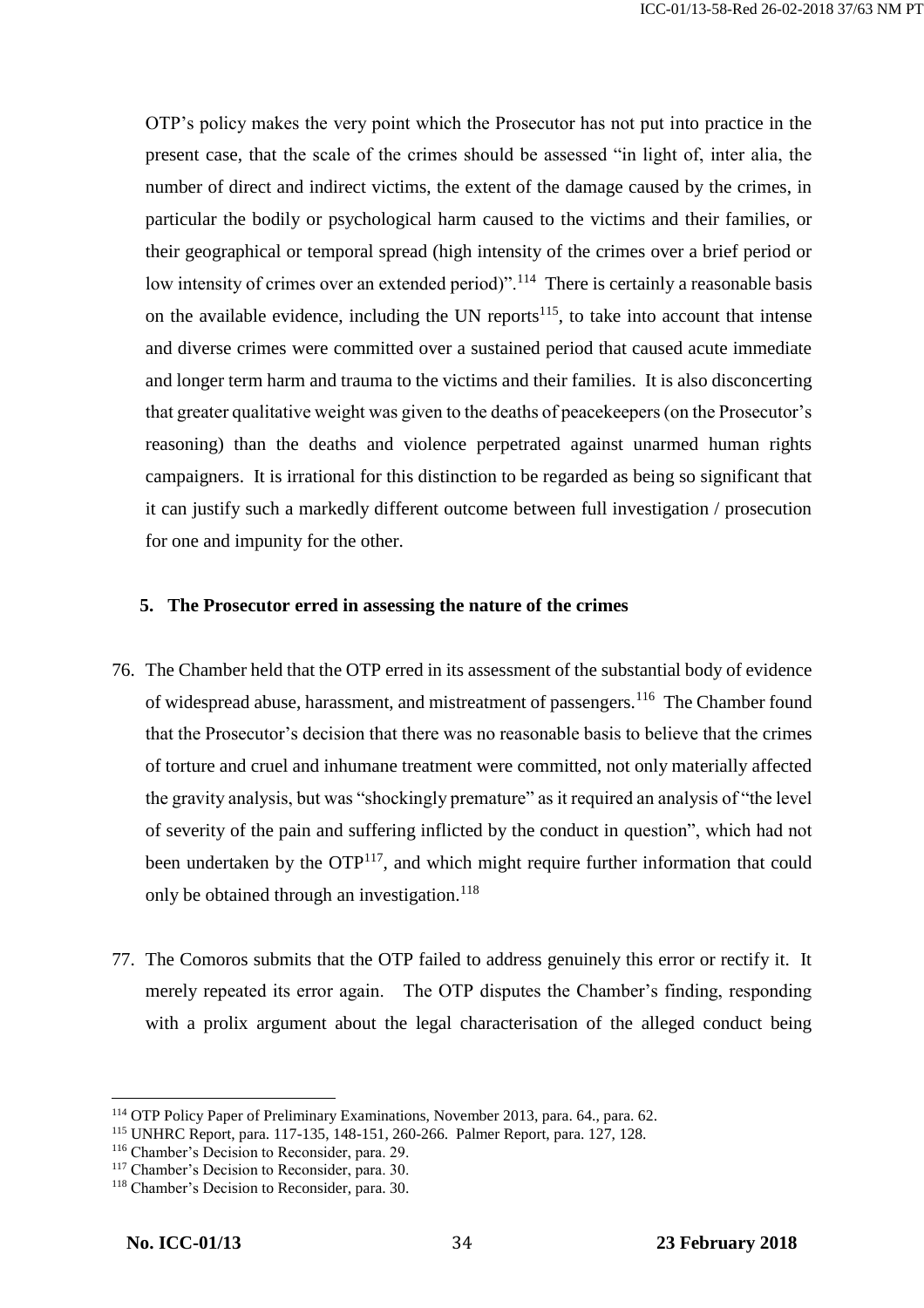irrelevant to gravity<sup>119</sup>. In essence, the OTP asserts that because the facts "remain the same $^{120}$  it will not take account of the level of severity of the pain and suffering inflicted by the conduct which is the element relevant to showing whether the conduct rises to the level of torture, or cruel or inhuman treatment. It is this aspect that the Chamber held was unreasonable and irrational to overlook as it has a bearing on gravity. The OTP has again refused to consider the evidence of the severity of the pain and suffering inflicted.

- 78. The OTP also claims that information that could be obtained on this matter through an investigation is merely "speculative".<sup>121</sup> This is another flagrant error, as the entire point of the preliminary examination, which is not an investigation, is to assess the potential of gathering evidence in an investigation based on the available information. Of course, if no evidence was identified in the preliminary examination, it would be wrong to argue that this could be remedied in an investigation, but this is patently not the case in the present Situation. As the Chamber pointed out, there is ample evidence about the severity of the crimes committed that the Prosecutor should have taken into account in her assessment of gravity.<sup>122</sup>
- 79. The OTP also claims that it is irrelevant whether the IDF's actions are classified as a torture, inhumane treatment or outrages upon personal dignity for the purpose of the gravity assessment because of "the absence of any established hierarchy of offences under the Statute."<sup>123</sup> This statement is flatly in error. It is beyond doubt that the more serious the crimes, such as if the conduct constituted genocide, the more gravity should be attached to the potential cases. Indeed, the Prosecutor has herself relied on the classification of the crimes in the First OTP Decision when she found that "the level of suffering and discomfort as well as humiliation caused to passengers, the mistreatment of the passengers on the *Mavi Marmara* by IDF soldiers" was not "severe" enough to rise to the level of inhumane treatment or torture.<sup>124</sup> The Chamber held that the Prosecutor should have taken the evidence of "severity" into account. If the crimes could constitute torture and cruel treatment that would certainly have a bearing on gravity. The Prosecutor still doggedly

<sup>119</sup> OTP Reconsideration Decision, para. 84.

<sup>&</sup>lt;sup>120</sup> OTP Reconsideration Decision, para. 87.

<sup>&</sup>lt;sup>121</sup> OTP Reconsideration Decision, para. 83.

<sup>122</sup> Chamber's Decision to Reconsider, paras. 127-130.

<sup>&</sup>lt;sup>123</sup> OTP Reconsideration Decision, para. 83.

<sup>&</sup>lt;sup>124</sup> First OTP Decision paras. 69, 139.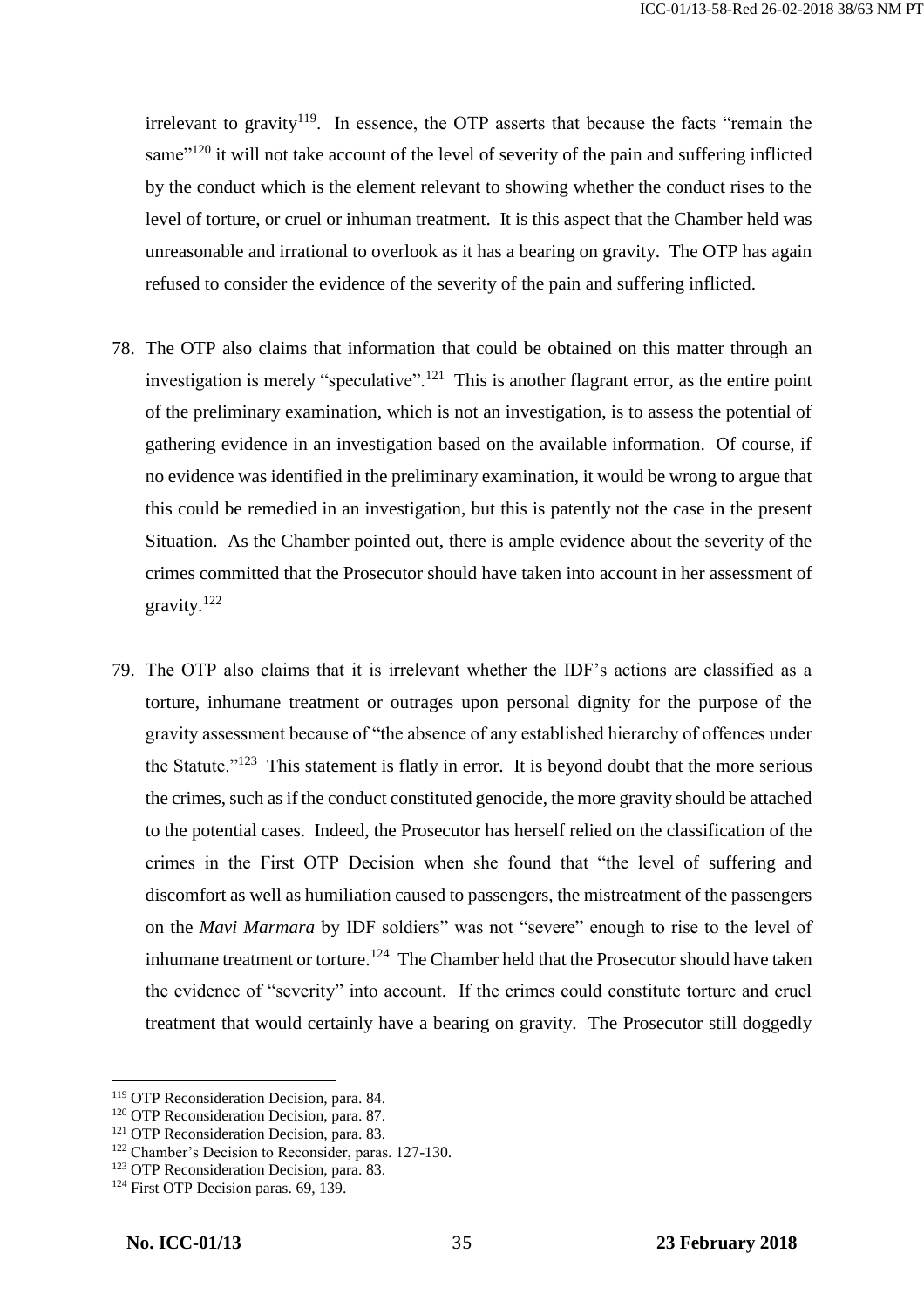refuses to do so. No reasonable prosecutor would not assess and take into account the brutality of the treatment and suffering of victims at this early, or any, stage of the proceedings.

#### **6. The Prosecutor erred in assessing the manner of commission of the crimes**

- 80. The Chamber identified several errors in the OTP's assessment of the manner of the commission of the alleged crimes that materially affected the OTP's conclusion of insufficient gravity. The Comoros submits that the OTP has not properly addressed or genuinely sought to rectify any of these errors.
	- i. The use of live fire by the IDF prior to boarding
- 81. The Chamber held that the OTP erred in concluding that the evidence of live fire before any boarding took place should not be given any weight in the gravity analysis.<sup>125</sup> As noted above, the OTP challenges the Chamber's finding by claiming that the Chamber wrongly focused on this evidence in "isolation".<sup>126</sup> This is misplaced as the Chamber clearly referred to a substantial body of evidence which showed that live fire was used before boarding, highlighting that it was an error at this early stage to place no weight on this evidence because of conflicting views expressed by the IDF and the Turkel Commission.<sup>127</sup>
- 82. The OTP has responded by simply re-stating its position. It has not genuinely and with an open and objective mind reconsidered its prior Decision. Instead, it continues to rely on the Turkel Commission that unsurprisingly found that live ammunition was not fired from the helicopters or anywhere before boarding. The Prosecutor also adopts in whole the position of the Turkel Commission in finding that the passengers violently resisted the IDF and thus no plan or policy to target civilians can be inferred. And even if there was preboarding live fire, the Prosecutor says that this does not show any plan and does not increase the gravity of the crimes. No reasonable prosecutor would ever conclude that

<sup>125</sup>OTP Reconsideration Decision, para. 33 citing Chamber's Decision to Reconsider, para. 35. See also, First OTP Decision, para. 41.

<sup>&</sup>lt;sup>126</sup> OTP Reconsideration Decision, para. 33.

 $127$  See paras. 85, 86 below. See also, para. 116-122 below.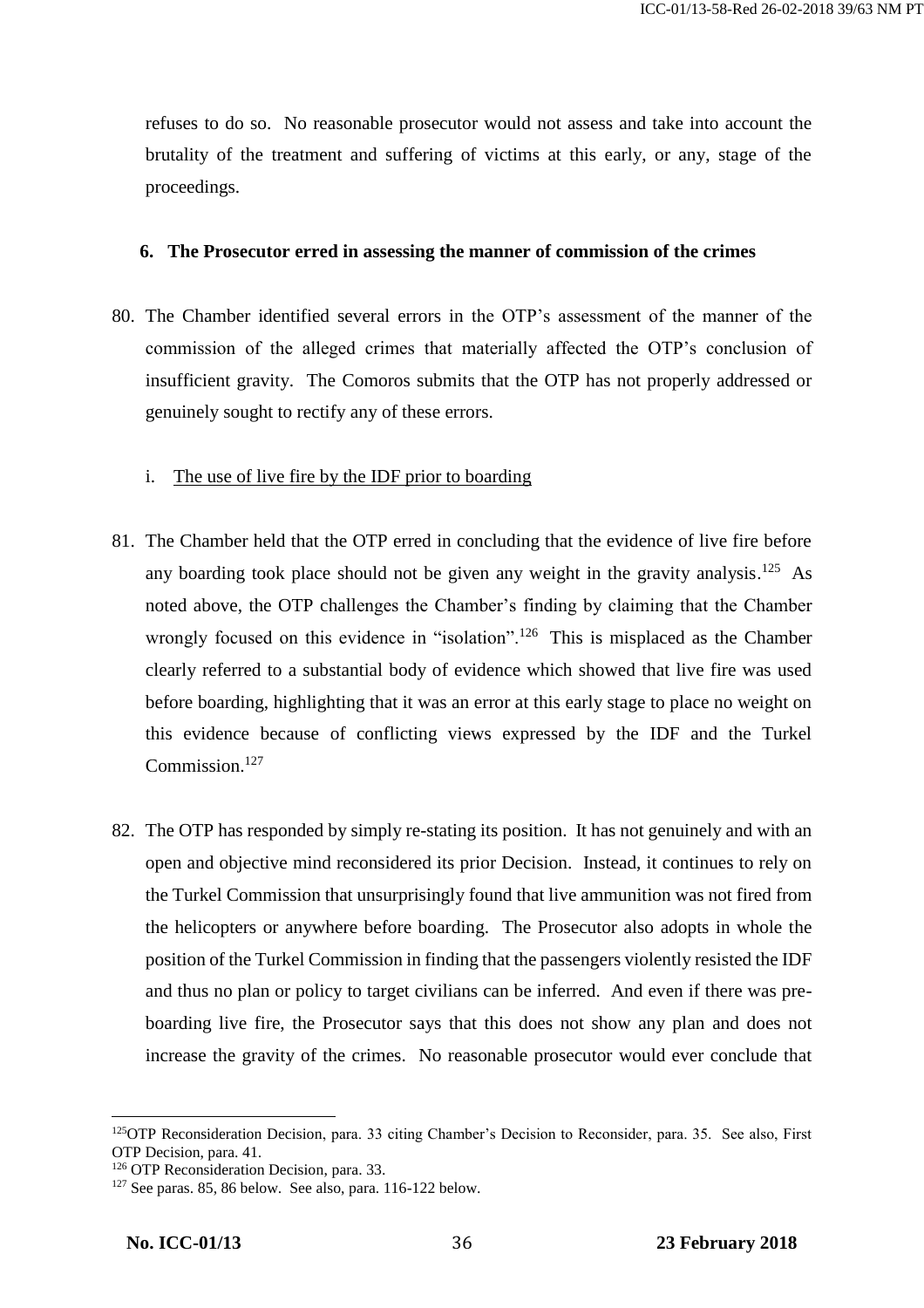firing live ammunition from a helicopter at unarmed civilians below did not significantly heighten the gravity of the offences.

- 83. The Prosecutor instead raises defensive arguments like that these could have been warning shots<sup>128</sup>, and could only have lasted for a short time<sup>129</sup>, and that it was dark, and that the passengers who give this evidence were themselves shot at and as they would have been focused on their own injuries they may have been mistaken about witnessing shooting from the helicopters.<sup>130</sup> A reasonable prosecutor would surely consider that unarmed witnesses who were being shot at (even if for a short time in an obviously noisy situation) should not be disbelieved about the origin of the fire, certainly not so much so that any further investigation is refused. Yet, the Prosecutor even claims that these witnesses may be biased in accusing the IDF, but does not anywhere acknowledge that the IDF and the Turkel Commission could be biased in their denial of using live fire before boarding. The Prosecutor also consistently favours the Turkel Report over the UN Reports (without explanation), which noted that there had been firing from the helicopters.<sup>131</sup>
- 84. The Prosecutor is at pains to try to find any reason to caution against the evidence of live firing before boarding from helicopters and the surrounding zodiacs, attempted line by line to find reasons to disbelieve the witnesses (without having interviewed them).<sup>132</sup> It is a quite unusual, and certainly erroneous, approach to adopt as a prosecutor. As with the Turkel Commission, the Prosecutor's stance is that there was so much noise and smoke, and confusion that how can anyone be sure of anything about the timings.<sup>133</sup> That is again an error as to the correct standard of proof. The Prosecutor does not have to be *certain* at this stage. She will have to be before going to trial (if that ever happened), but that would be after a full investigation into these crimes in order to determine what actually happened and the timings on all of the evidence. There is clearly a reasonable basis to investigate the crimes in light of the evidence of pre-boarding fire and all the other evidence highlighted by the Comoros that shows the gravity of the alleged crimes.

<sup>&</sup>lt;sup>128</sup> OTP Reconsideration Decision, para. 119.

<sup>&</sup>lt;sup>129</sup> OTP Reconsideration Decision, paras. 110, 111.

<sup>&</sup>lt;sup>130</sup> OTP Reconsideration Decision, paras. 112-123.

<sup>&</sup>lt;sup>131</sup> UNHRC Report, para. 114 (The Mission "has concluded that live ammunition was used from the helicopter onto the top deck prior to the descent of the soldiers.).

<sup>&</sup>lt;sup>132</sup> OTP Reconsideration Decision, paras. 99-126.

<sup>&</sup>lt;sup>133</sup> See, for example, OTP Reconsideration Decision, paras. 115, 118, 122.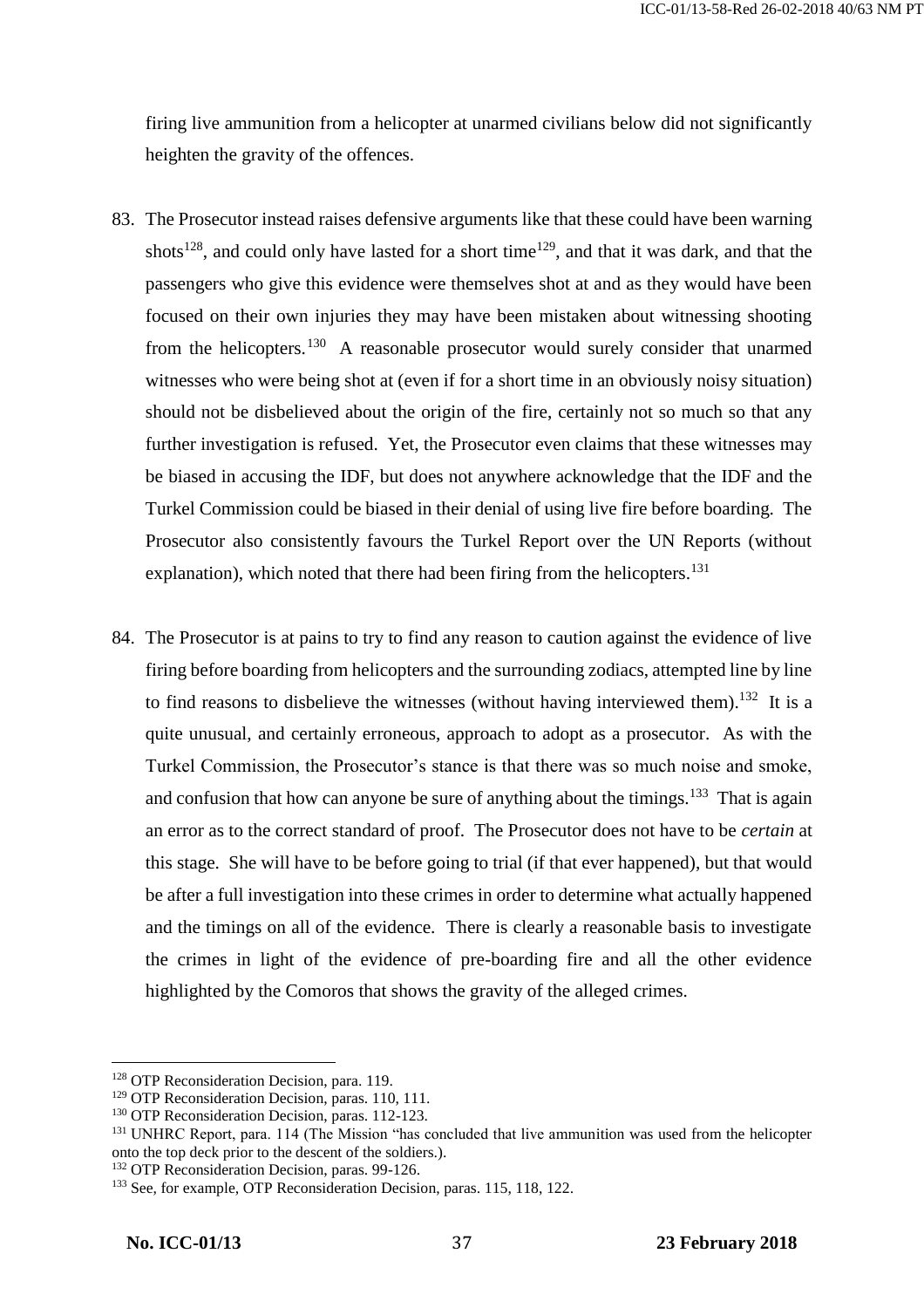- 85. The OTP contests the Chamber's holding that "the question whether live fire was used by the IDF prior to the boarding of the *Mavi Marmara* is material to the determination of whether there was a prior intent and plan to attack and kill unarmed civilians – something that informs the Prosecutor's conclusions with respect to the manner of commission of crimes and, in turn, the ultimate determination that the potential case(s) would not be of sufficient gravity."<sup>134</sup> The Prosecutor argues that even if there was such fire it would be irrelevant. It is disingenuous for the OTP to suggest that there was no plan because the operation did not go according to plan (as the Turkel Commission found, with mistakes being made), let alone that there was any plan to commit the crimes, in light of the failed first attempt at boarding and the overall pattern of events that followed, including the IDF's graduated approach and use of non-lethal weapons to try to clear the upper deck.<sup>135</sup> This overlooks that these actions are still all consistent with an attack on civilians in which the use of live fire was envisaged, as it undoubtedly did occur, and that it was not just one big accident by a few rogue soldiers. In addition, a plan or policy in which it is foreseen that civilians could be targeted and harmed is still a plan that can attract criminal responsibility at the highest levels and which therefore heightens the gravity of the offences; a legal consideration that the OTP never once addresses.
- 86. Moreover, the evidence of live fire before boarding from the helicopters and zodiacs is relevant to the alleged "resistance" of some passengers. A key factor never addressed by the Prosecutor is how passengers thinking they were being fired at would respond (even if they may have been wrong about it being live ammunition). The evidence is that they instantly feared for their lives and those of their fellow passengers, and thus acted in selfdefence to protect themselves against the heavily armed soldiers.<sup>136</sup> Instead, all the Prosecutor does in her Reconsideration Decision is to repeat that "there was no reasonable basis to believe the identified crimes were committed according to a plan or a policy" given the "*undisputed* fact that the passengers aboard the *Mavi Marmara*, uniquely, resisted the IDF boarding operation."<sup>137</sup> This is a misrepresentation as it is certainly disputed that the passengers resisted the boarding such that the attack on them could

<sup>134</sup> Chamber's Decision to Reconsider, para. 34.

<sup>&</sup>lt;sup>135</sup> OTP Reconsideration Decision, paras. 124, 125.

<sup>&</sup>lt;sup>136</sup> UNHRC Report, para. 98; Supplemental Submissions to the Prosecution on the Referral from the Union of the Comoros, 19 May 2014, Annex 1; Richard Lightbown, Commentary on the Available Primary Data on the Israeli Attack on the Gaza Freedom Flotilla 31 May 2010, 15 May 2014, p. 145, 147-149.

<sup>&</sup>lt;sup>137</sup> OTP Reconsideration Decision, para. 90 (emphasis added).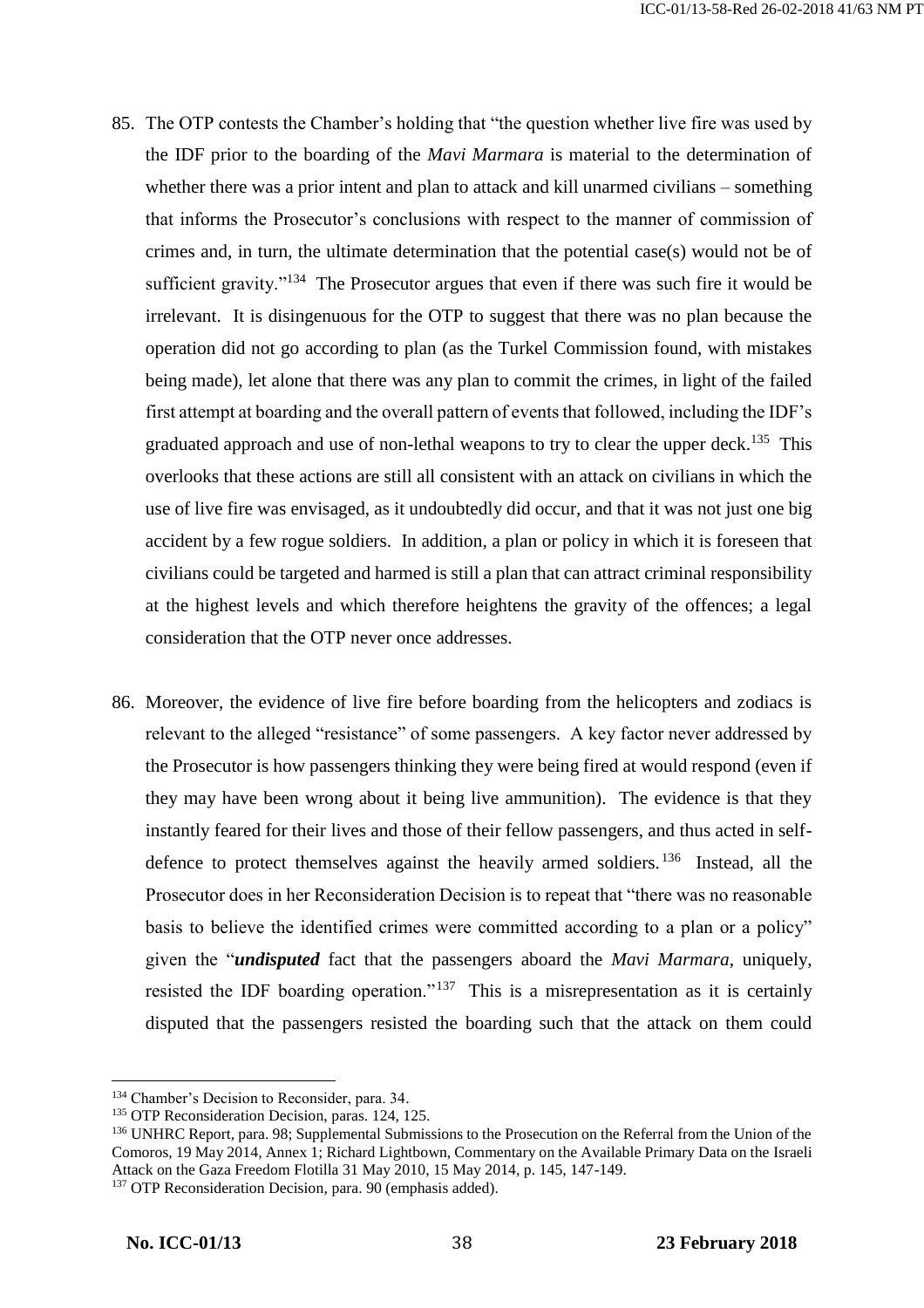somehow be justified. The witnesses explain how they acted in self-defence, and the Prosecutor erred in discounting their evidence in favour of the IDF position that this was a "unique" and unexpected situation for which they cannot be blamed.

87. This is the precise dispute that should be the subject of the investigation, yet the OTP has in haste decided the key issue against the victims. Where there is a reasonable basis that shows that unarmed civilians were targeted, even if disputed by the perpetrators, or if other inferences exist, a reasonable prosecutor is obliged to and would initiate an investigation.

#### ii. Cruel and abusive treatment of detained passengers in Israel

- 88. The Chamber found that the OTP erred in concluding that evidence of cruel and abusive treatment of the passengers once they arrived in Israel was unconnected to the conduct of the IDF soldiers who boarded the Flotilla, and was thus irrelevant in assessing gravity.<sup>138</sup> The Chamber held that the OTP should have taken into account that this evidence of "systematic abuse reasonably suggests a certain degree of sanctioning of the unlawful conduct on the *Mavi Marmara*, at least in the form of tacit acquiescence of the military or other superiors" and is evidence of the existence of a plan or policy that affects the gravity of the crimes.<sup>139</sup>
- 89. The OTP has steadfastly refused to take account of this evidence in its gravity assessment because "there does *not* appear to be a reasonable basis to believe that any abuse of the *Mavi Marmara* passengers on Israeli territory was itself *systematic*, nor that any such conduct was relevantly associated with the identified crimes aboard the *Mavi Marmara*".<sup>140</sup> The reason for the latter conclusion is that the abusive conduct in Israel was in the OTP's view not committed or coordinated by the IDF, but by immigration officers, police and airport staff at installations unrelated to the military.<sup>141</sup> This is an astonishing finding. No-one is alleging that the same IDF soldiers participated in the interrogations and mistreatment in Israel. The evidence shows that the abuse of passengers continued from the Flotilla, as passengers were taken from the ships to be interrogated in Israel.

<sup>138</sup> Chamber's Decision to Reconsider, paras. 37, 38.

<sup>139</sup> Chamber's Decision to Reconsider, para. 38.

<sup>&</sup>lt;sup>140</sup> OTP Reconsideration Decision, para. 144.

<sup>&</sup>lt;sup>141</sup> OTP Reconsideration Decision, paras. 140, 141.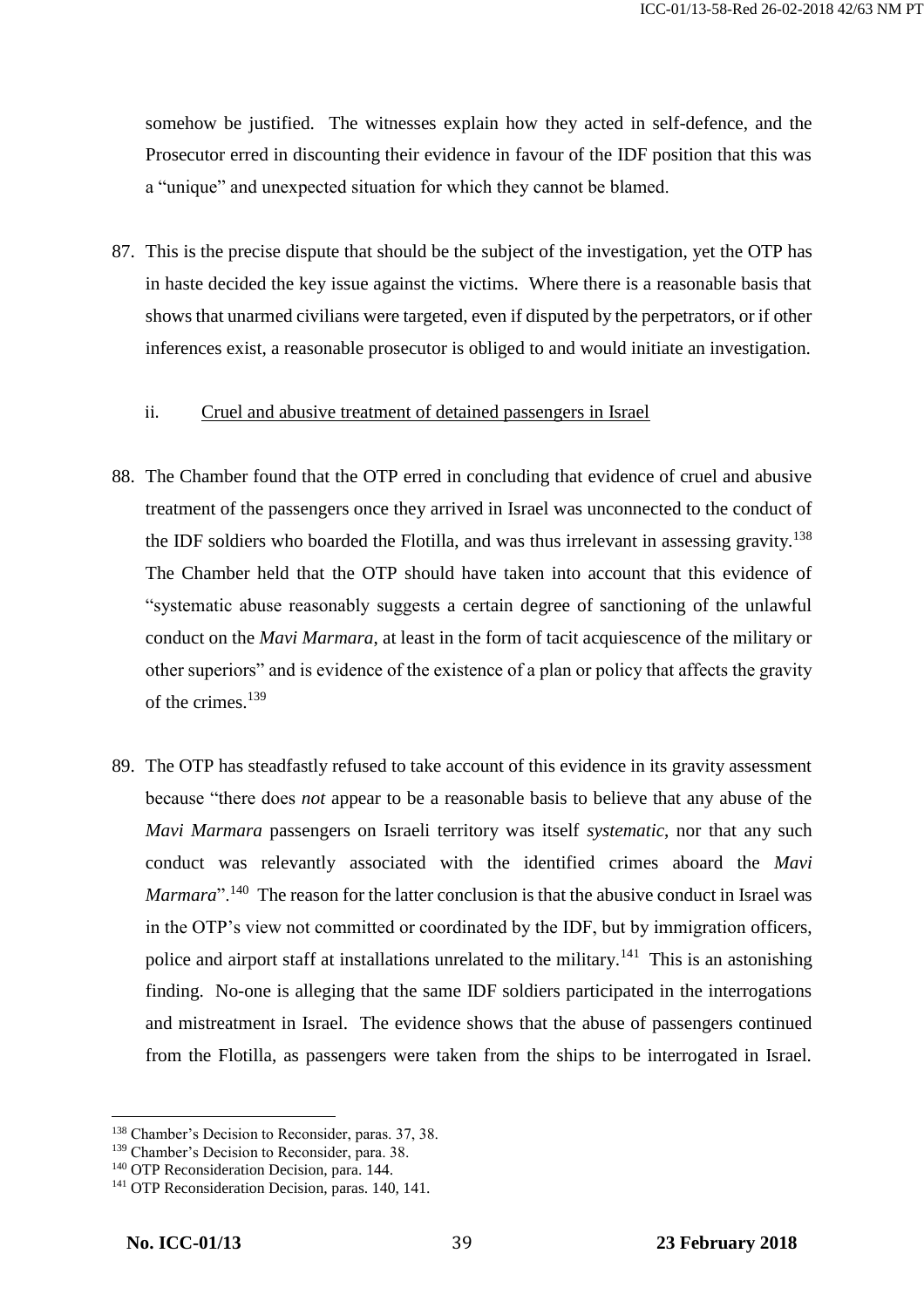There is a reasonable basis, at least, to believe that all of this unlawful conduct was part of a plan or policy to target the civilian passengers which was overseen and coordinated by the Israeli authorities who had control over, and worked with, all of the different forces involved. It would be most unexpected for such a large-scale operation that took place under the glare of the international community to have occurred randomly without any coordination. No reasonable prosecutor would ever disregard this evidence as showing no plan at all, from which no inference could be drawn about those in command and their responsibilities in respect of what happened on the Mavi Marmara, including under the doctrine of command responsibility – all of which are highly relevant to the gravity of the alleged crimes. The interrogation process must have been pre-planned and co-ordinated with the operations against the Flotilla.<sup>142</sup>

- 90. It was plainly an error for the Prosecutor to fail to take this and all other evidence into account that was relevant to the manner of commission of the crimes. There is ample evidence that hundreds of passengers were subjected to abuse in Ashdod and thereafter, and it is wrong to conclude at this early stage that it was not "systematic", and wrong to take the view so firmly that it was completely unrelated to what happened during the IDF operation on the ship.
	- iii. Unnecessarily cruel treatment of passengers during the taking of the Mavi Marmara and attempts to conceal the crimes
- 91. The Chamber held that the OTP erred in failing to take account of evidence of unnecessarily cruel treatment of passengers such as being "shot multiple times, in the face while trying to cover their heads, or from behind, or after they surrendered and pleaded with the IDF to stop firing at civilians"<sup>143</sup>, as well as evidence that the IDF sought to conceal these crimes. The Chamber found that the Prosecutor "erred in not recognising

<sup>&</sup>lt;sup>142</sup> See, testimony of Ehud Barak at para. 105 below. The testimony from the IDF Chief of General Staff, Gabi Ashkenazi, also confirms as much: *"In parallel to all the preparations at sea, a designated compound in the port of Ashdod was prepared in conjunction with the various government offices. IDF forces, Israel Police, and representatives of government offices, set up in the compound with the goal of receiving the hundreds of passengers of the ships. In the course of preparations for the operation, training was carried out for forces of the police Special Reconnaissance Unit, and the Masada Force, the Prisons Service intervention unit."* (The Public Commission for Examining the Naval Incident of 31 May 2010 (The Turkel Commission) Session Number 4, on 10.08.2010, p. 35-36.

<sup>143</sup> Chamber's Decision to Reconsider, para. 39 noting Comoros Review Application 2015, para. 106.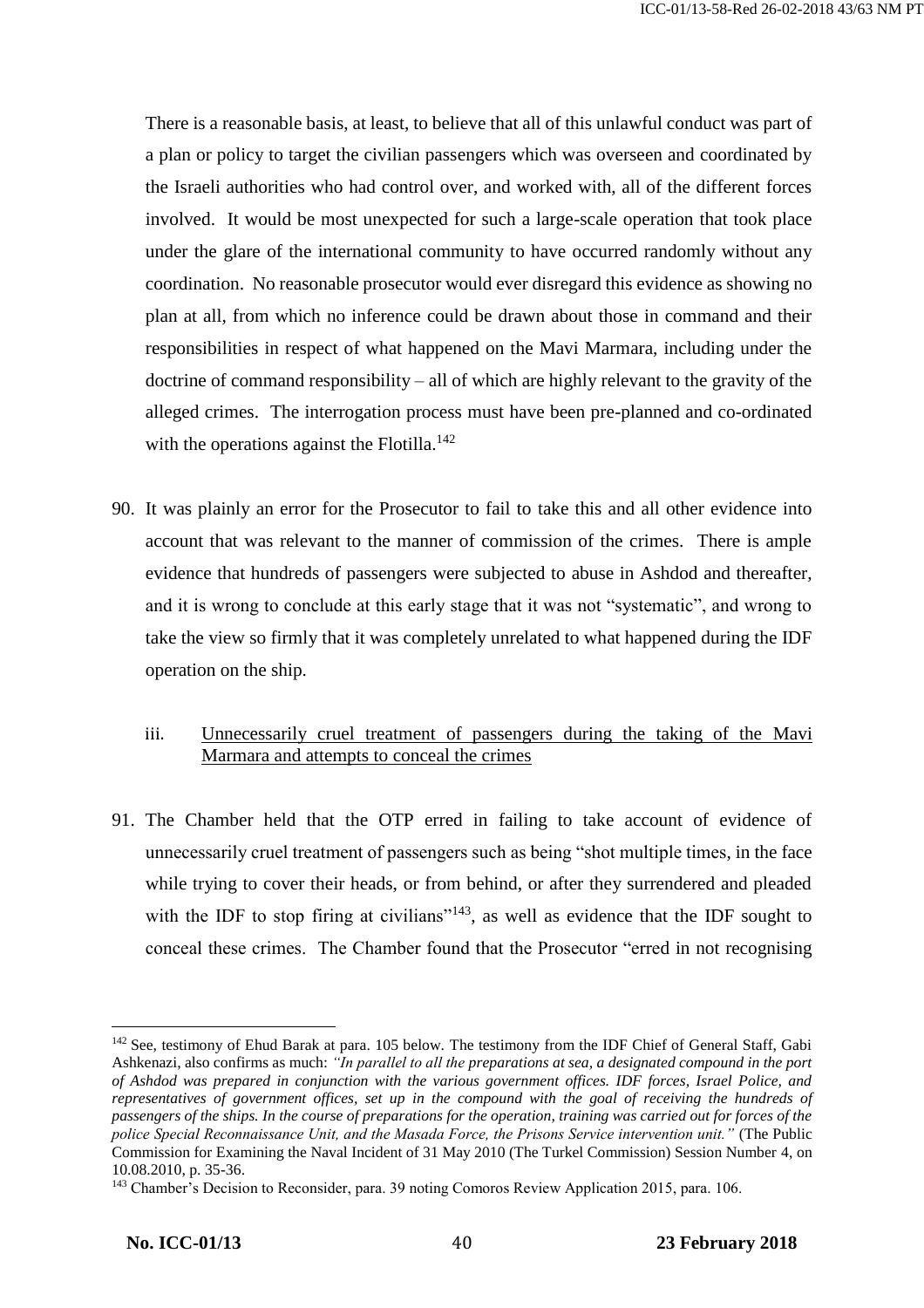one of the reasonable alternative explanations", namely that it was evidence consistent with a deliberate plan or policy.<sup>144</sup>

92. The Prosecution concedes that the facts "were *also* consistent with the Comoros' conclusion (there was a plan or policy)", but again refuses to consider this evidence as a factor affecting gravity, claiming that the OTP need only consider this conclusion if it can be shown that the conclusion the OTP prefers is unreasonable.<sup>145</sup> This is a completely flawed understanding of the applicable standard under Article 53(1) to open an investigation. Even if there are several reasonable inferences to be drawn, as long as it is reasonable to believe that there is evidence consistent with a plan or policy showing sufficient gravity, an investigation must be initiated. It is not for the Prosecutor at this early stage to decide which one she prefers (and certainly not to choose one that best favours the interests of potential suspects); that is to pre-judge the investigation and to apply a higher standard of proof before an investigation is even launched.

#### iv. Crimes on the other vessels of the Flotilla

- 93. The Chamber held that "without an investigation, it is impossible to conclude, as the Prosecutor does, that the absence of crimes aboard the other vessels comparable to those aboard the *Mavi Marmara* is a factor that would negate, or militate against, the possibility that the identified crimes resulted from a deliberate plan, as this is not the only reasonable inference that could be drawn from this fact."<sup>146</sup>
- 94. The OTP claims that the Chamber "simply disagrees with the Prosecution's conclusion, positing that an alternative 'reasonably possible' interpretation may exist" and "impose[s] a burden upon the Prosecution to conduct an investigation unless it can eliminate all reasonably possible *speculations* about the apparent facts which might satisfy the article 53(1) test."<sup>147</sup> This is the Prosecutor again wrongly conducting an 'appeal' of the Decision to Reconsider through her new Decision instead of in good faith addressing the errors identified by the Judges.

<sup>144</sup> Chamber's Decision to Reconsider, para. 41.

<sup>&</sup>lt;sup>145</sup> OTP Reconsideration Decision, para. 151.

<sup>146</sup> Chamber's Decision to Reconsider, para. 43.

<sup>&</sup>lt;sup>147</sup> OTP Reconsideration Decision, para. 158.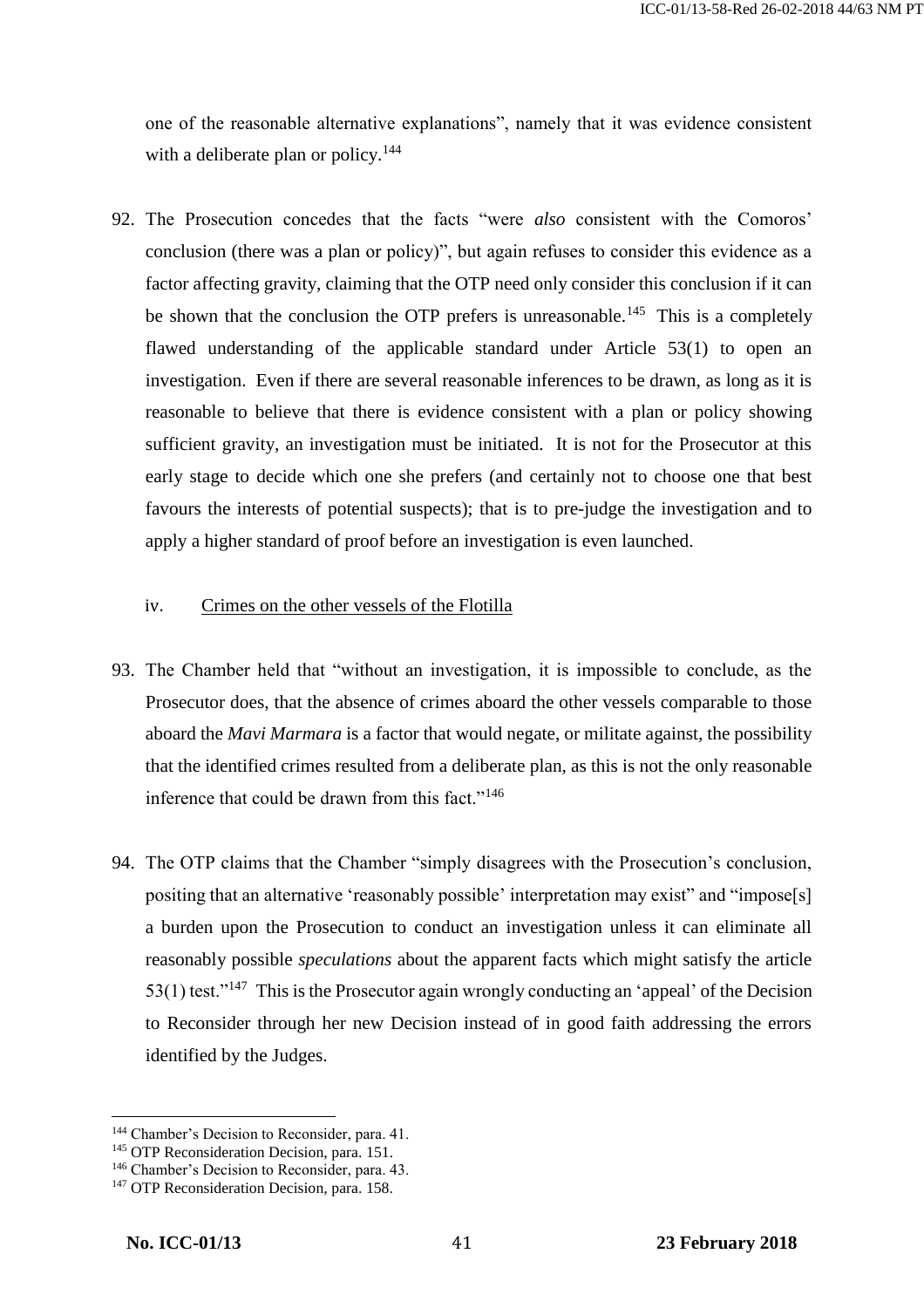- 95. Even if there were no comparable crimes committed against civilian passengers on other vessels (which is clearly not the case) the Prosecutor erred by using this fact alone to find conclusively at this stage that the crimes on the Mavi Marmara were committed by individual soldiers (who might have been acting in self-defence; to be determined later according to the OTP by mentioned repeatedly), and not as part of a plan or policy deliberately to attack civilians (which would heighten the gravity of the crimes). It would be entirely proper and reasonable to find that the Mavi Marmara, that held the majority of civilian passengers was the object of the attack, or at least that it was foreseen as part of the plan that conducting the operation against this ship as planned would result in civilian deaths and injury. Even if other conclusions were possible, including the IDF's defence that this was an isolated incident in which mistakes were made when soldiers were attacked by passengers (which is in essence the position the Prosecutor also prematurely favours), it would be incumbent on any reasonable prosecutor to open an investigation into the matter.
- 96. But there is clear evidence of very serious and comparable crimes being committed on other ships which the Prosecutor failed to take into account as showing that the overall operation occurred pursuant to a plan or policy deliberately designed to target civilians or in which such an outcome was foreseeable. The Prosecutor erred by claiming that the evidence of crimes on other ships were merely "speculations". She had before her an abundance of evidence showing atrocious attacks on civilians on the other ships, including:
	- IDF soldiers firing paintballs directly in the face of non-resistant passengers at close range causing one female passenger's nose to break; $148$
	- IDF soldiers shooting a female passenger with rubber bullets and paint balls six times in the back;<sup>149</sup>
	- IDF soldiers throwing two women onto the deck and pressing their faces against broken glass;<sup>150</sup>
	- IDF soldiers hooding the same two women after pushing their faces into glass, handcuffing them behind their backs and making them kneel;<sup>151</sup> and,
	- IDF soldiers launching a shun grenade into the face of a passenger causing him permanent partial blindness in one eye.<sup>152</sup>

<sup>&</sup>lt;sup>148</sup> Comoros Review Application 2015, para. 121. See also, Statement of ; Statement of .

 $\frac{149}{149}$  Comoros Review Application 2015, para. 121.

<sup>150</sup> Comoros Review Application 2015, para. 121.

<sup>151</sup> Comoros Review Application 2015, para. 121.

 $152$  Statement of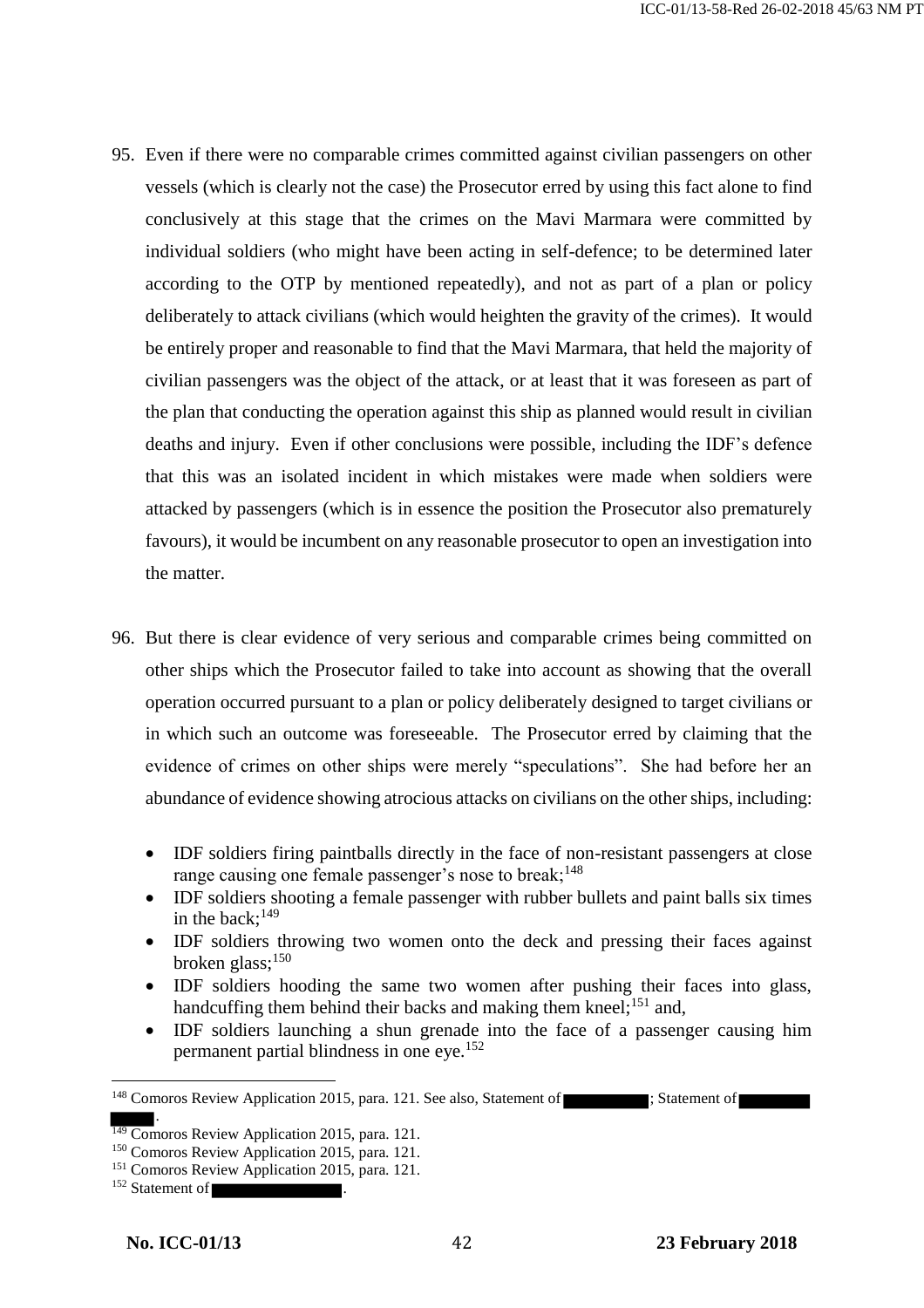- 97. The Prosecutor was also directed to evidence from the UN Human Rights Council's Fact-Finding Mission Report which concluded that during the boarding of the Challenger 1, Sfendoni and the Eleftheri Mesogios, where passengers practiced no more than "passive resistance techniques", IDF soldiers "used significant force, including stun grenades, electroshock weapons, soft-baton charges fired at close range, paintballs, plastic bullets and physical force. This resulted in a number of injuries to passengers including burns, bruises, hematomas and fractures."<sup>153</sup>
- 98. No reasonable prosecutor would discount this evidence as not showing a reasonable basis of similar crimes being committed on all the ships, consistent with an intent to harm civilians which could not have happened by accident or mistake. These factors are all plainly relevant to the assessment of gravity, all of which the Prosecutor again refused to take into account.

#### **7. The Prosecutor erred in assessing the impact of the crimes**

99. The Chamber decided when assessing the impact of the crimes that "the Prosecutor erred in considering that, as a result of the alleged absence of a significant impact of the identified crimes on the civilian population in Gaza and despite their significant impact on the victims, overall the impact of the identified crimes constituted an indicator of insufficient gravity of the potential case(s)".  $154$  The Chamber made clear that the "physical, psychological or emotional harm suffered by the direct and indirect victims of the identified crimes must not be undervalued and need not be complemented by a more general impact of these crimes beyond that suffered by the victims."<sup>155</sup> In addition, the Chamber held that the OTP should have "recognised the possibility that the events at issue had an impact going beyond the suffering of the direct and indirect victims", and should have taken into account the fact that the attack was "highly publicized" and would have "sent a clear and strong message to the people in Gaza", and that the incident was grave enough to result "in several fact-finding missions."<sup>156</sup>

<sup>153</sup> See, Comoros Review Application 2015, para. 122 citing UNHRC Report, paras. 173.

<sup>&</sup>lt;sup>154</sup> Chamber's Decision to Reconsider, para. 47.

<sup>155</sup> Chamber's Decision to Reconsider, para. 47.

<sup>156</sup> Chamber's Decision to Reconsider, para. 48.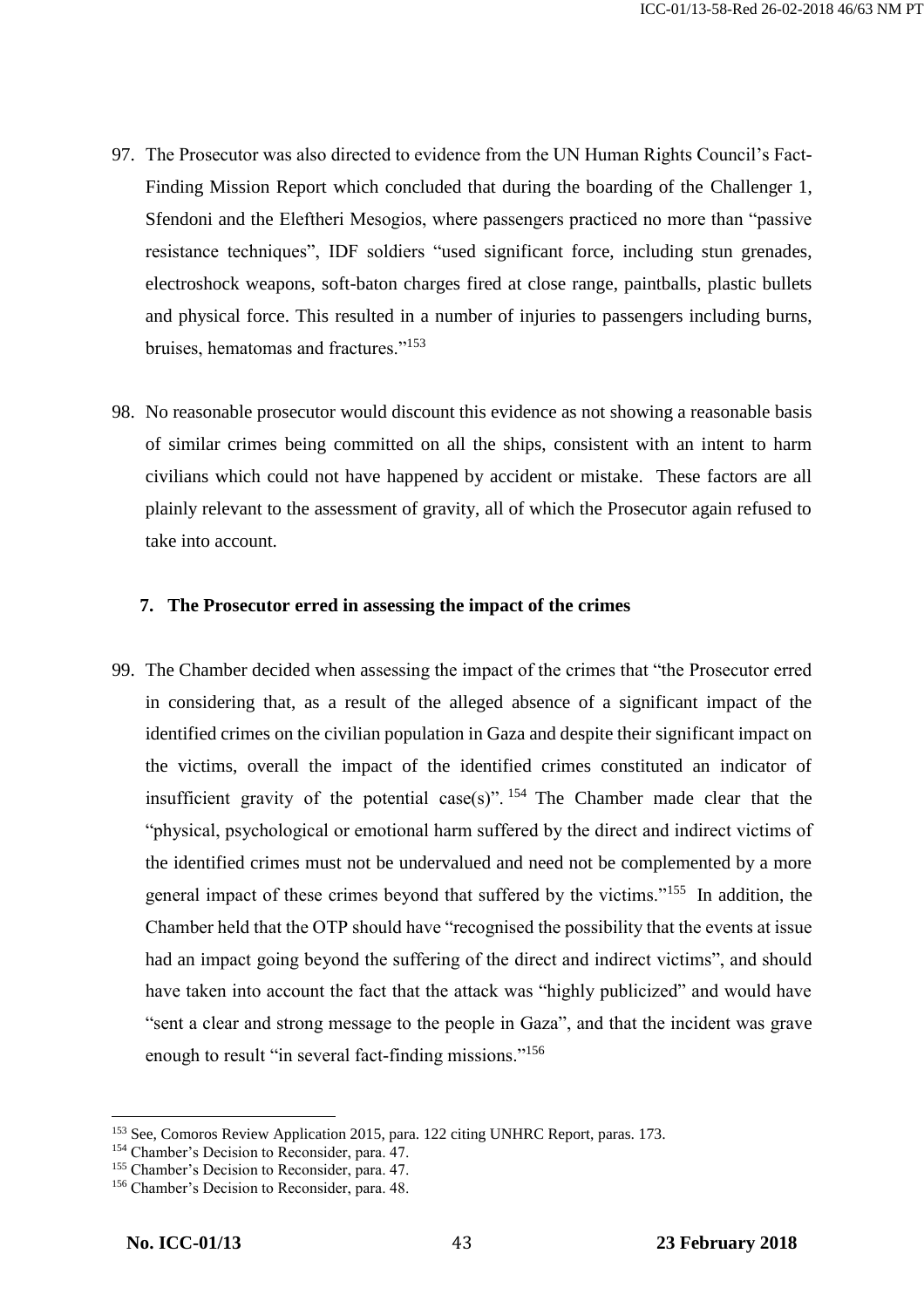- 100.In the new Decision the Prosecutor again fails to engage in this assessment of the actual "physical, psychological or emotional harm" to the direct and indirect victims. Over 500 passengers were affected by the IDF's attack and the life-threatening violence. They have all consistently described it as a most harrowing experience, and urged the OTP to take their intense suffering into account. Furthermore, the OTP discounts victims not on the Mavi Marmara finding that it does not believe that "crimes were committed on either of the other vessels upon which it has jurisdiction (the *Sofia* and the *Rachael Corrie*)", and therefore the individuals on these ships could not be considered victims.<sup>157</sup> This overlooks the accounts provided to the OTP from passengers on the Rachel Corrie and Sofia / Eleftheri Mesogios who were mistreated by the IDF soldiers and who witnessed the killing of passengers on the Mavi Marmara from their vessels, as well as the UN reports which found that mistreatment had occurred on the Sofia / Eleftheri Mesogios.<sup>158</sup>
- 101.The Prosecutor also refuses to take into consideration the wider impact on the civilian population of Gaza, particularly in the context of the blockade by Israel and the same IDF forces. Irrespective of whether any of the aid actually got to  $Gaza<sup>159</sup>$  (which is a disputed matter<sup>160</sup>), the effect of the raid on the Flotilla by the IDF in Gaza is plainly a relevant consideration for the OTP to have applied its mind to in reconsidering its refusal to open an investigation, as is the substantial international concern the attack generated. It is misguided to claim that these factors must be treated with "caution" and cannot objectively be considered for the purpose of gravity.<sup>161</sup> The UN certainly did not refuse to address the seriousness of the matter when it commissioned two very high level inquiries. Their conclusions should have been taken into account by the OTP when assessing the gravity of the crimes for the purposes of opening an investigation. It reveals a double standard when the Prosecutor says that she cannot assess "the symbolic importance of the identified crimes" and their concern to the international community.<sup>162</sup> In the First OTP Decision, the OTP did precisely that in arguing that the impact of the crimes committed against peacekeepers in the *Abu Garda* case "strike at the very heart of the international legal

<sup>&</sup>lt;sup>157</sup> OTP Reconsideration Decision, para. 130.

<sup>&</sup>lt;sup>158</sup> First Review Application, para. 122 citing the UNHRC fact-finding mission, para. 173.

<sup>159</sup> OTP Reconsideration Decision, para. 132.

<sup>160</sup> Comoros Review Application 2015, para. 126.

<sup>&</sup>lt;sup>161</sup> OTP Reconsideration Decision, para. 133.

<sup>&</sup>lt;sup>162</sup> OTP Reconsideration Decision, para. 133.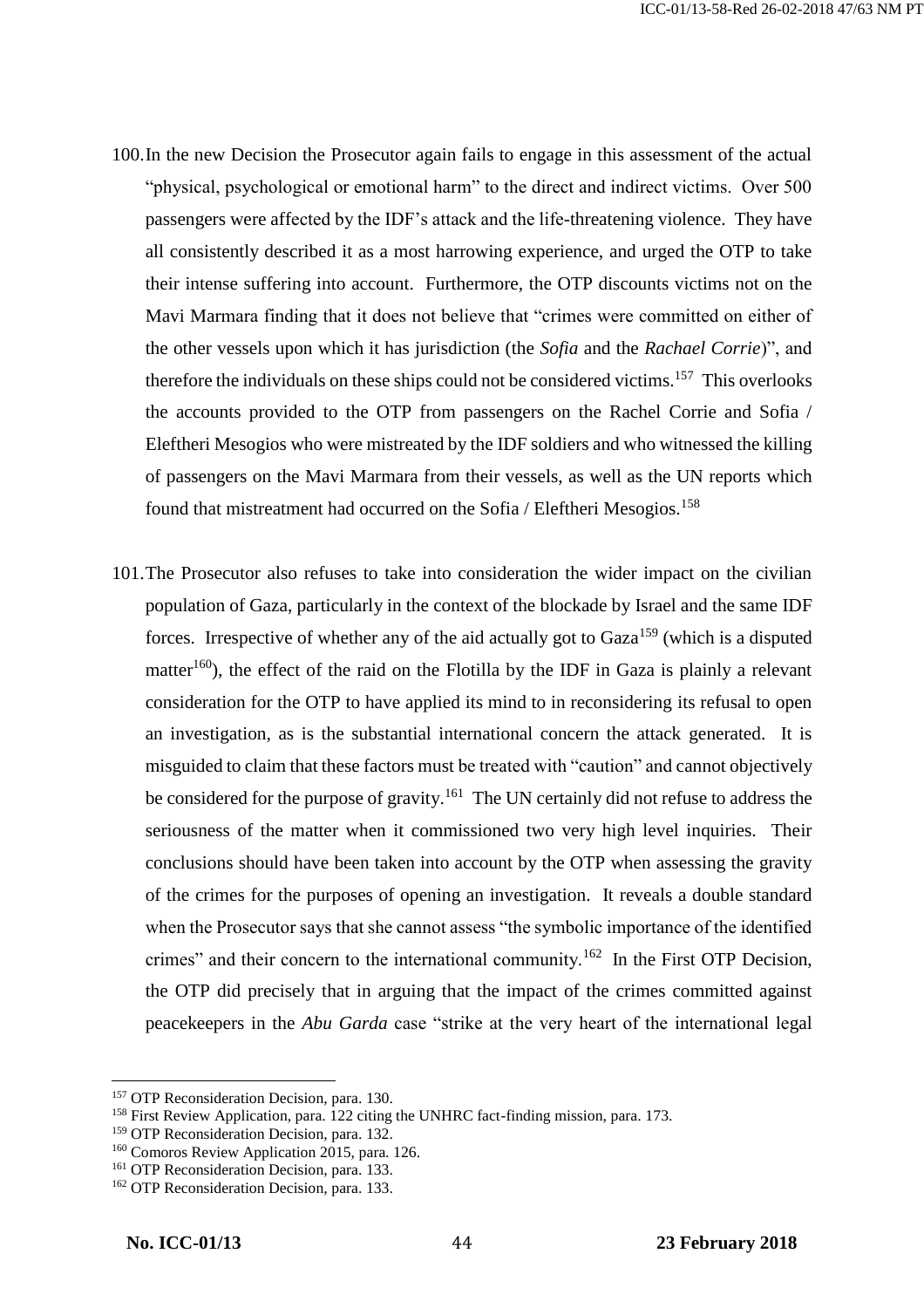system" and are crimes "of concern to the international community as a whole."<sup>163</sup> The Prosecutor gave special weight to the "concern to the international community" when assessing gravity in that case, but not in the present case.<sup>164</sup> The Prosecutor has again refused to accord appropriate weight to the relevant factors in respect of gravity, and has instead clung to irrelevant considerations (like that the aid may have been delivered<sup>165</sup>) to avoid her mandate to open an investigation.

### **V. GROUNDS OF REVIEW FOR THE OTP DECISION ON NEW EVIDENCE**

102.As noted above, the Comoros submitted new evidence to the OTP, which was not available for the First OTP Decision, in respect of each of the factors relevant to gravity, namely the potential perpetrators and the scale, nature, manner of commission and impact of the crimes. The new evidence was submitted to show that, in addition to the evidence already received (which was itself sufficient) there was certainly a reasonable basis to believe that the gravity threshold had been met in light of the further evidence that had become available. However, in the OTP Decision on New Evidence, the Prosecutor has given no weight to any of this new evidence. It has all been brushed aside. The Prosecutor is instead fixated on downgrading the seriousness of the evidence at every opportunity. It is a quite extraordinary Decision that applies a standard of proof as though in trial when all that is required is a reasonable basis that the crimes are grave. The Comoros has set out below the catalogue of errors that require this Decision to be reviewed, and for the Prosecutor to be requested by the Chamber to reconsider this new Decision under Article  $53(3)(a)$ .<sup>166</sup>

# **1. The Prosecutor erred in her considerations of the potential perpetrators of the crimes**

103.The Comoros provided the OTP with a military expert report which was prepared by retired Col. Desmond Travers who has vast experience as a military officer for over 40 years including 10 years working as a military operations officer conducting military

<sup>&</sup>lt;sup>163</sup> First OTP Decision, para. 145.

<sup>164</sup> First OTP Decision, para. 145; OTP Reconsideration Decision, para. 78.

<sup>&</sup>lt;sup>165</sup> OTP Reconsideration Decision, para. 132.

<sup>&</sup>lt;sup>166</sup> The Comoros relies on the same factors relevant to gravity as established in the case law, and as used by Chamber and the OTP itself. The OTP has again erred in respect of its assessment of each factor. The Comoros incorporates in this section (Part V) all of the submissions it has relied on in the review of OTP Reconsideration Decision in Part IV so that they can be taken into account as well (as they are relevant to OTP's Decision on the New Evidence) in the event that the Chamber is minded only to review the OTP Decision on New Evidence.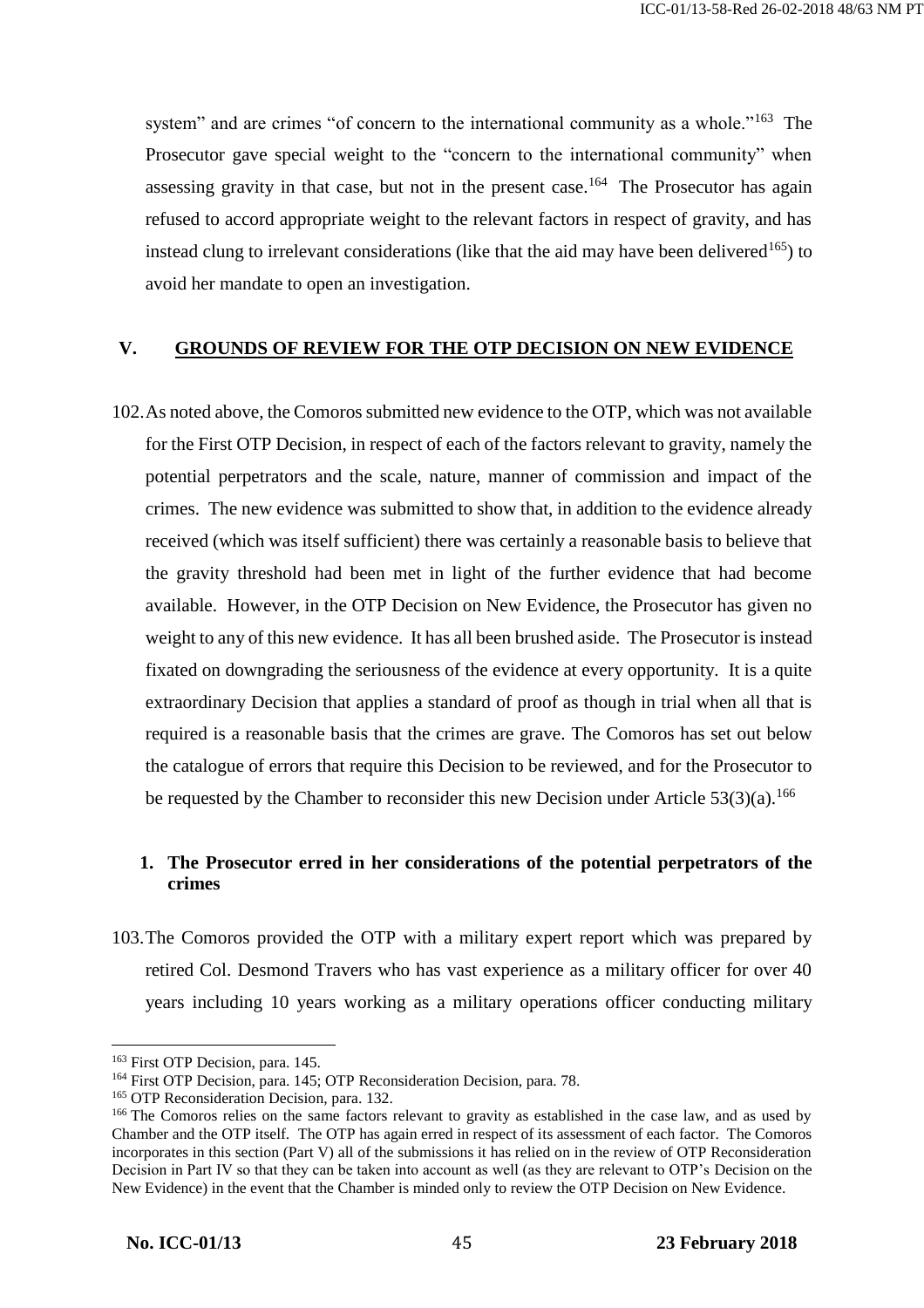analysis.<sup>167</sup> His expert report included the following conclusions based on the available evidence relevant to the potential perpetrators:

- *"I am of the view that the entire operation was of such a nature - intended to be conducted in international waters and at night - that it would have to be authorised at Cabinet level."*
- *"it does appear from the Turkel Report and all available information that the plan for the operation was ordered and implemented in a known military fashion. The chainof-command was used in accordance with proven systems in modern armies."*
- *"the chain of command from top-down had been arranged in conformity with systems known and in place in modern professional forces."*
- *"the chain-of-command therefore appears to have been observed from the Government to Minister of Defence to Defence Chiefs to the Commander of the operation, to the specialist attack elements."*
- *"the Navy Commander was in a position to observe the Mavi Marmara and it could therefore be presumed that he could have influenced at short notice the conduct of the proceedings by the Sayeret 13 soldiers had he wished to do so. This has been one of the clearest indications of the presence of a chain-of-command in my analyses experience."<sup>168</sup>*
- 104.The Prosecution entirely ignores not only this evidence in the expert report, but disregards the report in its entirety, when addressing new evidence on the responsibility of potential perpetrators.<sup>169</sup> At this stage of the proceedings, the report should have been taken at face value as evidence that potential perpetrators might include senior commanders and leaders, which would without doubt heighten the gravity of the potential case(s). It is unfathomable why the Prosecutor would disregard a highly experienced military expert who could assist her in an investigation. Rather, the Prosecutor erroneously sticks to her view, as though proven, that no one other than a few soldiers on board could be responsible.
- 105.New evidence was also submitted which supported the conclusion that there was direction and coordination at the highest level of command. This included new victim and witness accounts of abuse, ill-treatment and other crimes committed in Ashdod, in detention in Israeli territory, and at Ben-Gurion airport.<sup>170</sup> It shows a reasonable basis for believing that there was overall political and military planning and command. But the Prosecutor

<sup>167</sup> See, Letter from Comoros of 31 August 2016; and Conf. Annex 1.

<sup>168</sup> See, Letter from Comoros of 31 August 2016, paras. 31, 32; and Conf. Annex 1.

<sup>&</sup>lt;sup>169</sup> OTP Decision on New Evidence, paras. 328-331.

<sup>&</sup>lt;sup>170</sup> See, for example, Victim Application of **1996**, Victim Application of **1996**, Victim Application of **Application of** , Victim Application of , Victim Application of **The Contract Application of <b>The Contract Application** , Victim Application of **The Contract Application** , Victim Application of **The Contra** , Victim Application of **Theorem 3.** Victim Application of and Victim Application of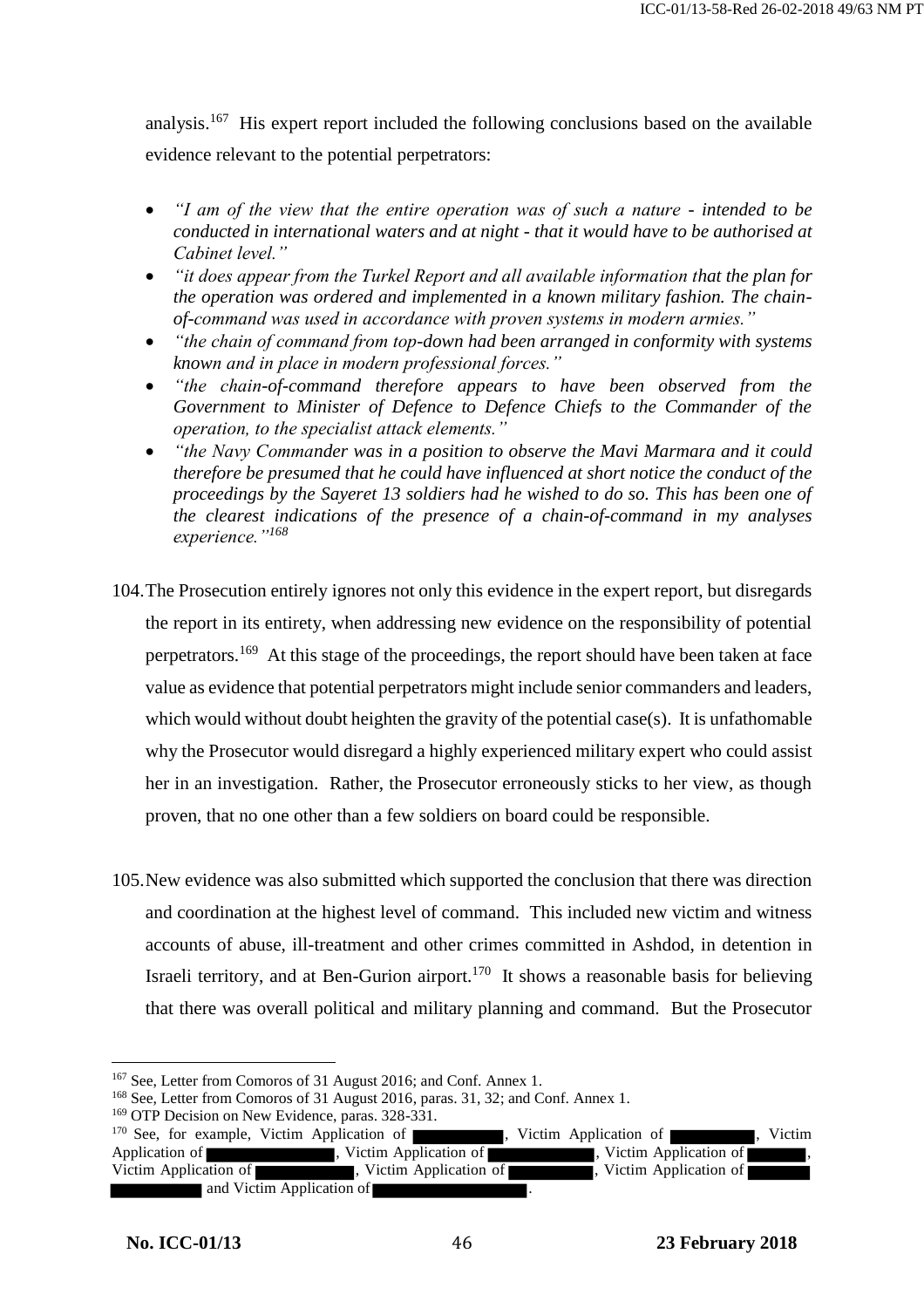exercised her discretion irrationally in holding that there was no link between the abuse on the Mavi Marmara and what followed when these same detainees were taken to Ashdod to be interrogated.<sup>171</sup> The Prosecutor overlooks new evidence given to her that the entire operation was carefully planned and directed by several ministries and the top echelons of the IDF, including the testimony before the Turkel Commission by Minister of Defence, Ehud Barak:

*"The Israel Navy coordinated all the activity at the Port of Ashdod. One had to receive hundreds of people … How does one interview, as there are so many assignments that derive from the law, from the way that these people enter, in this fashion in one day, legal requirements, one has to question them, and each and every one separately and in Ashdod they constructed tracks and for each track an authorized person must sit on the matter for the Ministry of Interior, who knows what to ask and is familiar with this problem … We received prior reports that the Israeli Navy was coordinating this work in Ashdod. Our system, the Defense Ministry, made preparations to take these goods following inspection, one had to unload them, one had to check them, and one had to bring them to Gaza. … We had a discussion on all these things and formed the impression that it was ready; these matters had been well prepared."<sup>172</sup>*

106.A reasonable prosecutor would at least consider that those in command could be held responsible for the crimes because they "either knew or, … should have known that the forces were committing or about to commit such crimes" or they "failed to take all necessary and reasonable measures … to submit the matter to the competent authorities for investigation and prosecution."<sup>173</sup> Command responsibility was not considered anywhere in the Decision on New Evidence, let alone as a factor that would have heightened the gravity of the crimes.

#### **2. The Prosecutor erred in assessing the scale of the crimes**

107.During the time in which the OTP was reconsidering its decision, 307 victim applications and accounts of victims recognised by VPRS as participating victims, were submitted to the OTP.<sup>174</sup> Submissions were provided to the OTP about their relevance to showing gravity, including in respect of the scale of the crimes.<sup>175</sup> The OTP disregarded all this

<sup>&</sup>lt;sup>171</sup> OTP Decision on New Evidence, para. 210.

<sup>&</sup>lt;sup>172</sup> The Public Commission for Examining the Naval Incident of 31 May 2010 (The Turkel Commission) Session Number Three, On 10.08.2010. Submitted to Prosecution with Letter to Prosecution of 28 January 2016, para. 2. <sup>173</sup> Rome Statute, Art. 28.

<sup>174</sup> See, Letter to the Prosecution of 6 May 2016, 8 June 2016, 4 July 2016, 21 July 2016 and 31 August 2016.

<sup>&</sup>lt;sup>175</sup> See, Letter to the Prosecution of 6 May 2016, 8 June 2016, 4 July 2016, 21 July 2016 and 31 August 2016.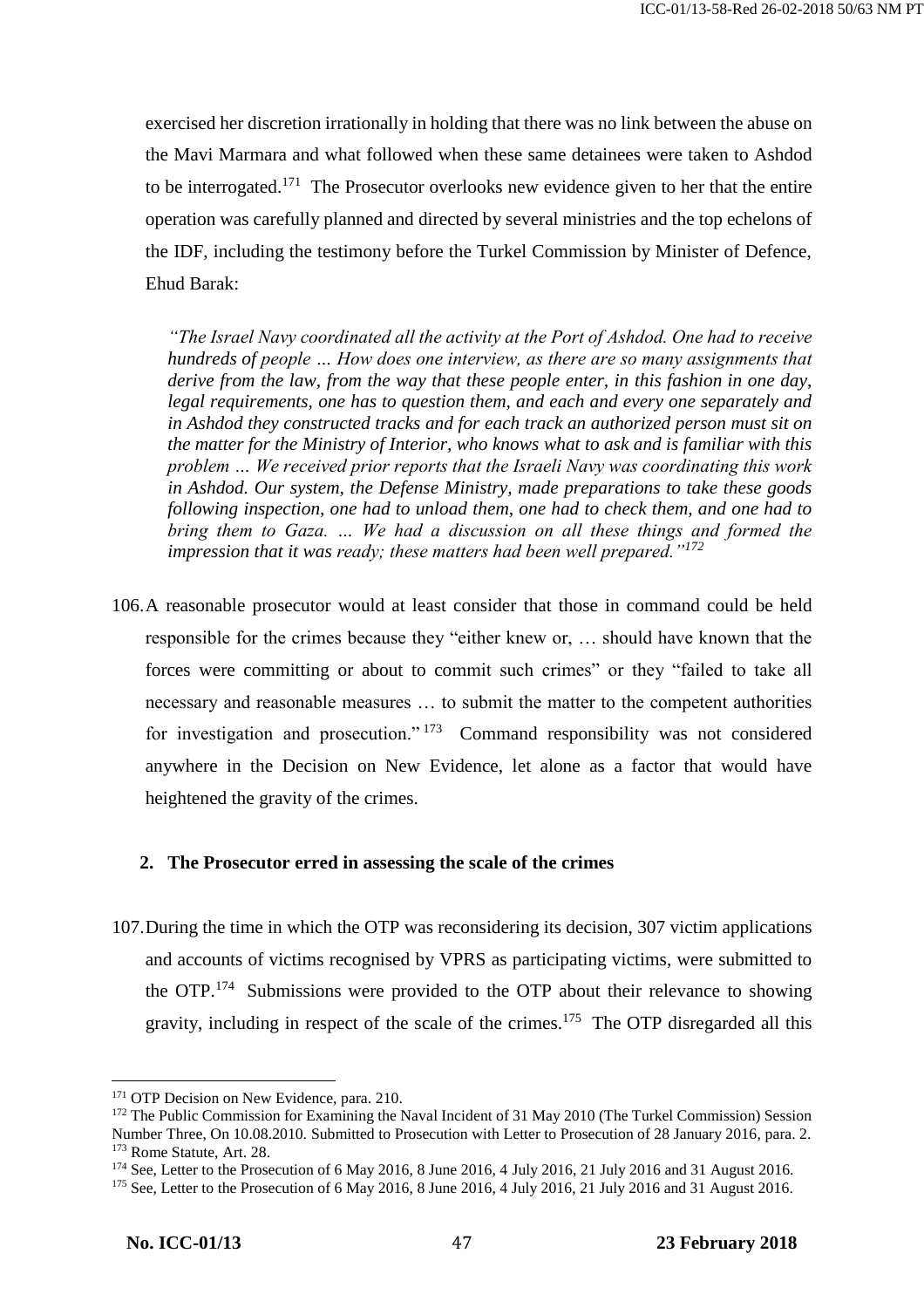material on the basis that it changed nothing from its first Decision.<sup>176</sup> As noted above, the OTP is of course entitled to reach the same conclusion, but it cannot overlook key evidence in doing so.

- 108.The OTP was, for example, provided with new evidence from countless passengers (some wounded) who were subjected to prolonged and painful stress positions lasting as long as 8-10 hours, who passed out and vomited from the pain of the stress positions and handcuffs, and who were beaten, threatened, intimidated and made to fear for their lives,<sup>177</sup> including:
	- *"On the deck, I was forced to kneel down … I was in constant pain because of having to stay kneeled down. The pain on my hands because of the cuts caused on my wrists was unbearable. At one point, because of this pain and exhaustion, I lost my strength and I blacked out and lost my consciousness. Friends woke me back up. Only then the soldiers decided to take out the handcuff and handcuff me from front. But I was forced to continue knelling."*<sup>178</sup>
	- *"They forced us to kneel down when we were brought up. This was very difficult position to be in because I already suffered from back injury, and back hernia, and given the fact that I was also handcuffed from behind, the whole pain was unbearable. … This went on for hours, probably 5-6. At one point, because of the pain and exhaustion, I blacked out. I don't know how many hours I was unconscious but when I woke up we were close to Ashdod."*<sup>179</sup>
	- *"We were made to crouch here. If we made the slightest move they would point their guns at us and put the lasers of the gun in our eyes. People were fainting or dropping because they couldn't deal with crouching in that position for so long. There were a lot of wounded people there as well and we were all made to crouch."*<sup>180</sup>
- 109.Given the sheer numbers of instances of mistreatment, it is unreasonable to find that this new evidence did not show a scale of sufficiently grave proportions when considered together with all the evidence already in the OTP's possession. New evidence of a wide range of passengers being targeted was also provided including from,
	- Victims who were doctors and nurses being prevented from giving assistance and medical treatment to wounded passengers, and who were themselves shot at, beaten and abused while trying to assist the wounded; $181$

<sup>&</sup>lt;sup>176</sup> OTP Decision on New Evidence, para. 190.

<sup>&</sup>lt;sup>177</sup> See, for example, Letter from Victims of 31 August 2016.

<sup>&</sup>lt;sup>178</sup> Victim Application of

 $179$  Victim Application of

 $180$  Victim Application of

<sup>&</sup>lt;sup>181</sup> See, Letter to Prosecution of 8 June 2016. See also, Victim Applications of

<sup>, , , ,</sup> and . It is unreasonable for the Prosecutor to find at this stage that this evidence was irrelevant for the purpose of gravity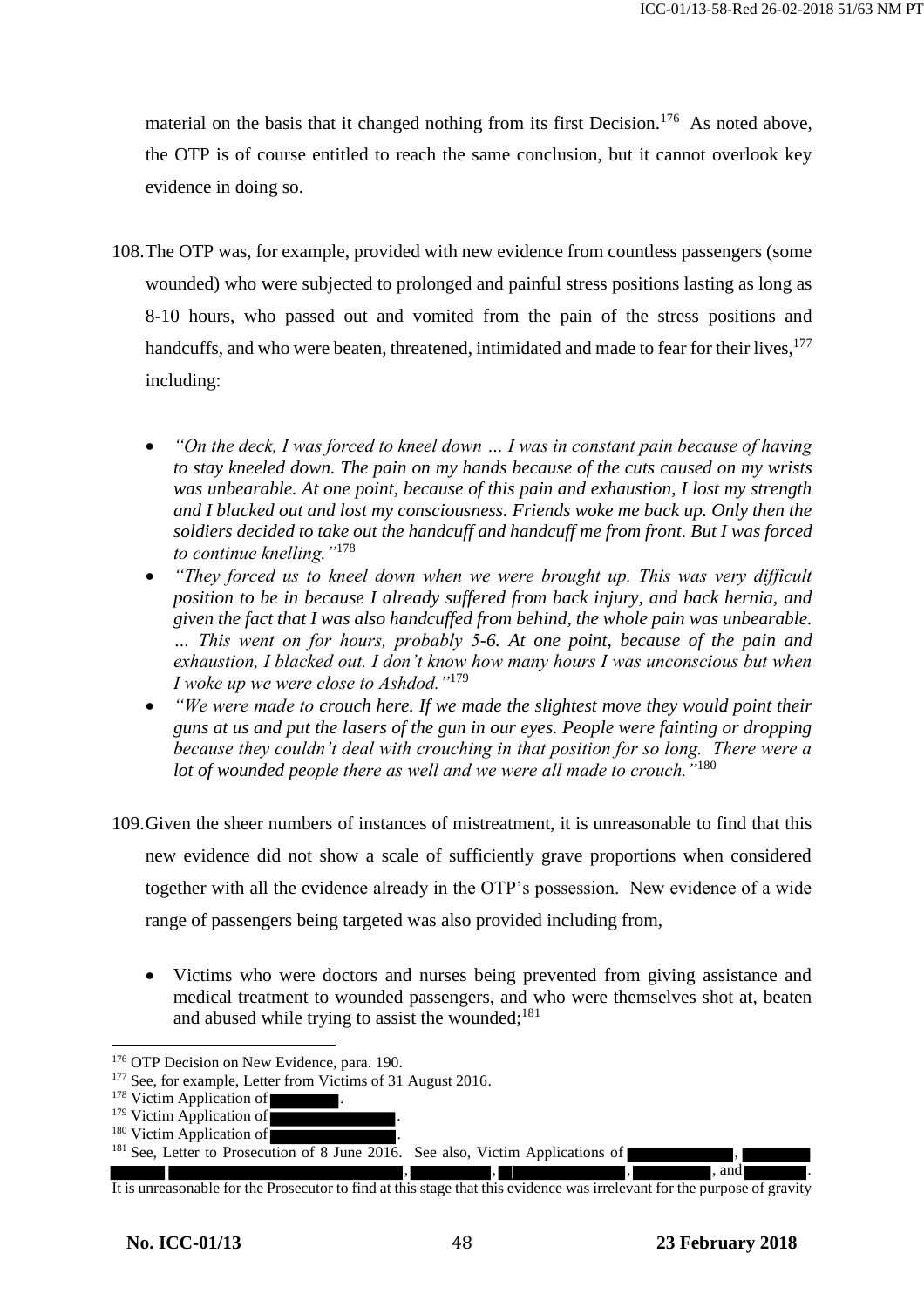- Victims who were shot at and beaten when trying to assist wounded passengers;<sup>182</sup>
- Victims who were beaten and mistreated while lying down and handcuffed;<sup>183</sup> and,
- Victims who were assaulted with rifle butts and kicked while lying on the ground and after being wounded by shooting<sup>184</sup>.
- 110.It is true that OTP had similar evidence before, but added together with all the new accounts, and detail provided, the overall picture on any reasonable view must be of largescale crimes sufficient to warrant further investigation. One new aspect relevant to the scale of the crimes is the OTP's acknowledgement of new evidence of the appropriation of property of the detained passengers including evidence from 237 victims who lost "personal or professional items, especially mobile telephone and electronic equipment" and from 63 victims who lost "significant sums of cash, totalling more than \$430,000 in dollars, euros, and pounds sterling."<sup>185</sup> Even though the OTP indicates that this evidence could provide a reasonable basis to believe that an additional crime was committed under Article  $8(2)(b)(xvi)^{186}$ , it finds that it would have absolutely no effect on the gravity of the circumstances.<sup>187</sup> Once again, the Prosecutor refuses to take into account features that aggravate the attack, namely IDF soldiers robbing civilians, having killed and beaten them.

### **3. The Prosecutor erred in assessing the nature of the crimes**

111.The Prosecution received extensive new evidence of cruelty and abuse that resulted in severe pain and suffering for the victims. It certainly showed on any reasonable view that

 $\overline{a}$ merely on account of her assertions that IDF medical care itself was adequate. (See, OTP Decision on New Evidence, para. 290.) Moreover, the Prosecutor gives no weight to the several accounts of persons who stated that the IDF delayed or denied the provision of medical assistance (See, OTP Decision on New Evidence, para. 289). This evidence, at least, establishes a reasonable basis for the crimes of serious assaults on civilians being aggravated by the lack of proper medical care thereafter. Of course, this evidence must be considered together with the all the evidence of particularly serious abuse of passengers by the IDF itself, all of which shows sufficient gravity.

 $182$  See, Letter to Prosecution of 8 June 2016. Victim Applications of , and . , , , , , and . . <sup>183</sup> See, Letter to Prosecution of 8 June 2016. Victim Applications of , , , , , , , and **.**  $184$  See, Letter to Prosecution of  $\overline{8}$  June 2016. Victim Applications of , , , , , , and <sup>185</sup> OTP Decision on New Evidence, para. 234.

<sup>&</sup>lt;sup>186</sup> OTP Decision on New Evidence, paras. 237, 238.

<sup>&</sup>lt;sup>187</sup> OTP Decision on New Evidence, para. 239.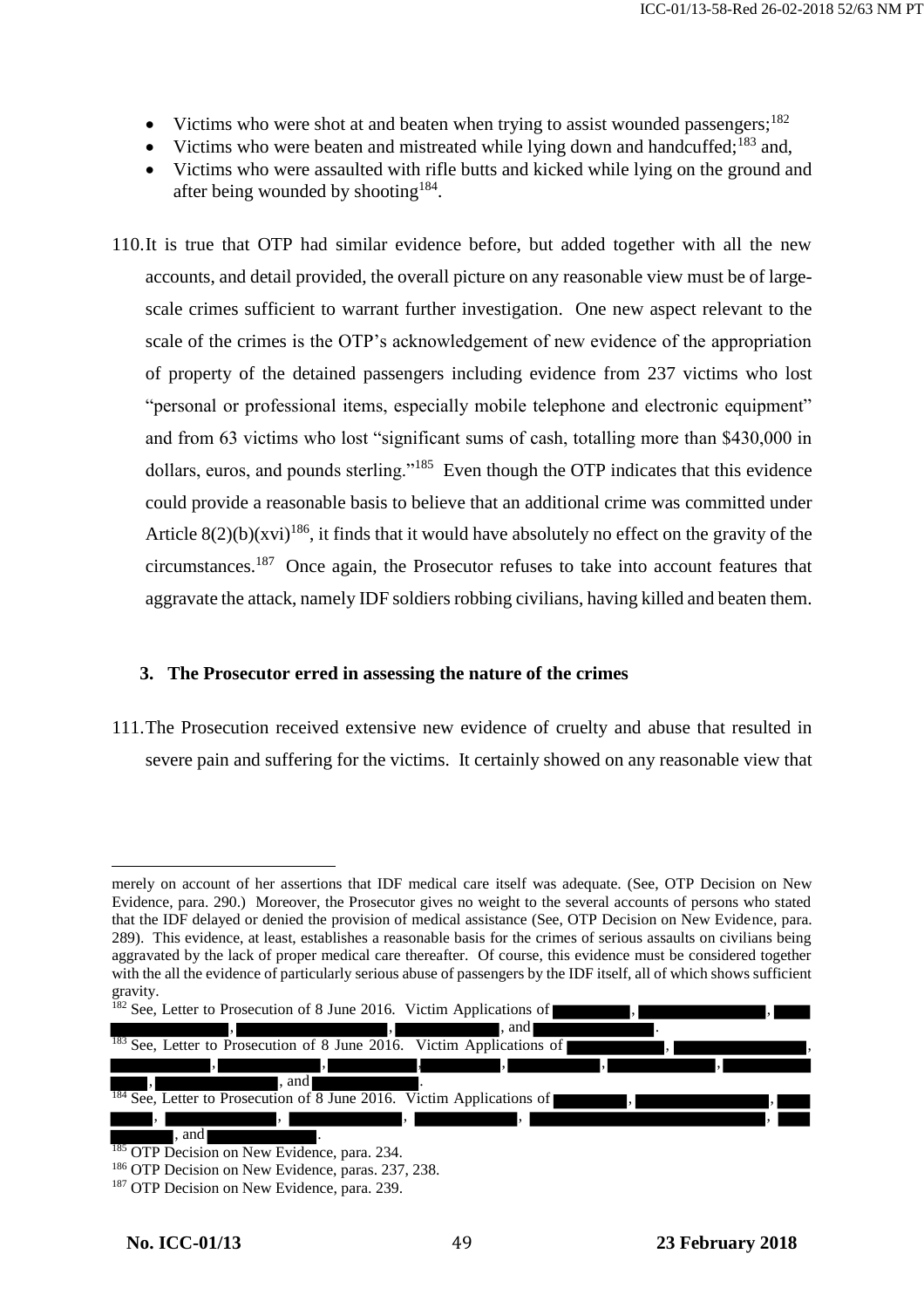the crimes committed rose to the level of torture and cruel and inhume treatment; for example (excerpts from victim applications) $188$ :

- *"I fell on the ground after the third bullet. I laid on the ground for approximately 2 hours and I was also handcuffed. They were kicking me while I was laying on the floor and I was hit in my mouth and my nose was bleeding. They started shooting fire aimlessly on right and left and I was also hit by 4 shrapnels one of them is still in my head." 189*
- *"I fell onto my back shot from my hips and feet. I had broken bones in my head too. While I layed down on the floor a soldier appeared above me and shot me from my stomach. He then turned me over, handcuffed me and walked off." 190*
- *"During all this I was lying on the floor not wounded and looked up. In this moment a soldier took aim on my head and shoot at me. The bullet entered at the left cheek and ejected from the bottom of the right side of my throat. My cheek and my mouth were demolished." 191*
- 112.The OTP disregarded all of this evidence and did not take it into account for the purposes of assessing the severity and accordingly the gravity of the crimes.<sup>192</sup> The OTP repeats its same error. In addition, as noted above, the OTP received new accounts from numerous victims who describe being forced to kneel and crouch in stress positions for up to 10 hours.<sup>193</sup> The OTP has previously found that such conduct could "depending on the severity and duration of their use, amount to cruel treatment, torture or outrages upon personal dignity as defined under international jurisprudence."<sup>194</sup> Yet in the present Situation, the OTP has again failed to consider that this new evidence could show that torture and cruel treatment were committed, thus aggravating the severity of the crimes.
- 113.The OTP claims that it had no new evidence to support the allegation of the desecration of a deceased passenger's body, which was made by the widow and family of . She was with her husband on the Mavi Marmara when he was killed.<sup>195</sup> This account has

<sup>&</sup>lt;sup>188</sup> See also, Victim Application of

<sup>&</sup>lt;sup>189</sup> Victim Application of

<sup>&</sup>lt;sup>190</sup> Victim Application of

<sup>&</sup>lt;sup>191</sup> Victim Application of

<sup>&</sup>lt;sup>192</sup> OTP Decision on New Evidence, para. 294.

<sup>&</sup>lt;sup>193</sup> See, Letter from Victims of 31 August 2016.

<sup>&</sup>lt;sup>194</sup> Letter from Victims of 31 August 2016. See also, Iraq / UK Preliminary Examination, Report on Preliminary Examination Activities 2014, 2 December 2015, paras. 93-95; Public redacted version of "Request for authorisation of an investigation pursuant to article 15", 20 November 2017, ICC-02/17-7-Conf-Exp, ICC-02/17- 7-Red, 20 November 2017, para. 194.

<sup>&</sup>lt;sup>195</sup> Submission of Victim Observations, para. 43.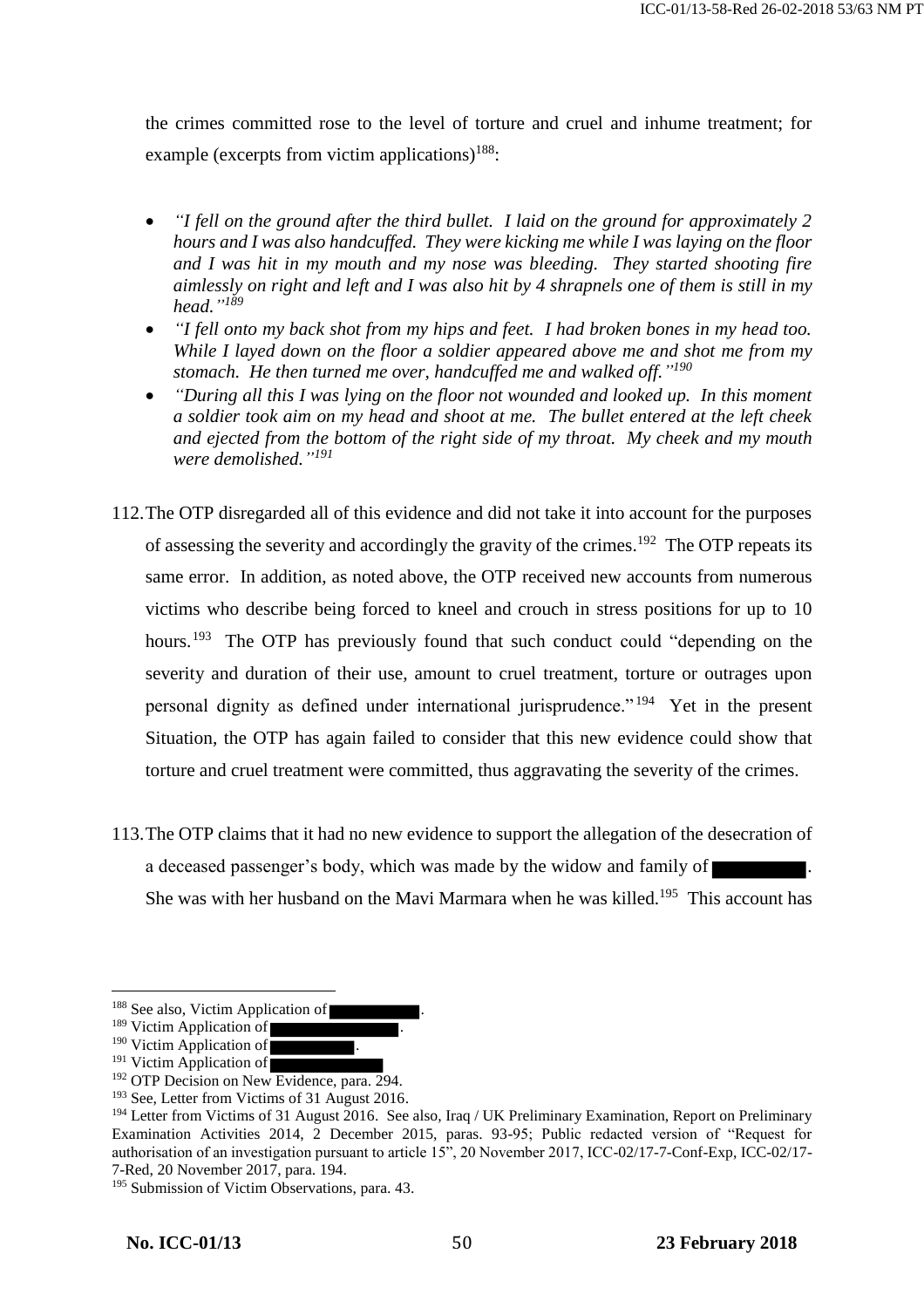been provided to the OTP.<sup>196</sup> She gave evidence that dogs were allowed to bite her husband's body and soldiers beat, kicked and urinated on it. Even if the statement could not be located, the OTP could have asked for it from the Comoros or Victims Representatives, instead of disregarding evidence consistent with gravity. In addition, the OTP was provided with evidence that the engineer's infant child, who was also a passenger on the ship along with his wife, was threatened by IDF soldiers. He gave a statement that was provided to the OTP, as were the statements of other passengers who witnessed the incident. They describe soldiers entering the engine control room with dogs and guns pointed at and threatening that if he did not start the engine, passengers would not be given medical treatment and his infant child's safety would be at risk. specifically stated that he and his child were threatened.<sup>197</sup> However, the OTP erred in dismissing this evidence in a single sentence with no explanation, claiming that there is no reasonable basis to believe the remarks were "uttered with criminal intent."<sup>198</sup>

### **4. The Prosecutor erred in assessing the manner of commission of the crimes**

114.The Prosecution's Policy on Preliminary Examinations makes clear that the gravity analysis must consider the manner of the commission of the crimes, taking account of:

*"the means employed to execute the crime, the degree of participation and intent of the perpetrator (if discernible at this stage), the extent to which the crimes were systematic or result from a plan or organised policy or otherwise resulted from the abuse of power or official capacity, and elements of particular cruelty, including the vulnerability of the victims, any motives involving discrimination, or the use of rape and sexual violence as a means of destroying groups."<sup>199</sup>*

115.The new evidence submitted provides relevant information about these factors, thereby heightening the gravity of the crimes. The Prosecutor either does not address it at all or gives it no weight in finding that her previous decision must stand. It is evident that no candid and proper reconsideration has been undertaken; the OTP has again erred in refusing to investigate on the basis of the new information received, taken together with all the evidence already in its possession.

<sup>&</sup>lt;sup>196</sup> Submission of Victim Observations, para. 43. Victim Application of was also submitted by OPCV. Both she and family members were available for interview by the OTP when this information could have been confirmed.<br><sup>197</sup> Statement of

<sup>197</sup> See, Letter to Prosecution of 28 January 2016. See, Conf. Annex 3.

<sup>&</sup>lt;sup>198</sup> OTP Decision on New Evidence, para. 200.

<sup>&</sup>lt;sup>199</sup> OTP Policy Paper of Preliminary Examinations, November 2013, para. 64.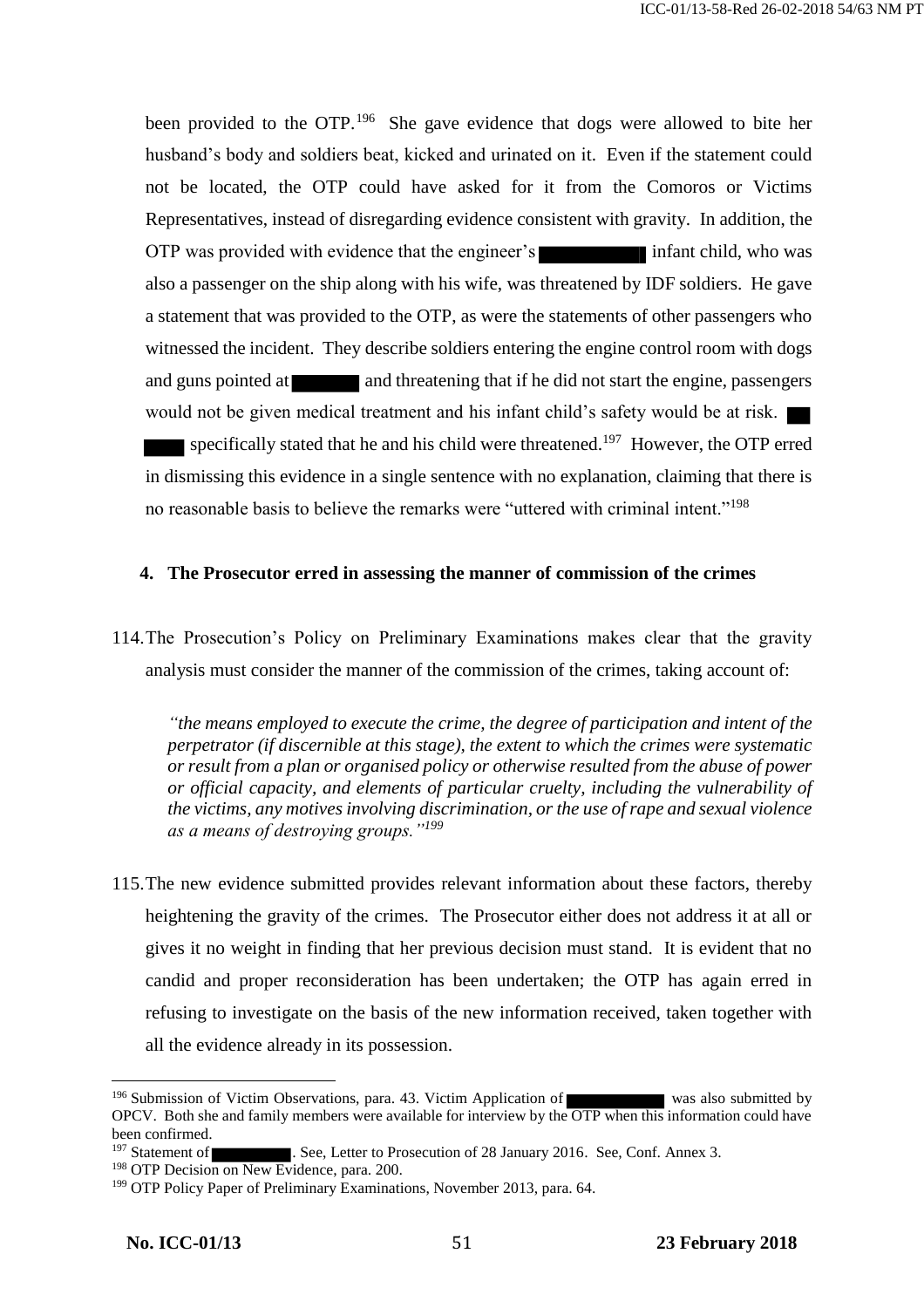## i. The use of live fire by the IDF prior to boarding (from helicopters and zodiacs)

- 116.In light of the OTP's view that no weight can be given to this evidence because of "conflicting accounts" and "confusion", the Comoros provided further evidence from witnesses about the use of live ammunition from the helicopters. The Comoros also sought to assist the OTP in resolving this matter by commissioning two expert reports to address it. The Prosecutor's response was to dismiss, ignore, or give no weight at all to any of this evidence.
- 117.The OTP was provided with a forensic expert report from Dr Peter Jerreat, who has been an accredited UK Home Office Forensic Pathologist for over 38 years and has served as a forensic expert in cases at the ICTY. Dr Jerreat provided relevant evidence on this topic including that,
	- forensic evidence in the form of damage to the ship allowed for the conclusion that there was live fire from the helicopters above;
	- forensic and testimonial evidence allowed for the conclusion that Ibrahim Bilgen was shot and killed before any soldiers boarded the ship, and the "injury must have occurred by firing from the helicopter as the site and track of the injury was entirely compatible with his described position";
	- forensic and testimonial evidence allowed for the conclusion that Ayetullah Tekin was shot in the hands by live fire from the helicopters above;
	- forensic and testimonial evidence allowed for the conclusion that Ahmet Aydan Bekar was shot on the top deck from above because "from the sites of injury, entrance and exit, it was clear that he was shot from above, consistent with firing from a helicopter" and because "[i]t would otherwise be very difficult to achieve the bullet tracks";
	- forensic evidence of the "[i]njuries to [deceased] Furkan Dogan ... were entirely compatible with his described position and initially being shot from the helicopter above"; and,
	- forensic and testimonial evidence of the bullet wound Muharrem Gunes received to the face allowed for the conclusion that the "injury must have occurred from firing from a helicopter above when he looked upwards whilst lying prone on the deck".<sup>200</sup>
- 118.This new expert evidence clearly provides a reasonable basis to find that live fire was used from the helicopters to shoot unarmed civilian passengers below both before and after boarding. At least one person, in Dr Jerreat's expert opinion, was killed before any soldiers boarded the ship. Yet, the OTP finds that the conclusions in the report must be treated

<sup>200</sup> Forensic Expert Report of Dr. Peter Jerreat, para. 3.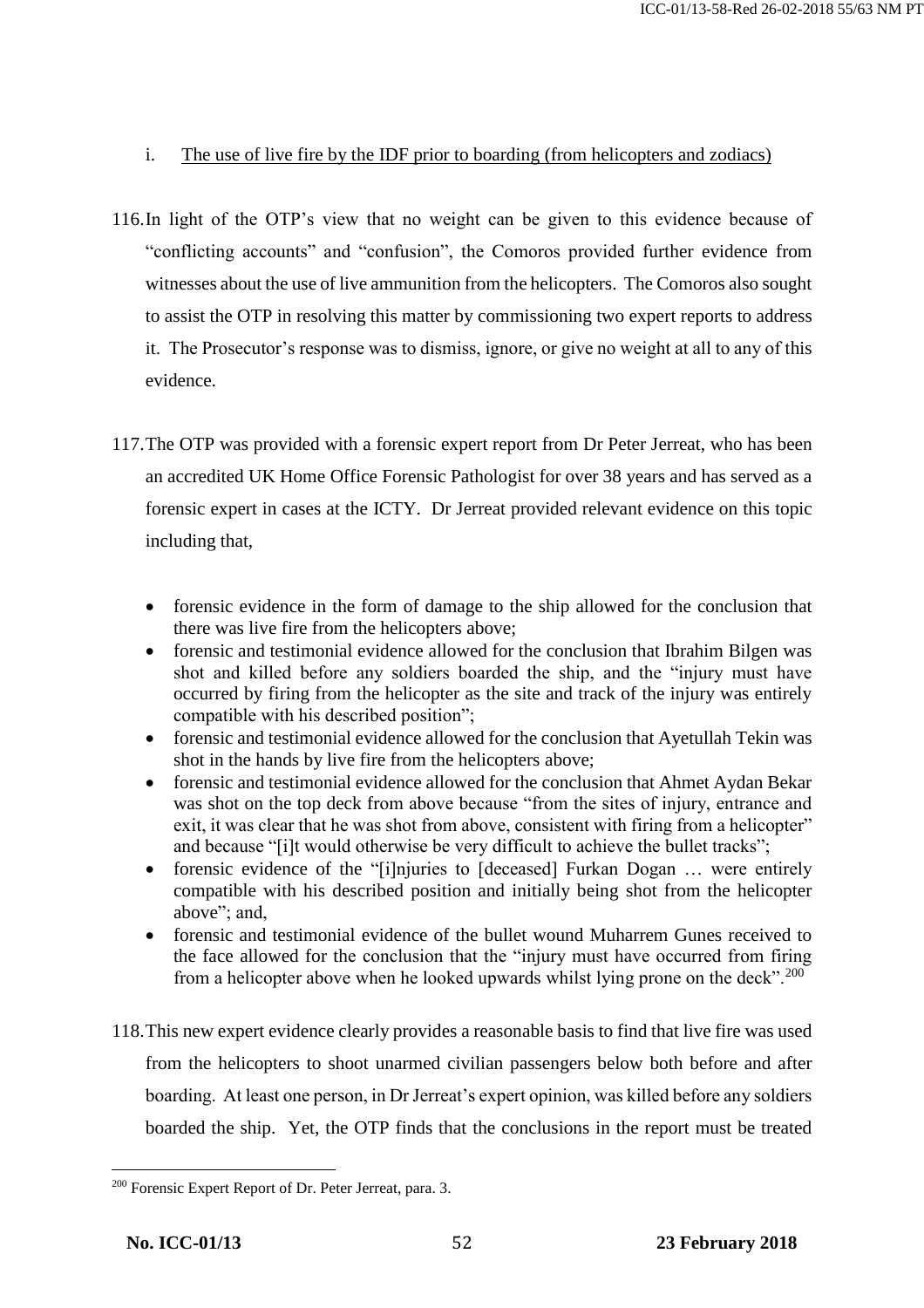"with caution" (for no proper reason<sup>201</sup>), and that "even if [Dr Jerreat's] conclusions are correct" the evidence would not affect the OTP's previous gravity assessment. The Prosecutor only highlights aspects of Dr Jerreat's report (out of context and highly selectively) that support her previous conclusion.<sup>202</sup> She simply does not address the core findings of the report that show gravity (reducing her discussion of the report to a single footnote). No reasonable prosecutor would find that independent expert forensic evidence consistent with soldiers targeting and killing civilians before boarding had no bearing on the gravity of the crimes.

- 119.Moreover, the findings of the military expert report from retired Col. Desmond Travers are consistent with Dr Jerreat's conclusions; for example:
	- *"On balance, in light of the materials I have reviewed … I consider that firing of live ammunition from a helicopter above occurred immediately prior to, and during the descent or rappelling onto the upper deck by soldiers from helicopters."<sup>203</sup>*
	- *"The vertical attack from helicopters, while being supported by live fire from above, was a conventional warfare manoeuvre, conducted not against combatants but civilians" … "what occurred were assaults, … with the intention of targeting those on board and taking possession of the Mavi Marmara by force."<sup>204</sup>*

<sup>&</sup>lt;sup>201</sup> The OTP is critical of Dr Jerreat on account of the witnesses relied on, but completely overlooks as set out in his report that he inspected the ship with the witnesses present and interviewed them on site in order to understand and clarify their evidence, and to place it together with the forensic evidence, to prepare his expert report. As he indicated, he was and is available to go through all of his findings in detail with the OTP. The Prosecutor never contacted him. An invaluable resource was made available to assist the Prosecutor in clarifying the "conflicting" accounts (as she calls them), and yet she ignored it, and persisted with her original conclusion regardless. Similarly, the criticisms that Dr Jerreat did not identify the ballistics expert he worked with, and that he is not an expert in his field are completely unwarranted. As he has explained, he sought the assistance of a very experienced and leading ballistics expert, and all of his notes and findings are available to the OTP to review and consider. The OTP never once sought to inquire about these matters or meet with the experts. Instead, the Prosecutor only seeks to find fault, where there is none, in order to shut down the examination. It is disingenuous in this way to find that Dr Jerreat's entire report must be treated with "caution" because he is not a ballistics expert and thereby overlook the key findings he has made about medical, pathological and related evidence. Considering all of the materials related to the expert report (which is only preliminary in nature) are in any event precisely the steps that would normally be undertaken as part of an investigation. See OTP Decision on New Evidence, para 265, footnote 438.

<sup>&</sup>lt;sup>202</sup> See OTP Decision on New Evidence, footnote 438. The OTP for example highlights that the report notes that high velocity ammunition caused damage to the side of the ship, but the report also noted that there was damage to the ship consistent with firing from the helicopters above (see para 3(ii)). Similarly, the OTP is quick to point out that the report notes that it is difficult to be specific about damage to the ship due to the multiple decorations that have occurred, but fails to mention that Dr Jerreat qualified that finding by indicating that the marked contrasts between the pitted and rusted damage to the top deck as compared to the sides of the ship is consistent with multiple episodes of firing from above from helicopters as well as soldiers on the top deck (see para. 1).

<sup>&</sup>lt;sup>203</sup> See, Letter from Comoros of 31 August 2016, para. 43; and Conf. Annex 1.

<sup>&</sup>lt;sup>204</sup> See, Letter from Comoros of 31 August 2016, paras. 48, 49; and Conf. Annex 1.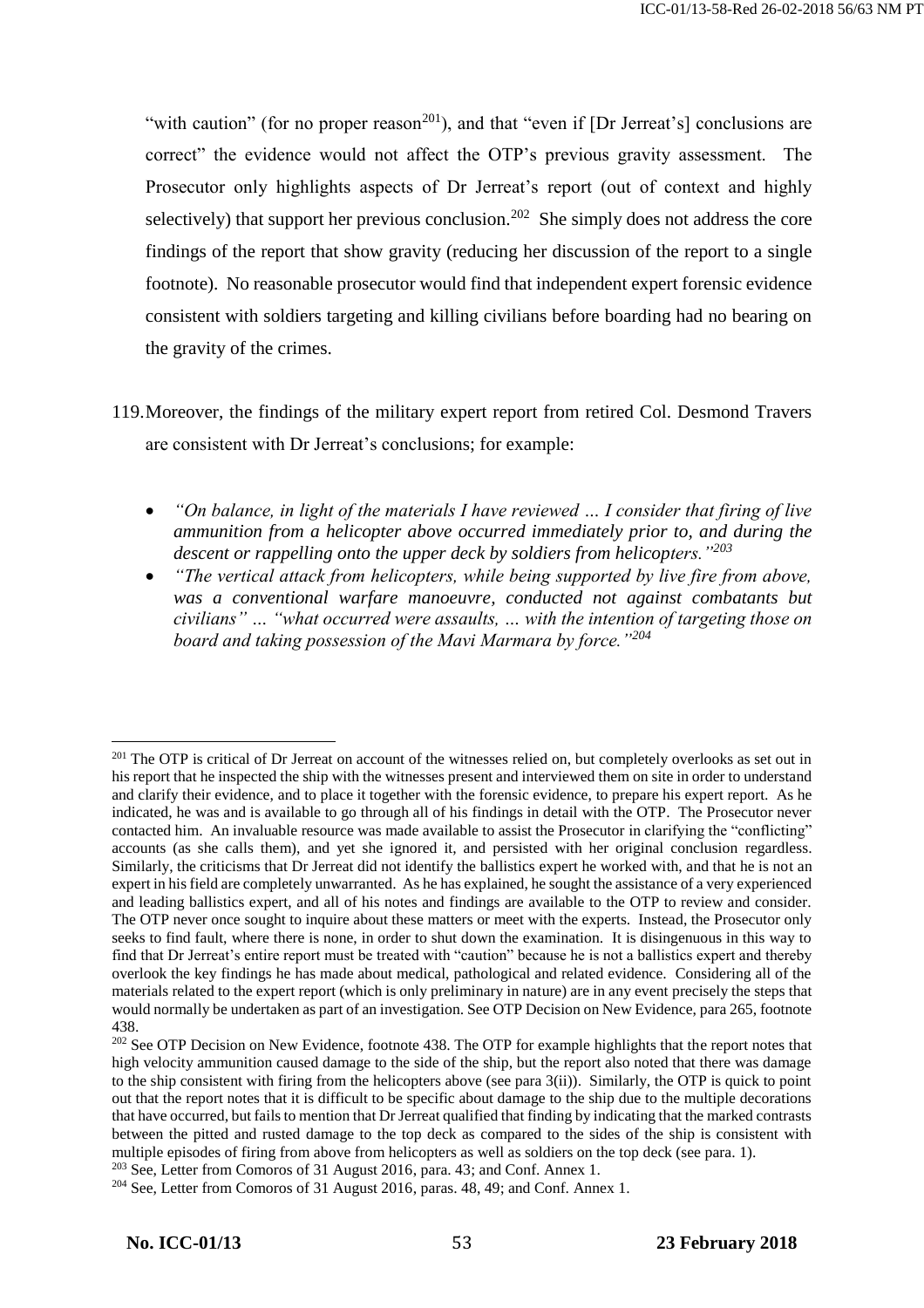120. Again, the OTP seeks to minimise this evidence  $205$  claiming that it "does not seem consistent with the apparent facts" (facts that the OTP has selected).<sup>206</sup> The OTP only picks out the points in the report that favour its original conclusion, such as that there was limited visibility and that the passengers may have confused non-lethal fire for live fire.<sup>207</sup> Yet, the critical aspects of the report that concern the *manner* in which the crimes were committed are given no weight at all. Instead the Prosecutor questions Col. Travers' conclusions, as though she were a military expert, giving evidence in her own cause to justify her decision, and without relying on an alternative expert.<sup>208</sup> It is surely *in* an investigation that the veracity of expert evidence would be fully explored with the expert concerned and other experts to determine whether the allegations could be proven to the criminal standard. At this stage of only opening an investigation, there is plainly a reasonable basis, in light of the available military expert evidence, taken together with the pathologist's evidence and that of the ballistics expert, as well as the new evidence from the witnesses (see below) to regard the crimes as sufficiently serious in light of the evidence of firing from the helicopters. The OTP never once addresses a key finding of the military expert that the evidence shows **a traditional military assault using conventional military methods, first through the use of armed zodiacs and then armed helicopters on a purely civilian objective, that is in military circles only reserved for assaults on combatants, and which requires and must have been controlled and commanded by the military hierarchy**. 209 In this regard, the OTP also erred in disregarding the military expert evidence of the location and method of the boarding operation and the easily achievable peaceful alternatives.<sup>210</sup>

<sup>&</sup>lt;sup>205</sup> See, OTP Decision on New Evidence, paras. 271, 272, 295, 297, 306, 314.

<sup>206</sup> OTP Decision on New Evidence, para. 271.

<sup>&</sup>lt;sup>207</sup> OTP Decision on New Evidence, para. 269.

<sup>&</sup>lt;sup>208</sup> See OTP Decision on New Evidence, paras 270-272. The Prosecutor seems to suggest that because the passengers were able to "resist" (in her view) the IDF soldiers when boarding (i.e. were not all shot already) this could not have been an operation in which it could have been planned that live and other fire would be used at the outset to allow the boarding to occur. This is an assumption made with no reference to any expertise or evidence. And as result, the OTP concludes that the civilians could not have been the object of the attack. Col. Travers arrived at his conclusions in light of his military experience and expertise and having considered all of the evidence and circumstances (see for example para. 47). As he explains, which was not taken into account by the OTP, in an operation of the kind he describes to seize the objective (the ship) firing from above occurs *while* the soldiers manoeuvre down and secure the deck (see paras 44-46). It is not a case of clearing the entire deck first. In any event, these are matters the Prosecutor could have addressed with Col. Travers before making any decision. He was available to meet with her and clarify any of these issues, and certainly could do so, with other experts if necessary, as part of an investigation.

<sup>&</sup>lt;sup>209</sup> Expert Military Report of retired Col. Desmond Travers, paras. 43-49. See, Conf. Annex 1.

<sup>&</sup>lt;sup>210</sup> OTP Decision on New Evidence, paras. 306, 314. The OTP again substitutes the findings of the military expert with its own professed expertise on the subject without any reference to any expert; instead acting as an expert in its own cause.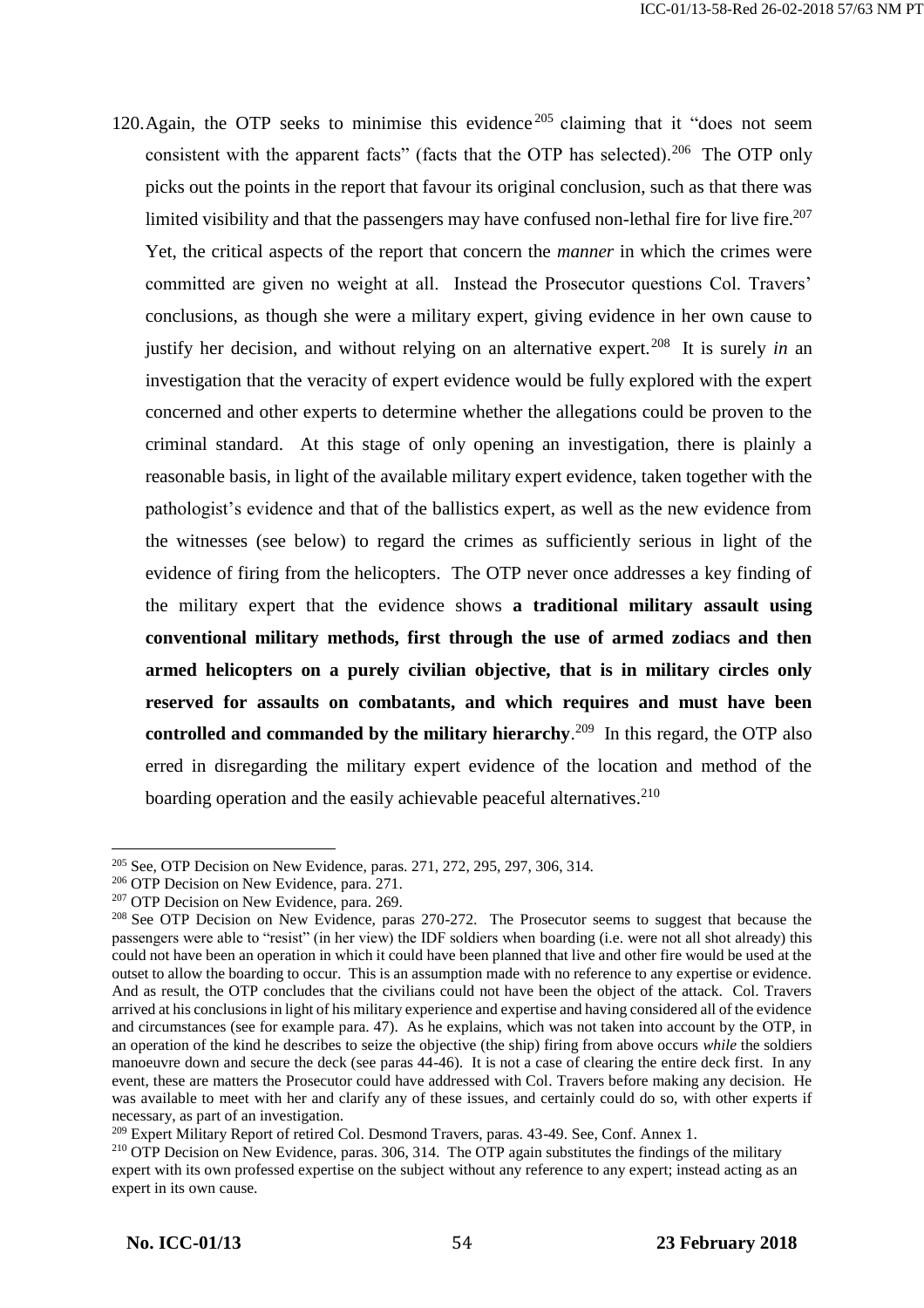- 121.The OTP also disregards (and rather tries to undermine) new witness accounts of live fire directed at the civilian passengers from the helicopters<sup>211</sup> including:
	- *" I saw the helicopters about the ship, and I could see the guns on the helicopter and that they were shooting down at us. … I could still see the helicopters shooting and from this location I saw a rope being dropped from the helicopter. I could see that very quickly soldiers were trying to board the ship from the helicopters."<sup>212</sup>*
	- *"I saw the lasers being pointed at people and people being shot. I saw the soldiers in the helicopter pointing the lasers and then shooting downward."<sup>213</sup>*
	- *" I was in the section where the media broadcasts were being done … I could see the helicopters on the screen shooting at the passengers. It was very clear on the screen. The cameras were pointed at the helicopters. I could see clearly on the screen that the Israeli soldiers were firing down at the ship."<sup>214</sup>*
- 122. The OTP maintains that the accounts are "conflicted"<sup> $215$ </sup>, and ignores the Chamber's finding that "the availability of contradicting information should not mean that one version should be preferred over another, but both versions should be properly considered".<sup>216</sup> Significantly, the OTP finds "a reasonable basis to believe that Ugur Soylemez, who was located at the stern of the *Mavi Marmara* on a lower deck, might have been fatally wounded by a live round fired from one of the boats<sup>"217</sup> (based on Dr Jerreat's report), but refuses to acknowledge that this has any effect on gravity. The use of high velocity live fire at unarmed passengers on a civilian ship on any view must show the gravity of the crimes, including that there was a plan or policy with the use of lethal weapons against civilians to harm them. Ugur Soylemez was shot in the back of the head by a "high velocity bullet<sup>"218</sup>; no reasonable prosecutor would have discounted this evidence as being irrelevant to the gravity of his killing and the wider attack of which it formed a part.

|                | <sup>211</sup> See, Letter from Victims of 31 August 2016, and Victim Applications of |                                               |                                                                       |  |     |
|----------------|---------------------------------------------------------------------------------------|-----------------------------------------------|-----------------------------------------------------------------------|--|-----|
|                | $\cdot$                                                                               | ٠.                                            | ı,                                                                    |  |     |
|                |                                                                                       |                                               | : Letter to Prosecution of 8 June 2016 and the Victim Applications of |  | ۱,  |
|                |                                                                                       |                                               |                                                                       |  |     |
|                |                                                                                       | 4, r                                          | $\overline{\phantom{a}}$                                              |  |     |
|                |                                                                                       |                                               |                                                                       |  | 45. |
| and<br>$212 -$ |                                                                                       | ; and Letter to Prosecution of 31 March 2016. |                                                                       |  |     |

 $2^{12}$  See, Letter from Victims of 31 August 2016, and Victim Application of

 $213$  See, Letter from Victims of 31 August 2016, and Victim Application of

<sup>214</sup> See, Letter from the Legal Representatives for Victims to the Prosecution, 4 July 2016; and Victim Application

of .

<sup>&</sup>lt;sup>215</sup> OTP Decision on New Evidence, para. 264.

<sup>216</sup> Chamber's Decision to Reconsider, para. 36.

<sup>&</sup>lt;sup>217</sup> OTP Decision on New Evidence, para. 274.

<sup>218</sup> Forensic Expert Report of Dr. Peter Jerreat, Para. 2.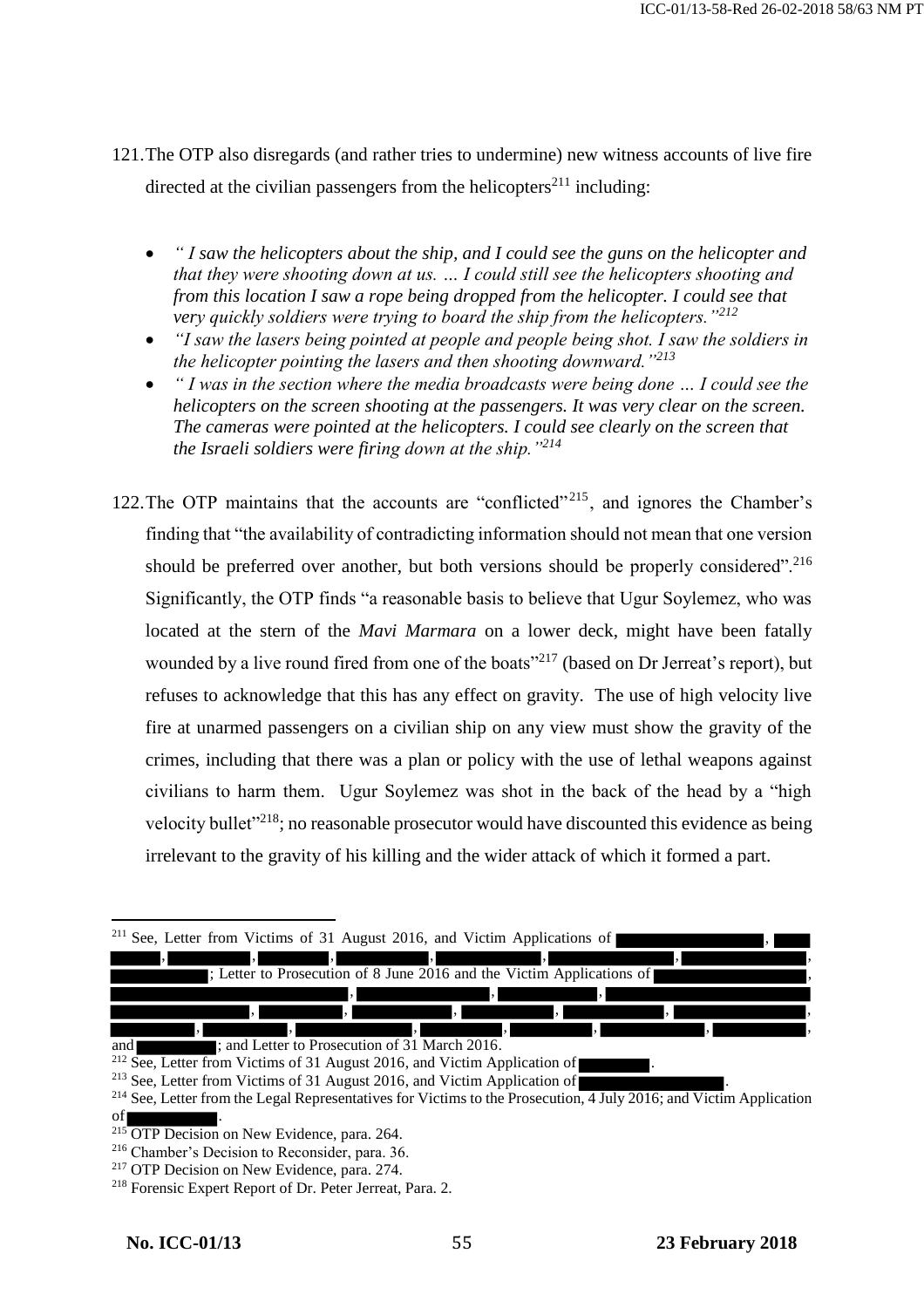### ii. Cruel and abusive treatment of detained passengers in Israel

- 123.The OTP was provided with a considerable amount of new evidence by witnesses on this topic, for example:
	- *"At Ashdod, we were there for 8-9 hours and they took our photos, fingerprints, and medical examinations. They accused us of having AIDs and cancer to harass us, and were saying very derogatory remarks, and making faces at us and making fun of us. It was so intimidating and frightening. I didn't know what was going to happen to me. These were the things that I went through, but I saw other people go through even worse things. They were dragged around, beaten and injured, and I witnessed these things happen to other people."<sup>219</sup>*
	- *"I saw an Irish and Greek friend who were both subject to abuse in the prison [in Israel]. I could tell that those who were abused were beaten. There were bruises on their bodies. We were treated very badly in the prison. They were pushing us and tripping us, and trying to get a reaction from us. Anyone that reacted to their abuse would be beaten in the prison." 220*
	- *"At the airport I was one of the last people get onto the plane. There was a Greek passenger who was beaten very badly and all of us were protesting this. One of the Israel soldiers walked up to me and put a rope around my neck. The soldier was squeezing the rope very tightly around my neck. I was on the floor and they put handcuffs behind my back. Other soldiers were also holding my legs. I thought they were going to drag me to a corner and kill me. Then I was kicked in the chest many times. I thought I would faint because it was so painful. I also remember seeing some of the female passenger physically attacked at this point."<sup>221</sup>*
- 124.The OTP claims that none of this evidence is relevant to gravity as it was not committed by the IDF soldiers on the Mavi Marmara, and is dissimilar.<sup>222</sup> It has no bearing on whether the whole operation was planned and that civilians were the object of the attack.<sup>223</sup> The Prosecutor maintains her original position that it was the ship itself that was the objective of the operation, not the passengers.<sup>224</sup> This is a perverse finding in light of the widespread evidence of the appalling abuse of civilians. The Prosecutor even draws a parallel between the "resistance" on the ship to a "riot" at the airport, seemingly suggesting

<sup>&</sup>lt;sup>219</sup> Victim Application of

 $220$  Victim Application of

 $221$  Victim Application of

 $222$  OTP Decision on New Evidence, paras.  $204-231$ .

<sup>223</sup> OTP Decision on New Evidence, para. 206.

<sup>&</sup>lt;sup>224</sup> OTP Decision on New Evidence, para. 271.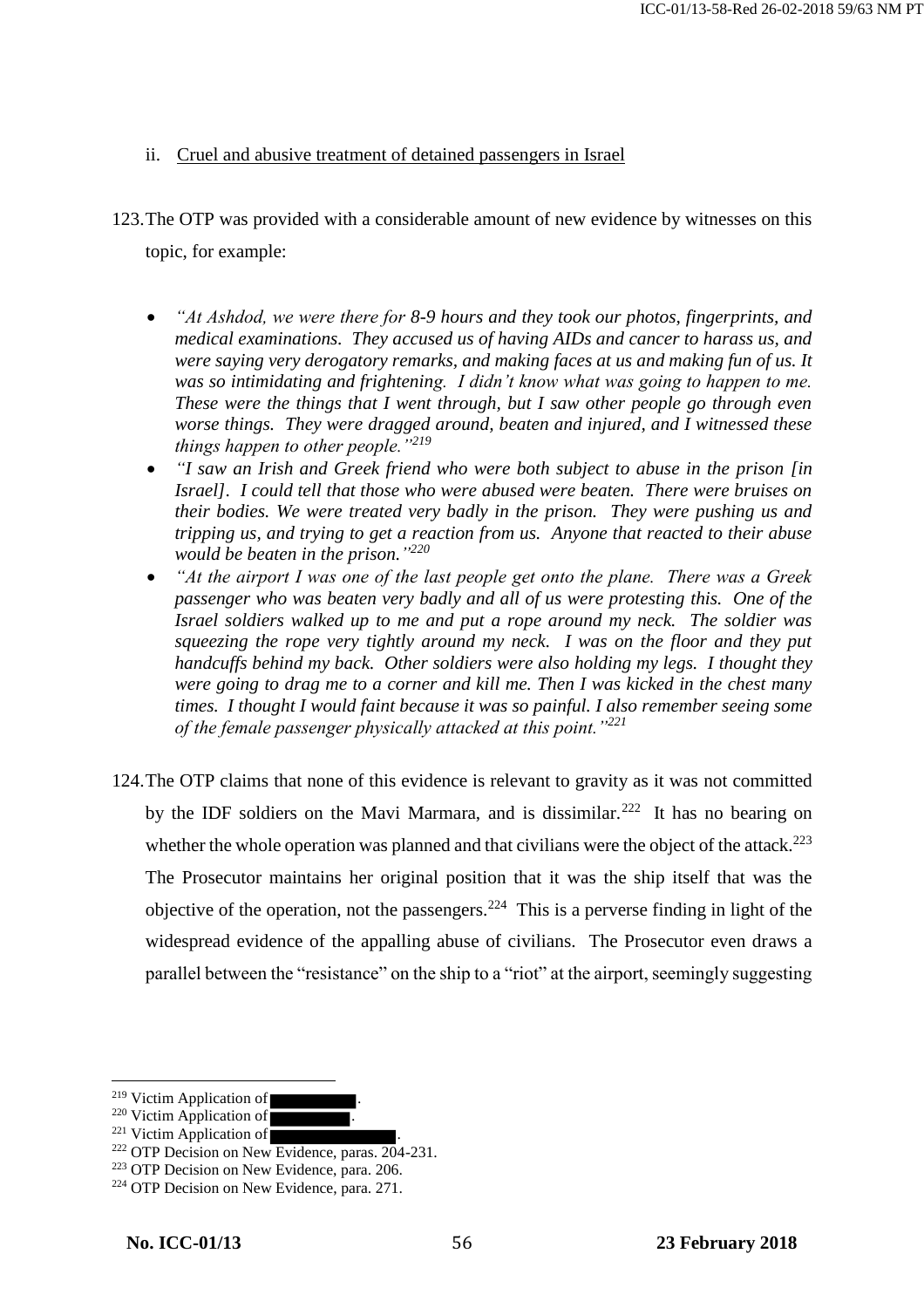that on both occasions there could be no plan to attack civilians because they were the ones causing the trouble.<sup>225</sup> Another aberrant finding.

### iii. Unnecessarily cruel treatment of passengers

125.New evidence was submitted to the OTP that demonstrated unnecessarily cruel treatment of vulnerable passengers on the ship, including of:

- Beatings and mistreatment of passengers while being forced to lie down and when handcuffed;
- Instances where passengers who, after being wounded by shootings, were assaulted with rifle butts and kicked while lying on the ground;
- Passengers being bitten by dogs;
- Passengers shot at by IDF soldiers after already being wounded, handcuffed or lying on the ground; and,
- Passengers who were shot at and beaten when trying to assist wounded passengers;  $226$
- 126. The OTP concedes that a substantial amount of relevant new evidence was provided.<sup>227</sup> Part of this evidence was from witnesses who testified about IDF soldiers executing passengers who were detained or after the Mavi Marmara was taken over. In particular, there is new evidence of Furkan Dogan and Fahri Yildiz being executed after having been wounded, which on any reasonable view would increase the gravity of the crimes. Yet, the OTP concludes that "there is no reasonable basis to believe that any of the nine passengers who died aboard the *Mavi Marmara* were still alive and in the IDF's custody and thus in a position to be 'executed'—by the time the ship was secured and the other passengers detained below deck."<sup>228</sup> This ignores the new evidence, and rushes to a convenient conclusion that could be inconsistent with gravity. It is also an error to frame the issue as one of "securing" the ship, on the assumption that the passengers were "resisting" to such an extent that it was necessary for the IDF to "secure" the location. The evidence from the passengers, which the OTP disregards, is that the ship was attacked and completely overrun by IDF soldiers. The OTP errs in favouring the IDF position without having investigated the potential cases.

<sup>225</sup> OTP Decision on New Evidence, paras. 228, 229.

<sup>&</sup>lt;sup>226</sup> See, for example, for all these points Letter to Prosecution of 8 June 2016.

<sup>&</sup>lt;sup>227</sup> OTP Decision on New Evidence, para.193.

<sup>&</sup>lt;sup>228</sup> OTP Decision on New Evidence, para. 199.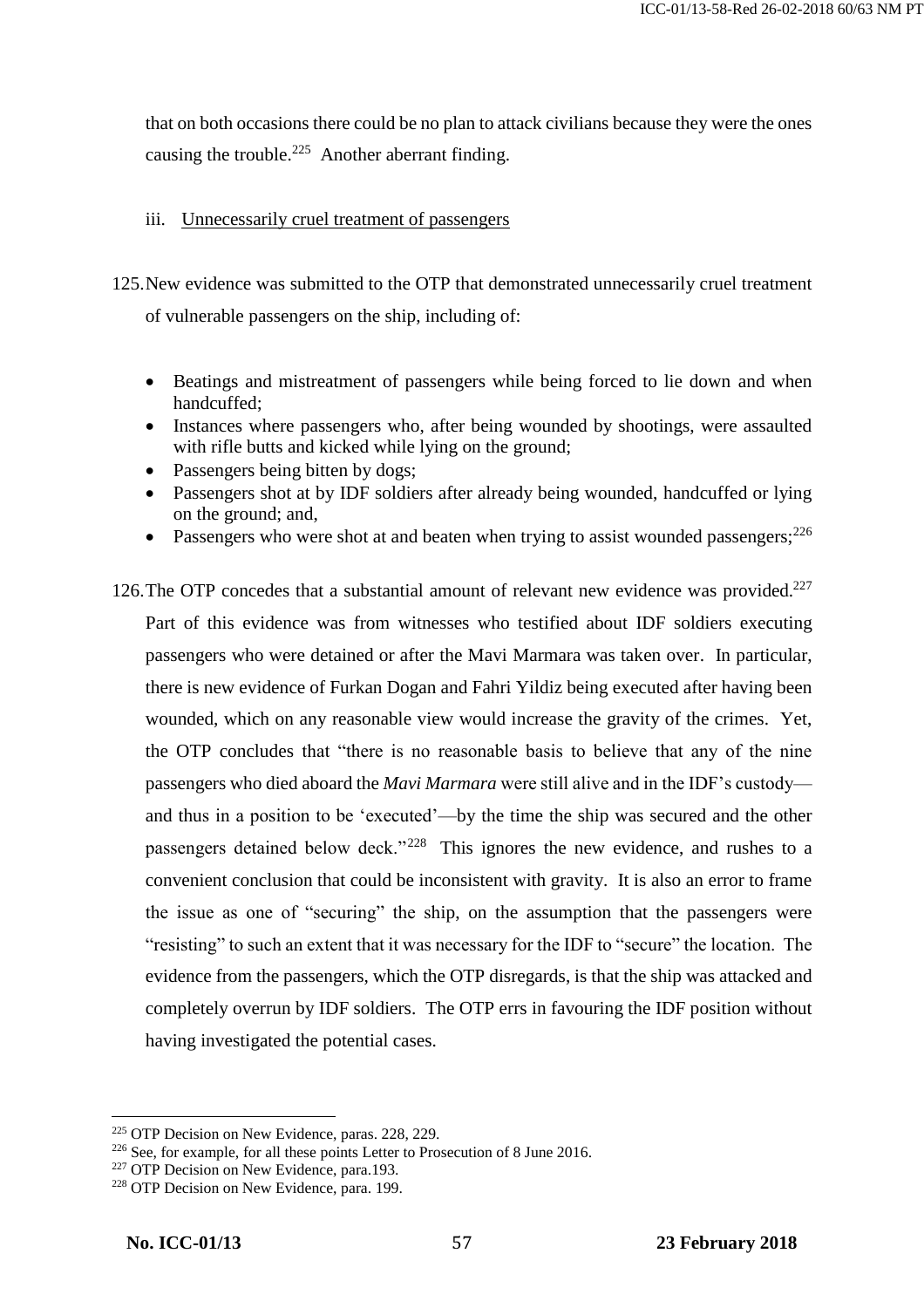231

127.This error reoccurs throughout Confidential Annex D in which the OTP (surprisingly) seeks to show that none of the killings could be executions or may not even be unlawful. For example, in the case of Furkan Dogan, the OTP seeks to discredit and contradict any evidence that demonstrates that he was executed after being wounded and incapacitated. It disregards the key evidence of every eyewitness.<sup>229</sup> It even tries to discredit the findings of the UN Human Rights Council fact-finding mission that Furkan Dogan "was lying on the deck in a conscious, or semi-conscious, state for some time"<sup>230</sup> when he was executed. The OTP fails to take into account the evidence and expertise that would have been available to the mission in relation to this matter; it merely says that it

Moreover, the Prosecutor disputes the evidence of Dr Jerreat stating that it does not give his report "any additional weight".<sup>232</sup> Instead, the OTP offers its own medical opinion (without reference to any expertise) as being determinative of the matter that it is unlikely that Mr Dogan survived the first shots.<sup>233</sup> This conclusion as with all those in Annex D are completely inappropriate at this early stage when the Prosecutor is not called on to decide whether the allegations have been proved to the criminal standard.

### iv. Attempts to conceal the crimes

- 128.The Prosecution received new evidence from witnesses about IDF soldiers attempting to conceal the crimes committed, including:
	- Accounts that members of the press or individuals filming or photographing were targeted and shot at. $234$  Importantly, this includes Furkan Dogan who was shot while kneeling in a stationary position and video recording the helicopters, and Cevdet Kiliclar who was shot in the forehead between his eye while attempting to photograph soldiers on the top deck. $235$

and **and** See, Letter to Prosecution of 8 June 2016.

 $\overline{a}$ <sup>229</sup> Confidential Annex D, para. 57.

<sup>230</sup> UNHRC Report, para. 29.

<sup>231</sup> Confidential Annex D, para. 62.

<sup>&</sup>lt;sup>232</sup> The Government of the Comoros and the Legal Representatives for the Victims consistently advised the Prosecution that it had any questions or concerns, or if it needed any additional information, to ask for it before making a decision on reconsideration. The Prosecution never asked for the victim account relied upon in the Forensic Expert Report (see Confidential Annex D, para. 58), which could have been provided to the Prosecution. Instead, the Prosecution used this point to not give the Expert Report weight and as a reason to not have to consider its conclusions as part of the gravity analysis.

<sup>&</sup>lt;sup>233</sup> Confidential Annex D, para. 61.

 $234$  See, Victim Applications of

 $<sup>5</sup>$  UNHRC Report, p. 29, 30.</sup>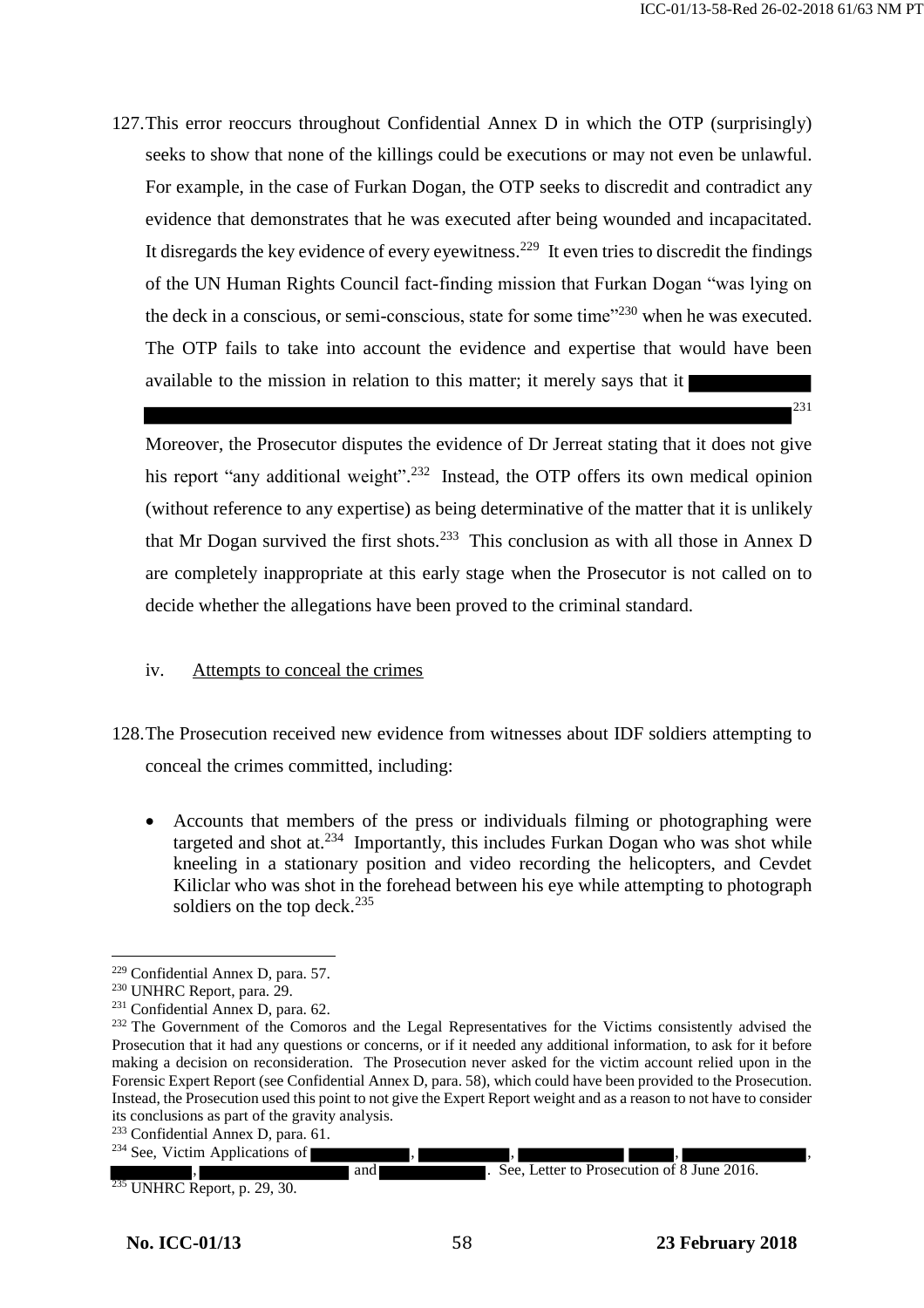- Testimony that IDF soldiers removed CCTV cameras and footage of the attack, and destroyed the ship's external communication systems.<sup>236</sup>
- 129. The OTP merely reaffirms its previous decision, and refuses to consider this evidence as a factor affecting the gravity of the crimes, stating that none of the "information newly made available to it now alter[s] this assessment."<sup>237</sup> A reasonable prosecutor would take into account that this footage could be obtained during an investigation. The entire operation was filmed by the IDF, but has never been made available, from which a prosecutor could draw inferences consistent with gravity at this initial stage. In addition, as noted above, the OTP received new evidence of the appropriation of passenger's property, including evidence from 237 victims who lost "personal or professional items, especially mobile telephone and electronic equipment."<sup>238</sup> The footage on these devices could also be invaluable in clarifying what happened during the attack. It again shows that the IDF sought to conceal the crimes committed that on any reasonable view must heighten the seriousness of the crimes. If it was all a big 'mistake' (as the IDF claim), then there would be no need for the IDF and the Israeli authorities to hide any evidence that could show that it was not a planned, and excessively aggressive operation.

#### **5. The Prosecutor erred in assessing the impact of the crimes**

- 130.The OTP received extensive new evidence about the crimes having a "significant impact ... on the lives of the victims and their families."<sup>239</sup> When the OTP's Decision is considered as whole, it is plain that the OTP did not give any weight to any of this evidence in its further assessment of gravity. The OTP was provided with new evidence from witnesses which clearly highlights the extent of their suffering and that of other passengers and the impact of the crimes perpetrated against them, including of:
	- Physical attacks against and shooting at non-resistant passengers including doctors and nurses who were trying to give assistance and medical treatment to wounded

 $236$  See, Letter to Prosecution of 8 June 2016. See, Victim Applications of

 $\blacksquare$  and <sup>237</sup> OTP Decision on New Evidence, para. 320.

<sup>&</sup>lt;sup>238</sup> OTP Decision on New Evidence, para. 234.

<sup>239</sup> Chamber's Decision to Reconsider, para. 47.